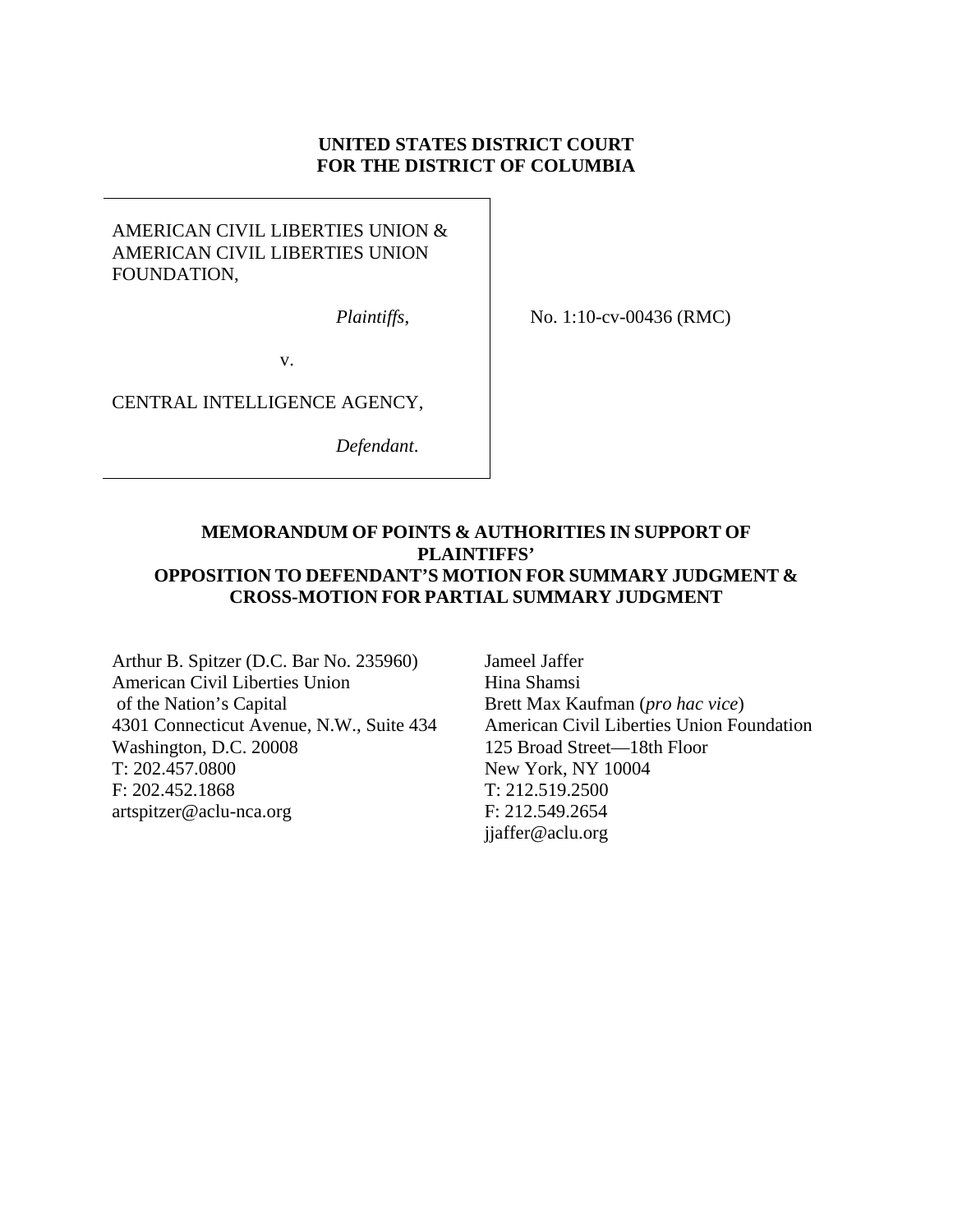# **TABLE OF CONTENTS**

| I.   |                                                                                                                                                                                   |  |
|------|-----------------------------------------------------------------------------------------------------------------------------------------------------------------------------------|--|
| II.  |                                                                                                                                                                                   |  |
| III. |                                                                                                                                                                                   |  |
| IV.  |                                                                                                                                                                                   |  |
| V.   |                                                                                                                                                                                   |  |
|      |                                                                                                                                                                                   |  |
|      | I. Any "No Number No List" Response Can Be Justified Only in the Most Extraordinary                                                                                               |  |
|      | A. The government's selective disclosures about the targeted-killing program require this<br>Court to assess the CIA's "no number no list" response with particular skepticism 12 |  |
|      | B. A "no number no list" response is a "radical" response that is virtually never legitimate.                                                                                     |  |
|      | II. The CIA Cannot Justify Its "No Number No List" Response Because the Government Has<br>Officially Acknowledged a Vast Amount of Information that Could Be Reflected in a       |  |
|      | A. The CIA's "no number no list" response is unlawful because the agency has officially<br>acknowledged an intelligence interest in the targeted-killing program 19               |  |
|      | B. The government has officially acknowledged that the CIA uses drones for targeted                                                                                               |  |
| III. | The CIA Cannot Justify Its "No Number No List" Response Under FOIA Exemptions 1                                                                                                   |  |
|      |                                                                                                                                                                                   |  |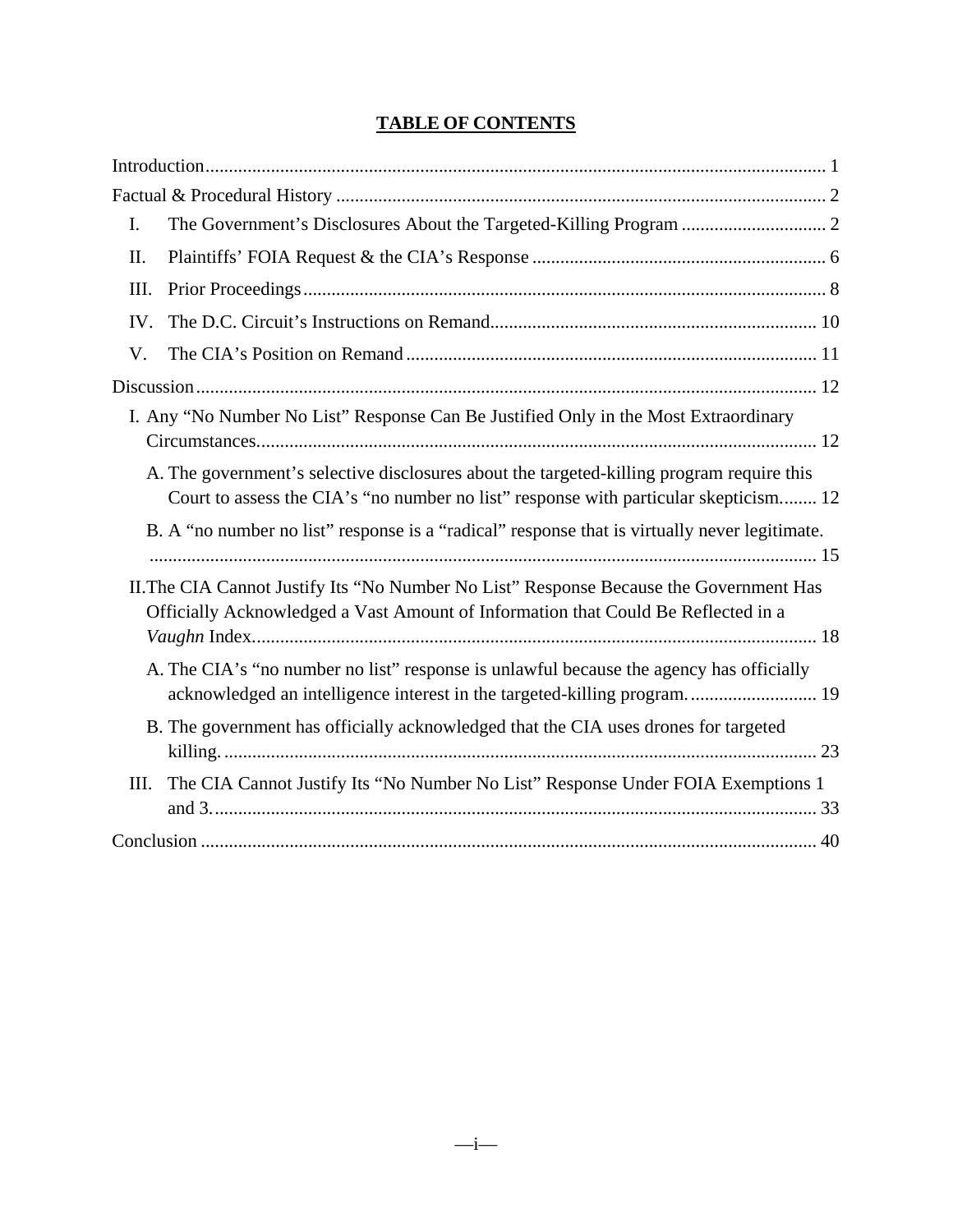# **TABLE OF AUTHORITIES**

#### **Cases**

| Al-Aulaqi v. Panetta, No. 12-cv-1192 (D.D.C. filed July 18, 2012) (Collyer, J.)  2             |
|------------------------------------------------------------------------------------------------|
| * Am. Civil Liberties Union v. CIA, 710 F.3d 422 (D.C. Cir. 2013) ("Drones FOIA II") passim    |
| Am. Civil Liberties Union v. Dep't of Def., 389 F. Supp. 2d 547 (S.D.N.Y. 2005)  34            |
| Am. Civil Liberties Union v. DOJ, 808 F. Supp. 2d 280 (D.D.C. 2011) ("Drones FOIA I") passim   |
| Am. Civil Liberties Union v. DOJ, No. 13-445 (2d Cir. appeal docketed Feb. 6, 2013) 10, 28, 30 |
| Am. Civil Liberties Union v. U.S. Dep't of Def., 628 F.3d 612 (D.C. Cir. 2011)  28, 38         |
|                                                                                                |
|                                                                                                |
|                                                                                                |
|                                                                                                |
|                                                                                                |
|                                                                                                |
| Coastal States Gas Corp. v. Dep't of Energy, 617 F.2d 854, 861 (D.C. Cir. 1980) 15             |
| Delaney Migdail & Young, Chartered v. IRS, 826 F.2d 124 (D.C. Cir. 1987) 16                    |
|                                                                                                |
|                                                                                                |
|                                                                                                |
|                                                                                                |
|                                                                                                |
|                                                                                                |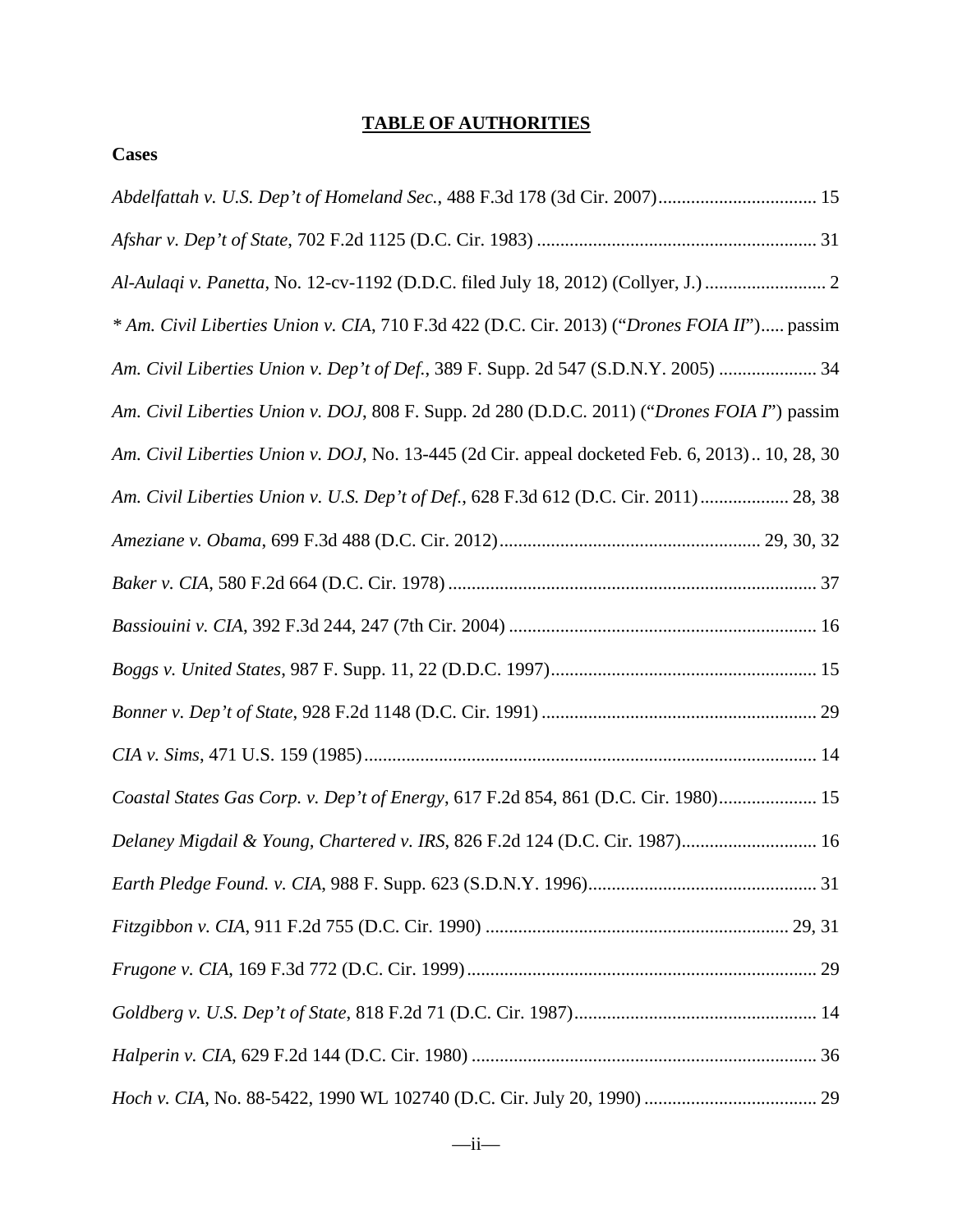| Nat'l Labor Relations Bd. v. Robbins Tire & Rubber Co., 437 U.S. 214 (1978)  12      |
|--------------------------------------------------------------------------------------|
| Nat'l Sec. Counselors v. CIA, No. 11-443, 2013 WL 4111616 (D.D.C. Aug. 13, 2013)  37 |
|                                                                                      |
|                                                                                      |
|                                                                                      |
|                                                                                      |
|                                                                                      |
|                                                                                      |
|                                                                                      |
|                                                                                      |
|                                                                                      |
|                                                                                      |
|                                                                                      |
|                                                                                      |

## **Statutes**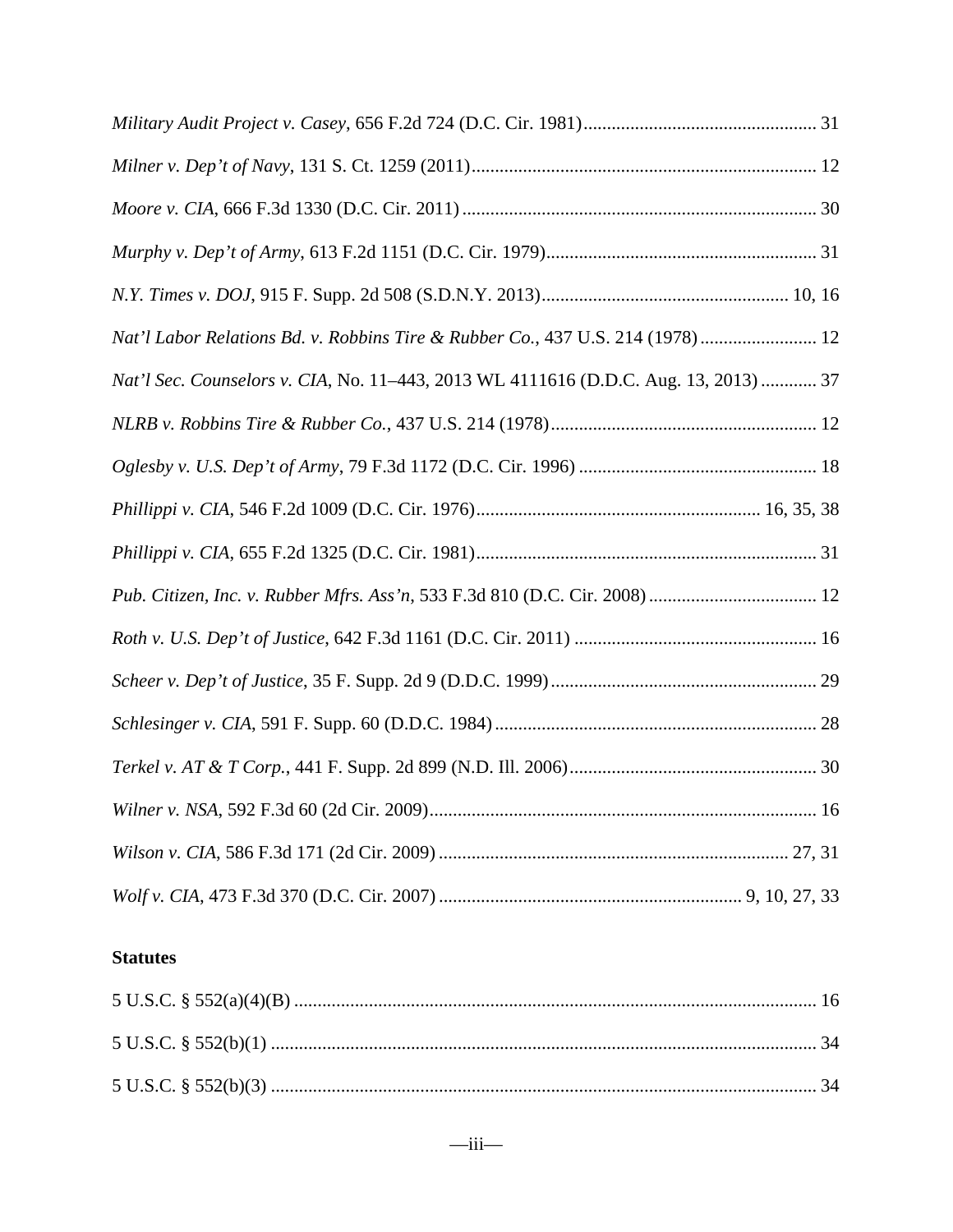| <b>Other Authorities</b>                                                                                                                                                                     |
|----------------------------------------------------------------------------------------------------------------------------------------------------------------------------------------------|
|                                                                                                                                                                                              |
| 112 Cong. Rec. 13031 (1966) (statement of Rep. Rumsfeld), <i>reprinted in</i> Subcomm. on Admin.<br>Practice, S. Comm. on the Judiciary, 93rd Cong., Freedom of Information Act Source Book: |
|                                                                                                                                                                                              |
|                                                                                                                                                                                              |
|                                                                                                                                                                                              |
| Karen A. Winchester & James W. Zirkle, Freedom of Information and the CIA Information Act,                                                                                                   |
| Open Hearing on the Nomination of John O. Brennan to be Director of the Central Intelligence<br>Agency Before the S. Select Comm. on Intelligence, 113th Cong. (2013),                       |
| Republican Policy Committee Statement on Freedom of Information Legislation, S. 1160, 112                                                                                                    |
|                                                                                                                                                                                              |
| Subcomm. on Admin. Practice, S. Comm. on the Judiciary, 93d Cong., Freedom of Information<br>Act Source Book: Legislative Materials, Cases, Articles, at 59 (1974) ("FOIA Source Book")      |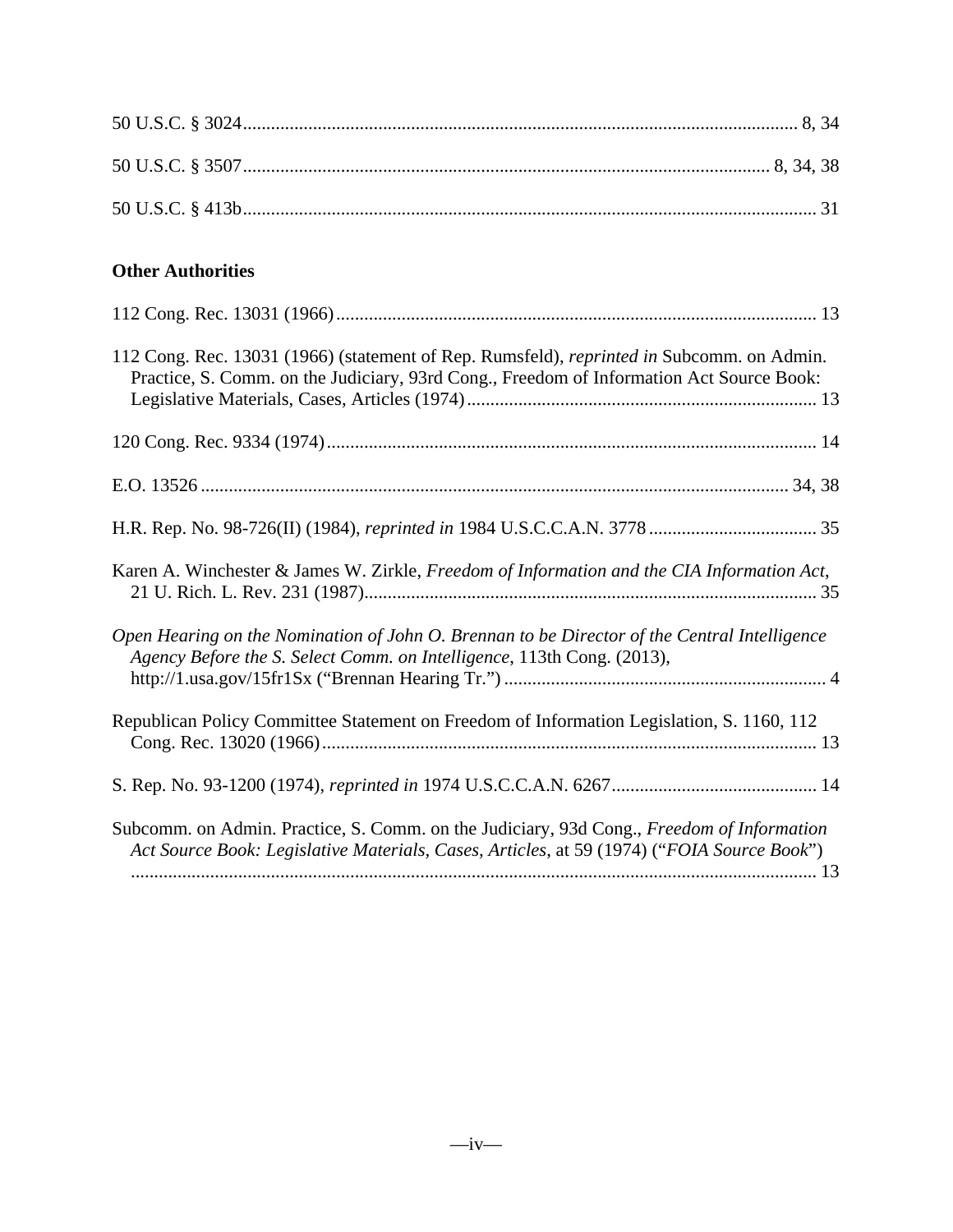#### **INTRODUCTION**

When Plaintiffs filed the Freedom of Information Act request at issue in this case, the Central Intelligence Agency ("CIA") offered a "Glomar response," contending that even the very existence (or not) of records concerning the use of drones to carry out "targeted killings" was a classified fact. But over the course of the subsequent three years, senior government officials made a slew of selective disclosures about the drone program's lawfulness, effectiveness, and oversight. The CIA Director supplied on-the-record statements about the program to the media. The White House's top counterterrorism official delivered speeches about it. The President spoke about it on national television. In court, however, the CIA's position remained the same: The existence (or not) of responsive records was an official secret.

Now, after more than two years of litigation, the D.C. Circuit has categorically rejected the CIA's position, labeling it "indefensible" and rebuking the agency for having constructed "a fiction of deniability that no reasonable person would regard as plausible." *Am. Civil Liberties Union v. CIA*, 710 F.3d 422, 431 (D.C. Cir. 2013) ("*Drones FOIA II*"). It has ordered the agency to supply what it should have supplied two years ago—"a *Vaughn* index or other description of the kind of documents the Agency possesses." *Id.* at 432.

Quite remarkably, however, the CIA's position on remand is not much different than it was when Plaintiffs first filed this suit. The agency has produced no *Vaughn* index. And although the agency now acknowledges the bare, obvious fact that it possesses records about the drone program, it refuses to describe these records, or even enumerate them.

The CIA's blanket "no number no list" response is utterly deficient—indeed, it is so plainly inadequate that it verges on the frivolous. To justify a "no number no list" response, the agency must establish that *not even one* responsive document can be described, *in any way*,

—1—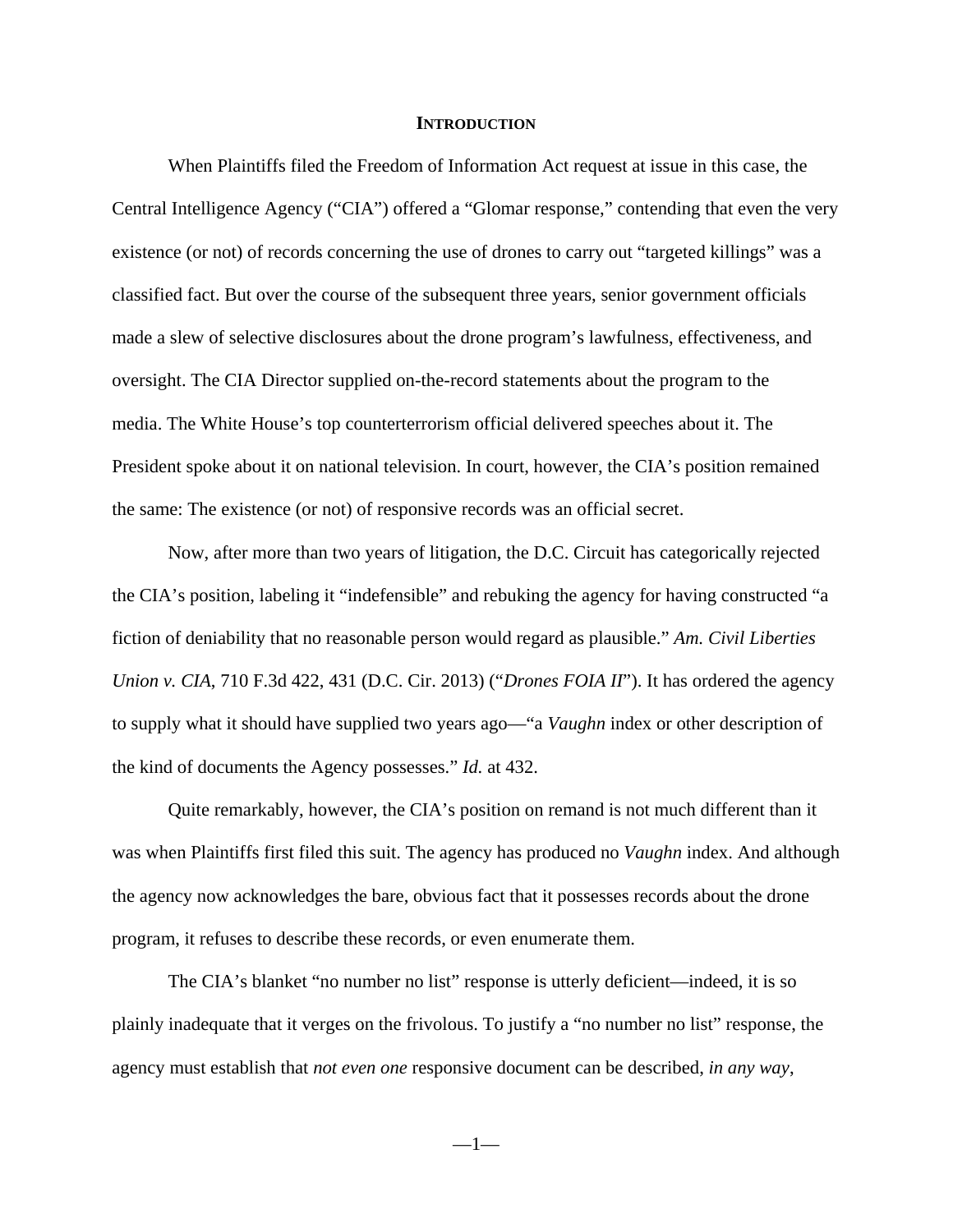without revealing information that falls within FOIA's exemptions. The CIA cannot carry this burden, and its brief barely makes the attempt. The agency's "no number no list" response is so obviously deficient that one can only assume that the CIA's goal is not to prevail on this motion but simply to delay as long as possible the day on which the agency will finally be required to explain what documents it is withholding and why.

This Court should reject the CIA's "no number no list" response and require the agency to provide the *Vaughn* index that the D.C. Circuit ordered it to provide six months ago. To avoid drawn-out litigation over the adequacy of the agency's *Vaughn* index, Plaintiffs respectfully submit that the Court should (i) make specific, on-the-record findings as to what facts about the drone program the government has officially acknowledged;<sup>1</sup> (ii) require the CIA to provide Plaintiffs with a *Vaughn* index that describes each withheld document by type, date, length, author, recipient, and subject matter; and (iii) require the CIA, to the extent it withholds any of this descriptive information from its *Vaughn* index, to justify in a publicly filed declaration, on a document-by-document basis, why this information is being withheld.

#### **FACTUAL & PROCEDURAL HISTORY**

#### I. The Government's Disclosures About the Targeted-Killing Program

Throughout this litigation, the government has steadfastly maintained that almost every detail about its targeted-killing program is officially a secret. Yet as this Court is aware, *see Al-Aulaqi v. Panetta*, No. 12-cv-1192 (D.D.C. filed July 18, 2012) (Collyer, J.); *Am. Civil Liberties Union v. DOJ*, 808 F. Supp. 2d 280 (D.D.C. 2011) (Collyer, J.) ("*Drones FOIA I*"), *rev'd and remanded sub nom.*, 710 F.3d 422 (D.C. Cir. 2013), a significant amount of information about the program is in the public domain. The sources of this public information vary. For example, in

<u>.</u>

 $<sup>1</sup>$  Plaintiffs would welcome the opportunity to submit proposed findings of fact.</sup>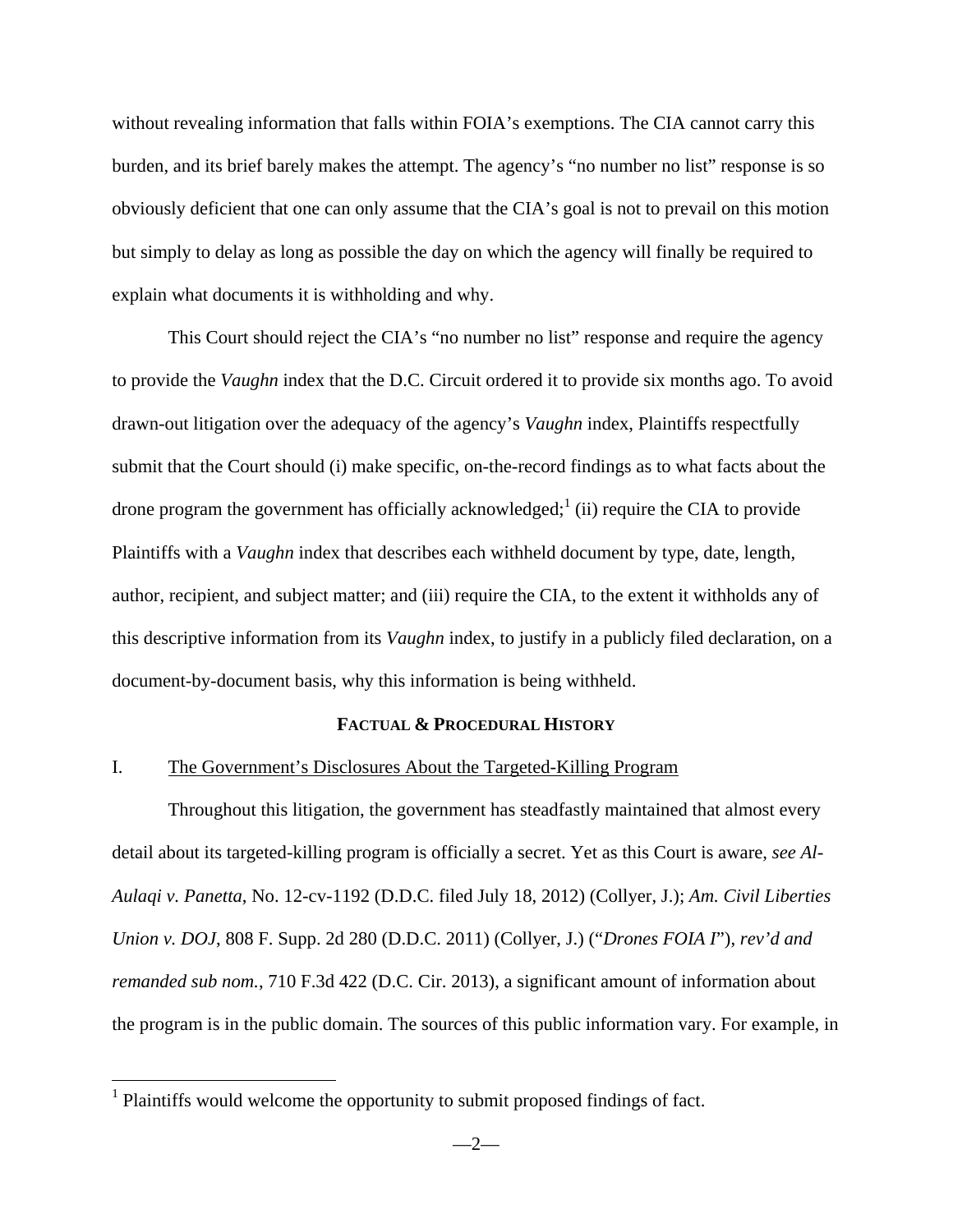the executive branch's public defenses of the program, senior officials have summarized the program's legal basis and disclosed myriad facts about the program—including the fact of U.S. responsibility for particular drone strikes.<sup>2</sup> Indeed, on-the-record government disclosures are what prompted Plaintiffs to file the FOIA request that is the subject of this litigation.<sup>3</sup> Leon Panetta publicly discussed many aspects of the drone program, both when he was Director of the CIA and after becoming Secretary of Defense.<sup>4</sup> More recently, the Secretary of State specifically discussed the drone "program" in Pakistan.<sup>5</sup>

Additionally, while publicly debating the use of drones in targeted-killing strikes abroad,

high-ranking members of Congress have spoken openly about their oversight of the targeted-

killing program as well as about the ongoing, operational roles that different agencies—

<sup>2</sup> *See, e.g*., Office of the Press Secretary, White House, Fact Sheet: U.S. Policy Standards and Procedures for the Use of Force in Counterterrorism Operations Outside the United States and Areas of Active Hostilities (May 23, 2013), http://wh.gov/hCwI ("Presidential Policy Guidance"); Letter from Eric H. Holder, Jr., Attorney General, to Patrick J. Leahy, Chairman of the Senate Committee on the Judiciary (May 22, 2013), http://1.usa.gov/11bGJZi; U.S. Dep't of Justice, Lawfulness of a Lethal Operation Directed Against a U.S. Citizen Who Is a Senior Operation Leader of Al-Qa'ida or an Associated Force (Nov. 8, 2011), http://bit.ly/Wv7Cdh ("TK White Paper"); John O. Brennan, Assistant to the President for Homeland Security and Counterterrorism, Ethics and Efficacy of the President's Counterterrorism Strategy, Address at the Woodrow Wilson International Center for Scholars (Apr. 30, 2012), http://bit.ly/IqdX4R ("Brennan Wilson Center Speech").

<sup>3</sup> *See* Request Under Freedom of Information Act by Jonathan Manes, ACLU, at 4–5, Jan. 13, 2010, http://bit.ly/QBIBbR (the "Request") (citing, e.g., Leon Panetta, Director, CIA, Remarks at the Pacific Council on International Policy (May 18, 2009), http://1.usa.gov/15sidh ("Panetta PCIP Remarks")).

<sup>4</sup> *See, e.g.*, *This Week* (ABC News television broadcast June 27, 2010), http://abcn.ws/13ldzN6 ("Panetta ABC Tr."); David S. Cloud, *U.S.: Defense Secretary Refers to CIA Drone Use*, L.A. Times World Now Blog (Oct. 7, 2011 1:27 PM), http://lat.ms/roREDq ("Panetta Italy Comments").

<sup>5</sup> *See* Eyder Peralta, *Kerry Says U.S. Plans To Stop Drone Strikes in Pakistan*, NPR Two-Way Blog (Aug. 1, 2013 2:21 PM), http://n.pr/13yHEp0; Cora Currier, *How Does the U.S. Mark Unidentified Men in Pakistan and Yemen as Drone Targets?*, ProPublica, Mar. 1, 2013, http://bit.ly/XocxM0 (collecting press accounts attributing information about "signature strikes" to, among others, "[h]igh-level American official[s]" and "[s]enior U.S. intelligence official[s]").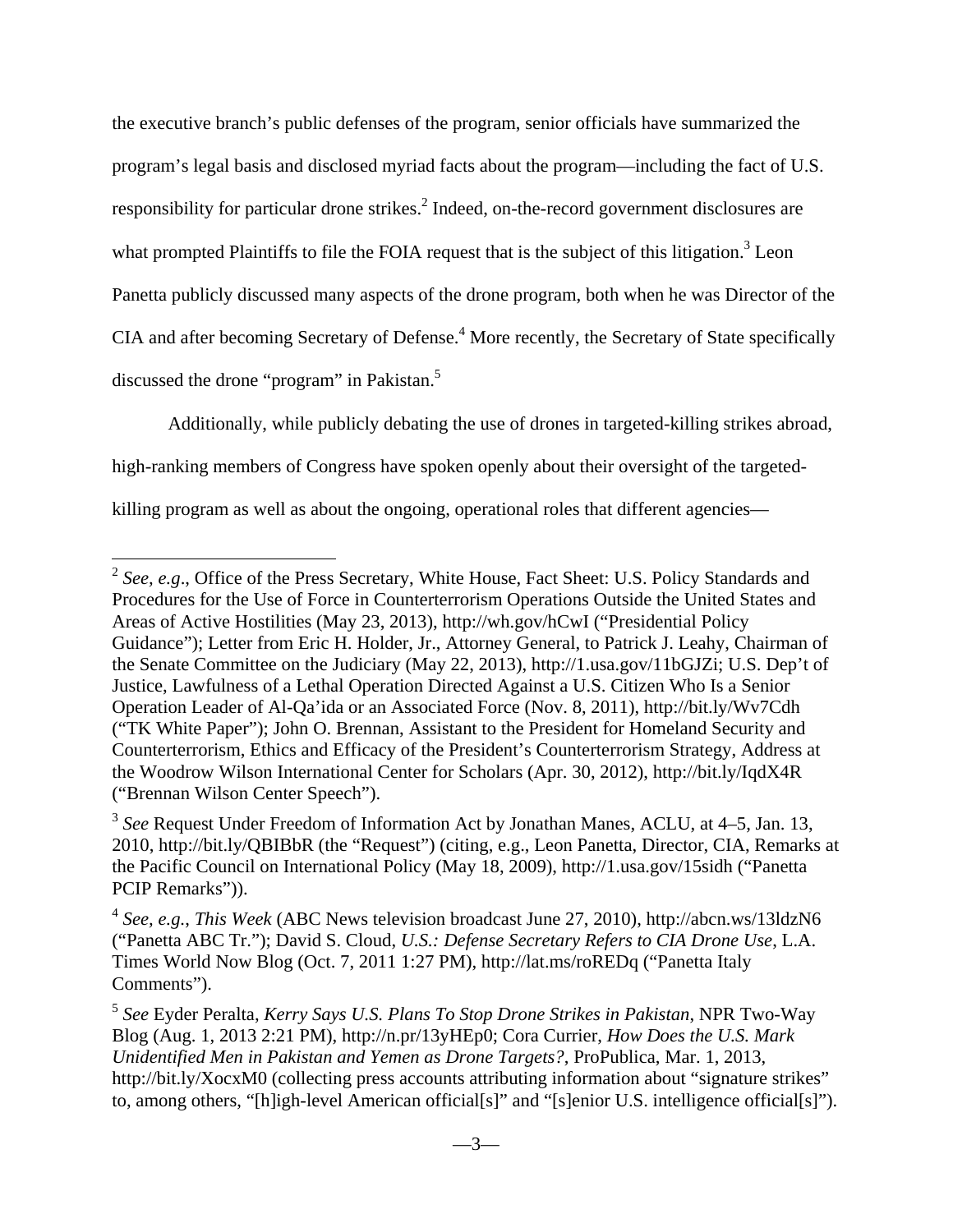specifically, the CIA and the military's Joint Special Operations Command ("JSOC")—play in the program.<sup>6</sup> And finally, the investigative press has published an ever-growing stack of books and articles about the drone program, many of which have been based on what a member of this Circuit's Court of Appeals called a "pattern of strategic and selective leaks at very high levels of the Government," Tr. of Oral Argument at 12:19–21 (question of Griffith, J.), *Drones FOIA II*, No. 11-5320 (D.C. Cir. Sept. 20, 2012).<sup>7</sup> However else these sources might be characterized, it is indisputable that they are voluminous.

Thus, the public has a basic understanding of what the government's targeted-killing program entails: Since 2001, the CIA and JSOC have used drones to carry out targeted killings in at least half a dozen countries—not just in areas of armed conflict, like Iraq and Afghanistan, but also in areas far from any battlefield, such as Yemen and Somalia.<sup>8</sup> In the course of those operations, the government has killed American citizens.<sup>9</sup> It has also killed at least hundreds of civilian bystanders, including children, breeding local resentment and anger in countries like Pakistan and Yemen, where drone strikes frequently occur.<sup>10</sup> The government's reliance on

<sup>6</sup> *See, e.g.*, *Senator Dianne Feinstein on Drones, Assault Weapons Ban*, The Takeaway, Mar. 20, 2013, http://bit.ly/147GbKB ("Feinstein Takeaway Interview"); *Face the Nation* (CBS News television broadcast Feb. 10, 2013), http://cbsn.ws/ZgBg9R ("Rogers CBS Tr."); *Open Hearing on the Nomination of John O. Brennan to be Director of the Central Intelligence Agency Before the S. Select Comm. on Intelligence*, 113th Cong. (2013), http://1.usa.gov/15fr1Sx ("Brennan Hearing Tr.").

<sup>7</sup> *See, e.g.*, Mark Mazzetti, *The Way of the Knife* (2013); Mark Bowden, *The Killing Machines*, Atlantic, Aug. 14, 2013, http://bit.ly/17vOcGm ("Bowden Drones Feature"); Karen DeYoung, *A CIA Veteran Transforms U.S. Counterterrorism Policy*, Wash. Post, Oct. 24, 2012, http://wapo.st/RkL6zx ("DeYoung Brennan Profile").

<sup>8</sup> *See, e.g.*, Jo Becker & Scott Shane, *Secret 'Kill List' Proves a Test of Obama's Principles and Will*, N.Y. Times, May 29, 2012, http://nyti.ms/JKJjiM.

<sup>9</sup> *See* Letter from Eric H. Holder, Jr., Attorney General, to Patrick J. Leahy, Chairman of the Senate Committee on the Judiciary (May 22, 2013), http://1.usa.gov/11bGJZi.

<sup>10</sup> *See* Jack Serle & Alice K. Ross, *August 2013 Update: US Covert Actions in Pakistan, Yemen and Somalia*, Bureau of Investigative Journalism, Sept. 2, 2013, http://bit.ly/18yiits; Gregory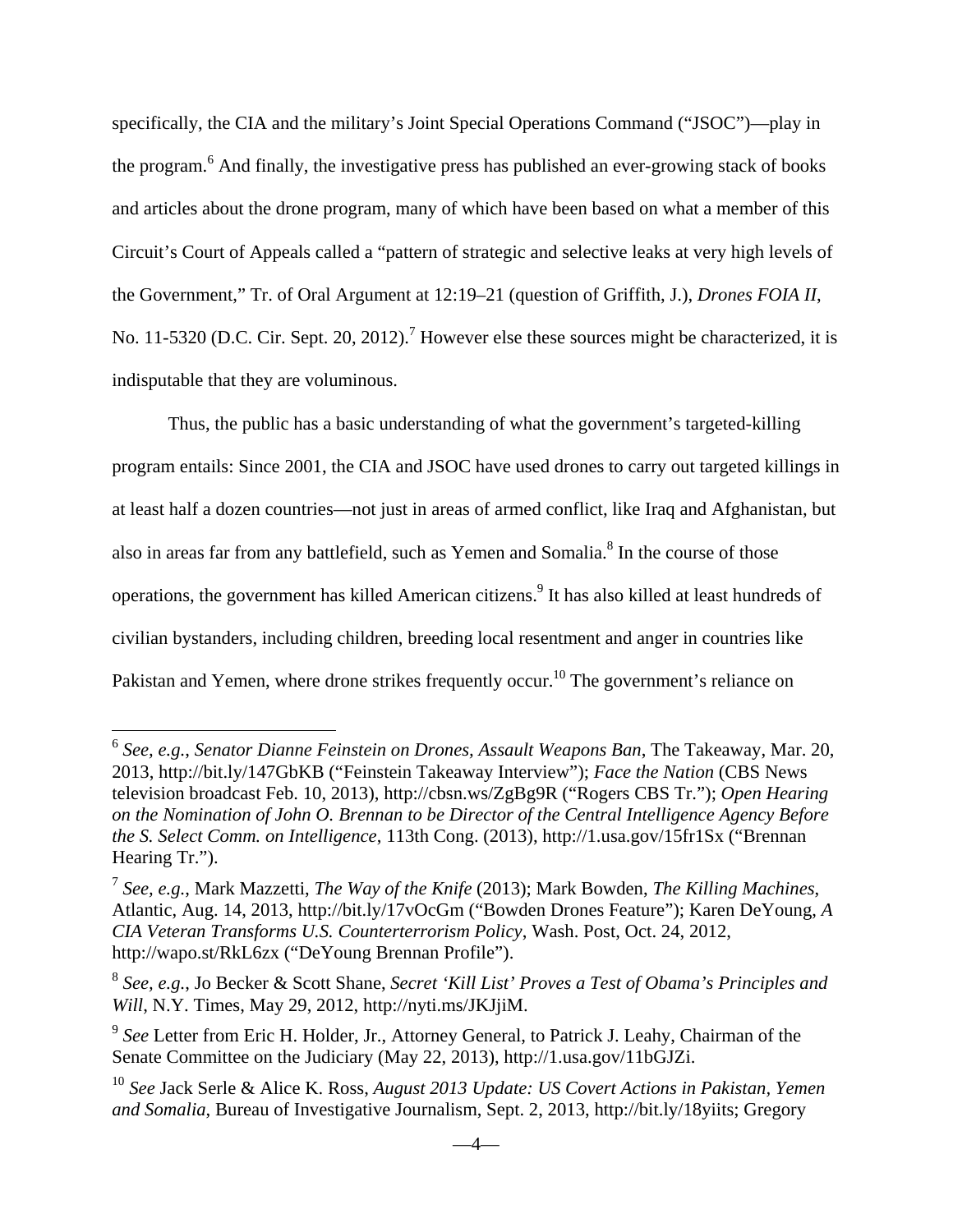drone strikes in U.S. counterterrorism operations has increased dramatically in recent years, resulting in escalating public and congressional concern about those operations and their legal and factual underpinnings. $11$ 

 In May 2013, the United States publicly announced guidelines that, the executive branch represented, place policy restrictions on the government's use of drones to conduct targeted killings around the world.<sup>12</sup> As detailed in this Presidential Policy Guidance and contemporaneously characterized in the press by administration officials, the guidelines generally conformed to the legal justifications for U.S. targeted killings that government officials presented in a series of public speeches over the course of several years, as well as to legal analysis in an officially disclosed white paper authored by the Department of Justice in  $2011$ .<sup>13</sup> Around the same time, administration officials told reporters that the United States had already "begun transferring authority for drone strikes from the CIA to the Pentagon," in part to "open them up to greater congressional and public scrutiny."<sup>14</sup> Of late, however, administration

Johnsen, *How We Lost Yemen*, For. Pol'y, Aug. 6, 2013, http://atfp.co/16xgZNC; Ahmed Al-Haj & Aya Batrawy, *As US Drone Strikes Rise in Yemen, So Does Anger*, Associated Press, May 2, 2013, http://bit.ly/160rxVv; Scott Neuman, *Sen. Graham Says 4,700 Killed in U.S. Drone Strikes*, NPR News Two-Way Blog (Feb. 21, 2013 12:04 PM), http://n.pr/157whqC.

<sup>11</sup> *See, e.g.*, Steve Coll, *Remote Control: Our Drone Delusion*, New Yorker, May 6, 2013, http://nyr.kr/13y1H8g; David Cole, *How We Made Killing Easy*, N.Y. Rev. Books Blog (Feb. 6, 2013, 11:13 AM), http://bit.ly/11VUhcG; *see also* Scott Shane & Thom Shanker, *Yemen Strike Reflects U.S. Shift to Drones in Terror Fight*, N.Y. Times, Oct. 1, 2011, http://nyti.ms/qd0L4Q.

<sup>12</sup> *See* Presidential Policy Guidance; *see also* Barack Obama, President, Remarks by the President at the National Defense University (May 23, 2013), http://wh.gov/hrTq.

<sup>13</sup> See TK White Paper; Brennan Wilson Center Speech; Eric Holder, Attorney General, Address at Northwestern University School of Law (Mar. 5, 2012), http://1.usa.gov/y8SorL ("Holder Northwestern Speech"); Jeh Charles Johnson, General Counsel, U.S. Dep't of Def., National Security Law, Lawyers and Lawyering in the Obama Administration, Address at Yale Law School (Feb. 22, 2012), http://on.cfr.org/19QrHPj; Harold Hongju Koh, Legal Adviser, U.S. Dep't of State, The Obama Administration and International Law, Address at the American Society of International Law (Mar. 25, 2010), http://1.usa.gov/culIbD.

<sup>14</sup> Bowden Drones Feature.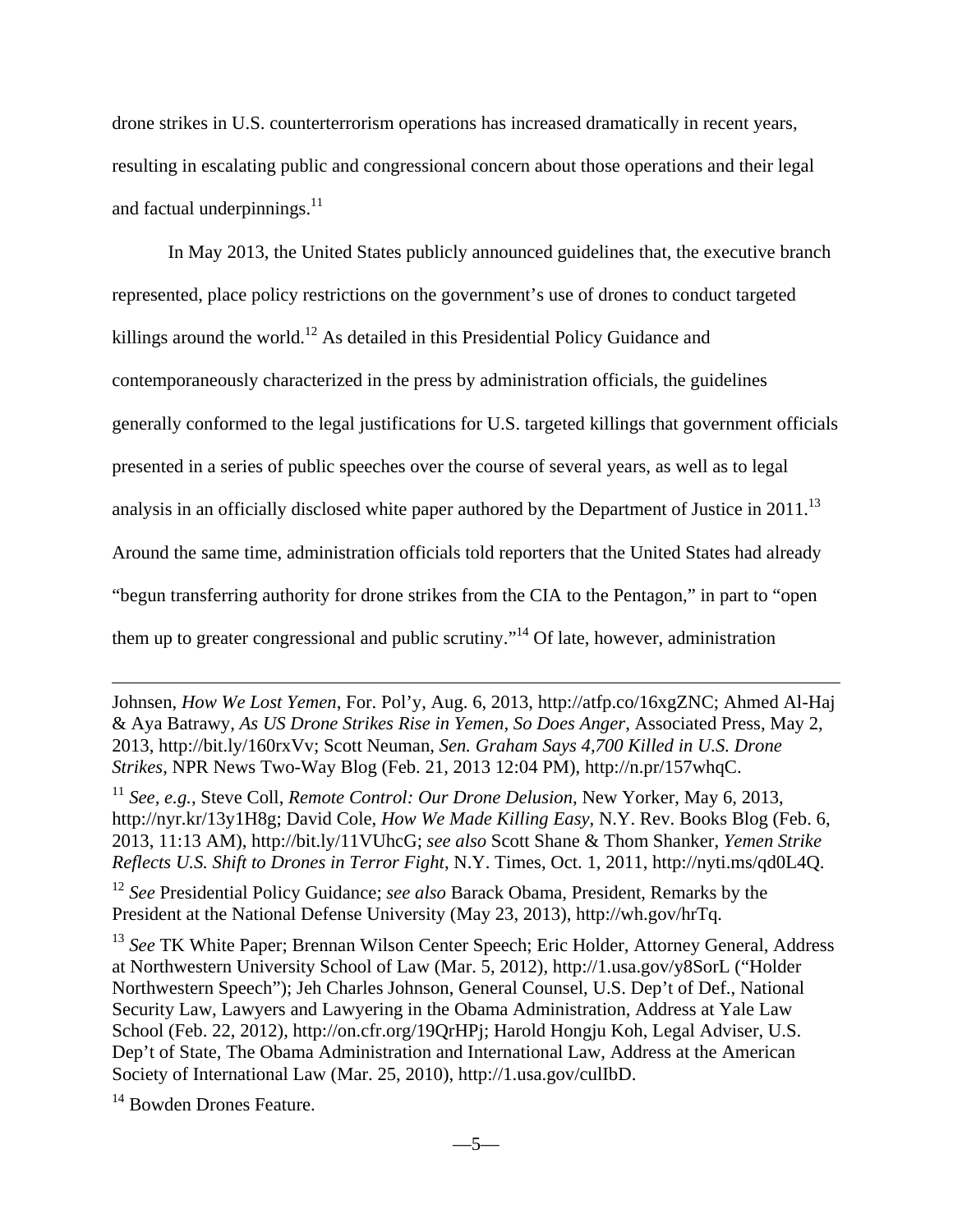officials have made clear that the executive branch can and has deviated from the policy restrictions it presented to the public as hard limitations several months ago.<sup>15</sup>

### II. Plaintiffs' FOIA Request & the CIA's Response

Plaintiffs filed the Request on January 13, 2010, seeking various "records pertaining to

the use of unmanned aerial vehicles ('UAVs')—commonly referred to as 'drones' and including

the MQ-1 Predator and MQ-9 Reaper—by the CIA and the Armed Forces." Request at 2. The

Request sought, principally: $16$ 

1

- 1. "the legal basis in domestic, foreign and international law upon which [drones] can be used to execute targeted killings," including "who may be targeted" (i.e. distinction between legitimate targets and civilians), where, and why;
- 3. "the selection of human targets for drone strikes and any limits on who may be targeted by a drone strike";
- 4. "civilian casualties in drones strikes, including but not limited to measures regarding the determination of the likelihood of civilian casualties, measures to limit civilian casualties, and guidelines about when drone strikes may be carried out despite a likelihood of civilian casualties";
- 5. "the assessment or evaluation of individual drone strikes after the fact";
- 6. "geographical or territorial limits on the use of UAVs to kill targeted individuals";
- 7. the "number of drone strikes that have been executed for the purpose of killing human targets, the location of each such strike, and the agency of the government or branch of the military that undertook each such strike";
- 8. "the number, identity, status, and affiliation of individuals killed in drone strikes," including information about deaths in particular strikes and in total;

<sup>15</sup> *See* Eric Schmitt, *Embassies Open, But Yemen Stays on Terror Watch*, N.Y. Times, Aug. 11, 2013, http://nyti.ms/1crSPJB ("Schmitt Yemen Article").

<sup>&</sup>lt;sup>16</sup> Plaintiffs abandoned categories  $1(B)$  and 2 of their Request, relating to the cooperation of foreign governments with the U.S. drone program, during the previous summary-judgment briefing before this Court. *See Drones FOIA I*, 808 F. Supp. 2d at 285.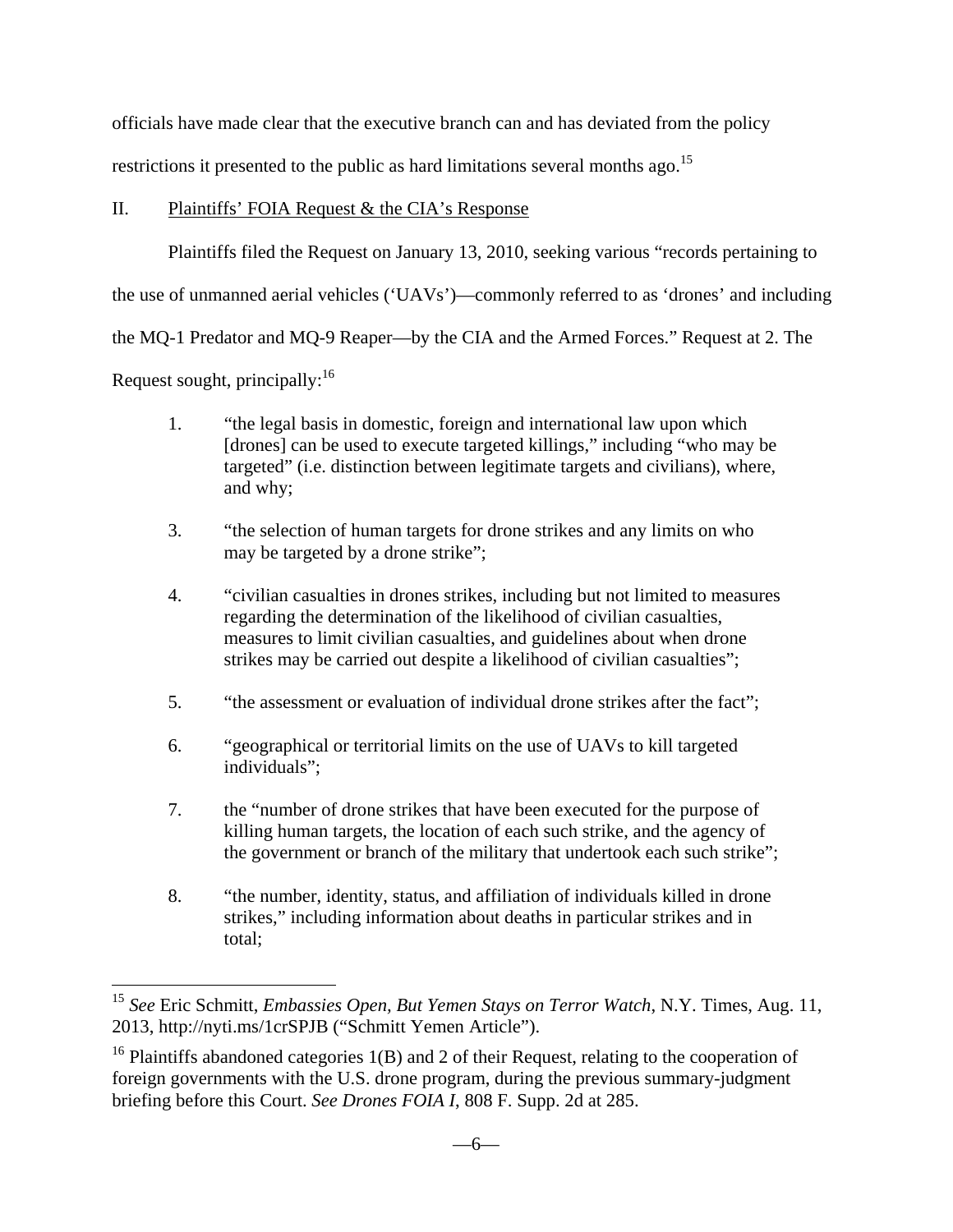- 9. "who may pilot UAVs, who may cause weapons to be fired from UAVs, or who may otherwise be involved in the operation of UAVs for the purpose of executing targeted killings"; and
- 10. "the training, supervision, oversight, or discipline of UAV operators and others involved in the decision to execute a targeted killing using a drone."

Request at 5–8 (emphases removed).

1

Importantly, while Plaintiffs' Request was by necessity directed at specific agencies, its scope was not limited to any particular agency.17 *See id.*; *Drones FOIA II*, 710 F.3d at 428 n.3. Thus, insofar as the Request was addressed to the CIA, it sought any and all records in the agency's possession about the matters listed above, not just records relating to the CIA's involvement in those matters.

 Nearly three months after Plaintiffs filed the Request, the CIA issued a so-called "Glomar response" contending that "[t]he fact of the existence or nonexistence of requested records is currently and properly classified and is intelligence sources and methods information that is protected from disclosure by section 6 of the CIA Act of 1949, as amended." Letter from Dolores M. Nelson, CIA Information and Privacy Coordinator, to Jonathan Manes, ACLU, Ex. B to Decl. of Mary Ellen Cole ("Cole Decl."), *Drones FOIA I* (D.D.C. Oct. 1, 2010); *see Drones FOIA II*, 710 F.3d at 425–26 & n.1 (discussing the judicial origins of the Glomar response). After exhausting administrative appeals, Plaintiffs filed suit in this Court against the Departments of Justice, Defense, and State on March 16, 2010; they filed an amended complaint that added the CIA as a defendant on June 1, 2010.

 $17$  Plaintiffs submitted the Request to the Departments of Defense, Justice (including the Office of Legal Counsel), and State, as well as to the CIA. *See* Request at 1.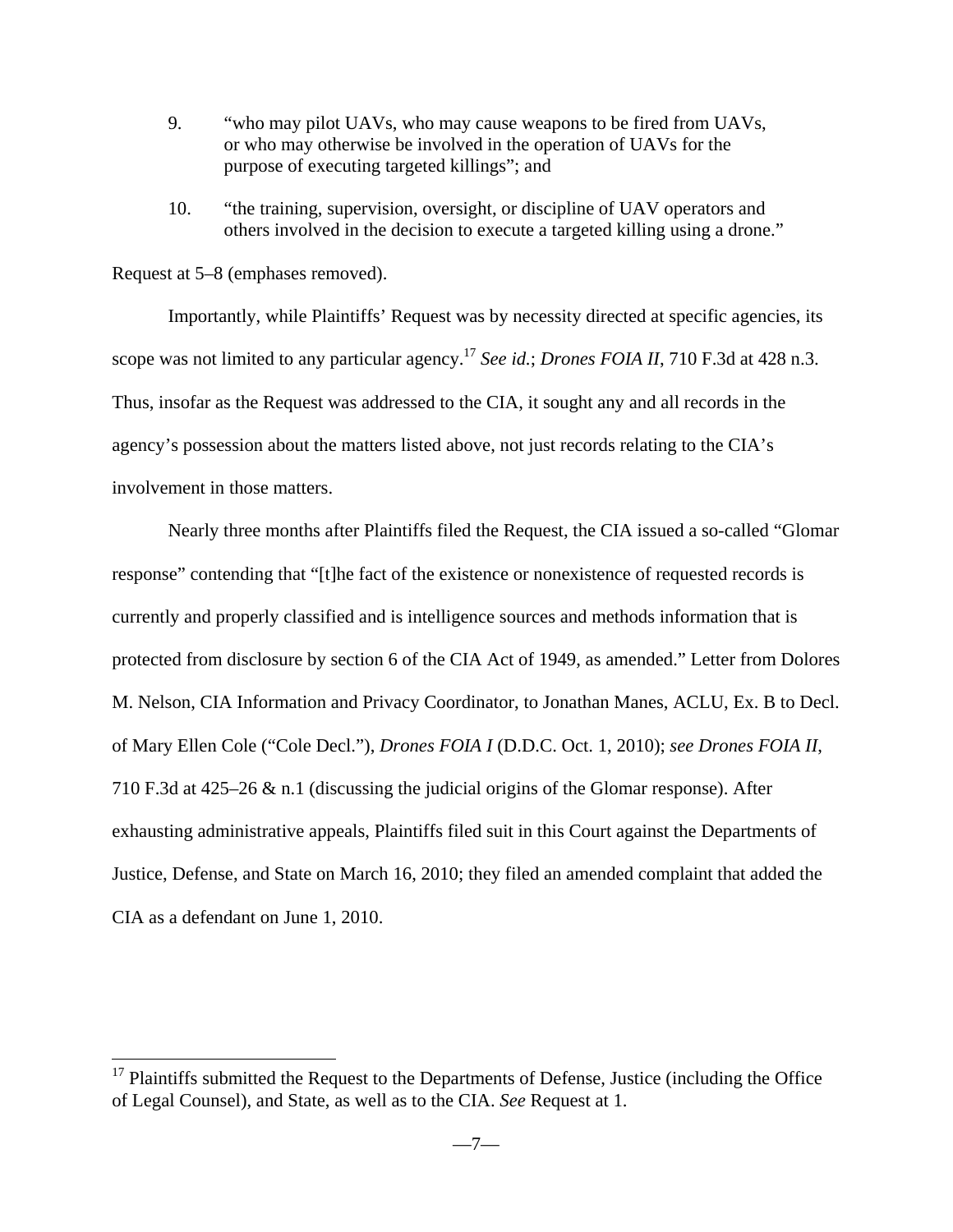### III. Prior Proceedings

<u>.</u>

 In October and November 2010, Plaintiffs and the CIA filed cross-motions for summary judgment, which this Court resolved in a September 9, 2011 memorandum opinion that upheld the CIA's Glomar response in full. *See Drones FOIA I*, 808 F. Supp. 2d at 301.<sup>18</sup> The Court determined that drone strikes constitute both "functions" of CIA personnel under the Central Intelligence Agency Act of 1949 ("CIA Act"), 50 U.S.C. § 3507, and "intelligence sources and methods" under the National Security Act of 1947, 50 U.S.C. § 3024. *See Drones FOIA I*, 808 F. Supp. 2d at 287–93. Therefore, the Court held, the CIA had justified its Glomar response under FOIA Exemption 3. The Court also found the CIA's response to be "proper" under Exemption 1. *Id.* at 298. Last, the Court concluded that various public statements by then–CIA Director Leon Panetta had not "officially acknowledged either the CIA's involvement in a drone strike program or the existence or nonexistence of pertinent agency records," and that the agency had therefore "not waived its ability to issue a broad Glomar response" to the Request. *Id.* at 297–98.

 Plaintiffs timely appealed this Court's ruling to the D.C. Circuit. After the parties completed substantive briefing in the Court of Appeals, but before oral argument, the CIA moved the Circuit Court to remand the case in light of disclosures the government had made in another FOIA case brought by Plaintiffs pending before the Southern District of New York. *See*  Motion to Remand for Further Proceedings, *Drones FOIA II*, No. 11-5320 (D.C. Cir. June 20, 2012); *see also Drones FOIA II*, 710 F.3d at 431. In its motion, the CIA stated that the agency had "determined that it could acknowledge officially, without harming national security, its

 $18$  Plaintiffs' and the CIA's summary-judgment briefing proceeded while the other defendant agencies—the Departments of Justice, Defense, and State—continued their searches for records. *See* Joint Status Report and Proposed Schedule 2–3, *Drones FOIA I* (D.D.C. July 16, 2010). One month after this Court resolved the summary-judgment motion, Plaintiffs and the remaining three defendant agencies entered a joint stipulation of dismissal. *See* Stipulation Regarding Voluntary Dismissal of Claims Against Certain Parties, *Drones FOIA I* (D.D.C. Oct. 26, 2011).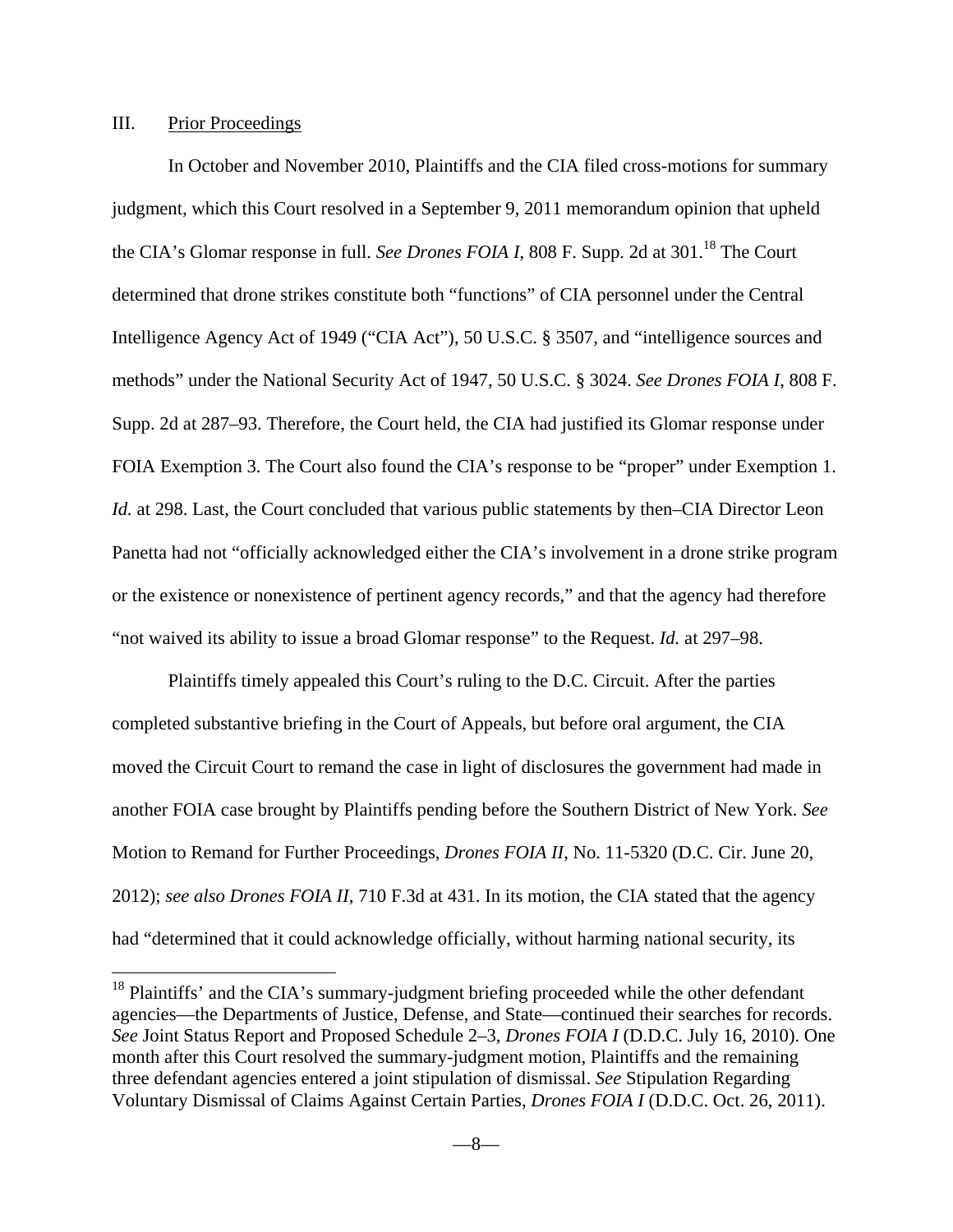possession of some responsive records regarding the legal basis for the use of targeted lethal force against U.S. citizens and the process by which citizens can be designated for targeted lethal force." Motion to Remand at 2 (citing only the Brennan Wilson Center Speech and the Holder Northwestern Speech); *see Drones FOIA II*, 710 F.3d at 431 ("The motion went on to hint that the Agency might abandon its *Glomar* response in favor of something less absolute, if only slightly less."). The court denied the remand motion.

 After hearing oral argument, the D.C. Circuit resolved the appeal in a March 2013 opinion that found the CIA's Glomar response to be "indefensib[le]." 710 F.3d at 431. Chief Judge Garland, writing for a unanimous panel, concluded that "[g]iven the extent of official statements" by executive-branch officials that unmistakably acknowledged the CIA's "intelligence interest" in drone strikes, the agency's Glomar response was neither "'logical or plausible.'" *Id.* at 429 (quoting *Wolf v. CIA*, 473 F.3d 370, 374–75 (D.C. Cir. 2007)). Citing comments by the President during a live internet video forum and the Brennan Wilson Center Speech, the Court declared that there was "no doubt that some U.S. agency" operates drones for targeted killing. *Id.* Those comments alone justified the rejection of the CIA's Glomar response—"[b]ut," as the Circuit put it, "there is more." *Id.* at 430; *see id.* at 431 ("But again, there is more."). The Court went on to cite the Panetta PCIP Remarks, and other details from the Brennan Wilson Center Speech, in a comprehensive refutation of the declaration that the CIA had submitted to this Court on summary judgment. *See id.* at 431. Because the agency's intelligence interest in drone strikes was "clear," Chief Judge Garland wrote, the notion that the agency did not have responsive records "beggar[ed] belief." *Id.*<sup>19</sup> The Court concluded:

1

 $19$  In its brief, the CIA concedes (as it must) that the D.C. Circuit concluded that the agency had officially acknowledged an "interest" in the use of drones to carry out targeted killings. The agency contends, however, that the D.C. Circuit "explicitly rejected" Plaintiffs' argument that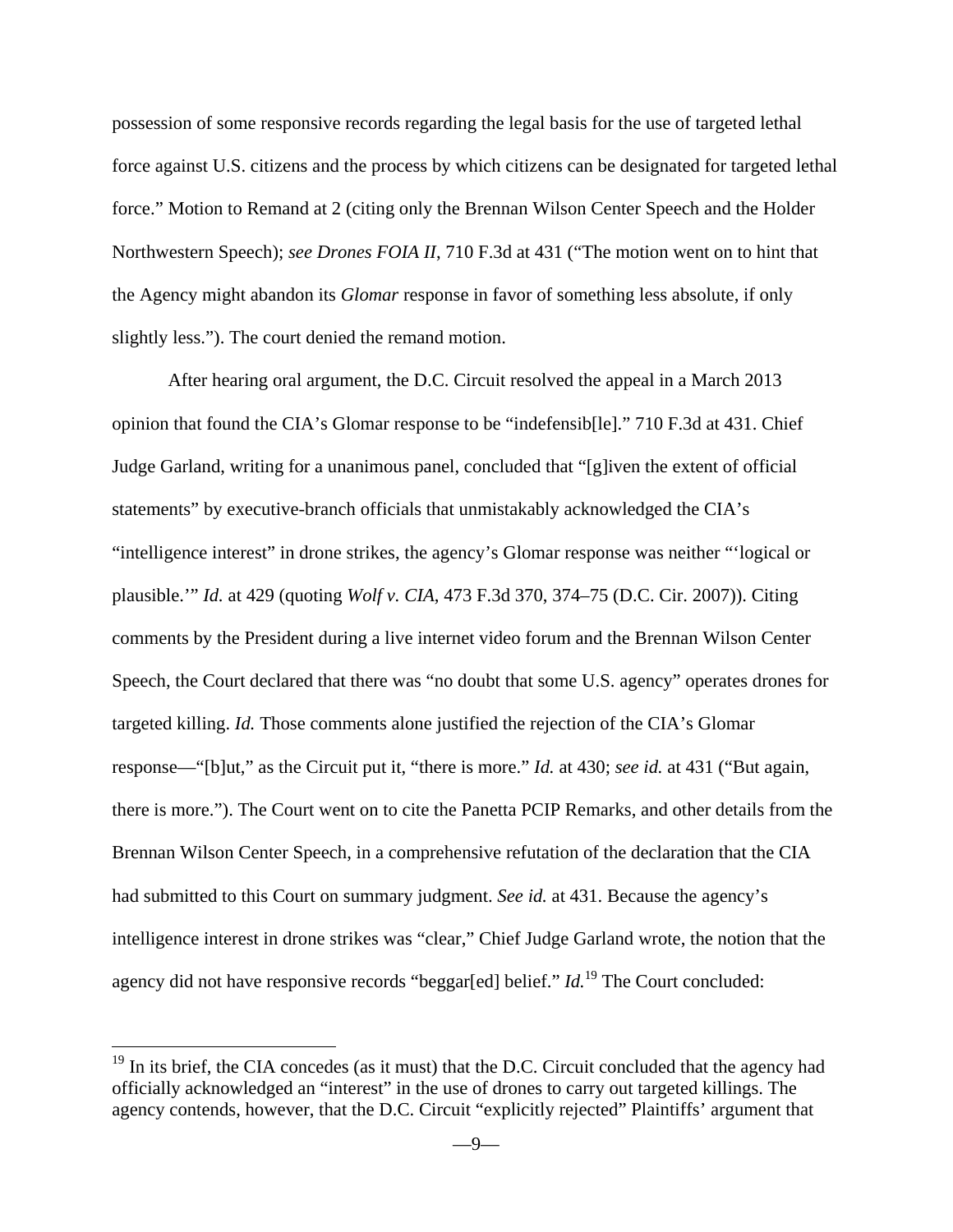In this case, the CIA asked the courts to stretch [the Glomar] doctrine too far—to give their imprimatur to a fiction of deniability that no reasonable person would regard as plausible. "There comes a point where . . . Court[s] should not be ignorant as judges of what [they] know as men" and women. We are at that point with respect to the question of whether the CIA has any documents regarding the subject of drone strikes.

*Id.* (first alteration added) (quoting *Watts v. Indiana,* 338 U.S. 49, 52, (1949) (opinion of

Frankfurter, J.). $^{20}$ 

 $\overline{a}$ 

## IV. The D.C. Circuit's Instructions on Remand

After dispensing with the CIA's "unqualified, across-the-board *Glomar* response," the

D.C. Circuit provided guidance for the remanded proceedings in this Court: "With the failure of

the CIA's broad *Glomar* response, the case must now proceed to the filing of a *Vaughn* index or

other description of the kind of documents the Agency possesses, followed by litigation

regarding whether the exemptions apply to those documents." *Drones FOIA II*, 710 F.3d at 434,

432 (citing *Vaughn v. Rosen,* 484 F.2d 820 (D.C. Cir. 1973)). The Court of Appeals observed

the agency had acknowledged its actual involvement in drone strikes. CIA Br. 29; *see* CIA Br. 1 ("The D.C. Circuit determined that . . . these statements did not acknowledge that the CIA itself operated drones . . . ."), 6 ("The D.C. Circuit refused to adopt the ACLU's position."). This contention is baseless, and indeed it misrepresents quite fundamentally the D.C. Circuit's decision. The D.C. Circuit did not "reject" Plaintiffs' argument; it simply found that Plaintiffs' appeal could be resolved on narrower grounds. *Drones FOIA II*, 710 F.3d at 431. The only thing the circuit court "rejected" was the CIA's claim that its Glomar response was lawful.

 $20$  In the related FOIA case referred to above, the Southern District of New York granted summary judgment to three defendant government agencies in January 2013. *See N.Y. Times v. DOJ*, 915 F. Supp. 2d 508 (S.D.N.Y. 2013) ("*Targeted Killing FOIA I*"). Plaintiffs' appeal is now pending before the Second Circuit, and oral argument is scheduled for October 1, 2013. *See Am. Civil Liberties Union v. DOJ*, No. 13-445 (2d Cir. appeal docketed Feb. 6, 2013) ("*Targeted Killing FOIA II*"). This week, the Second Circuit ordered the government to produce three withheld legal memoranda for *in camera* inspection prior to oral argument. *See* Letter from Catherine O'Hagan Wolfe, Clerk of Court, to Counsel, *Targeted Killing FOIA II* (Sept. 9, 2013). The circuit court also "direct[ed] that the Government have available" at oral argument several categories of withheld documents (including additional legal memoranda and agency email communications) as well as "[t]he information that is at issue in the No-Number, No List context and apparently withheld under Exemptions 1 and 3, traditionally appearing in a *Vaughn* index." *Id.* (alteration and quotation marks omitted).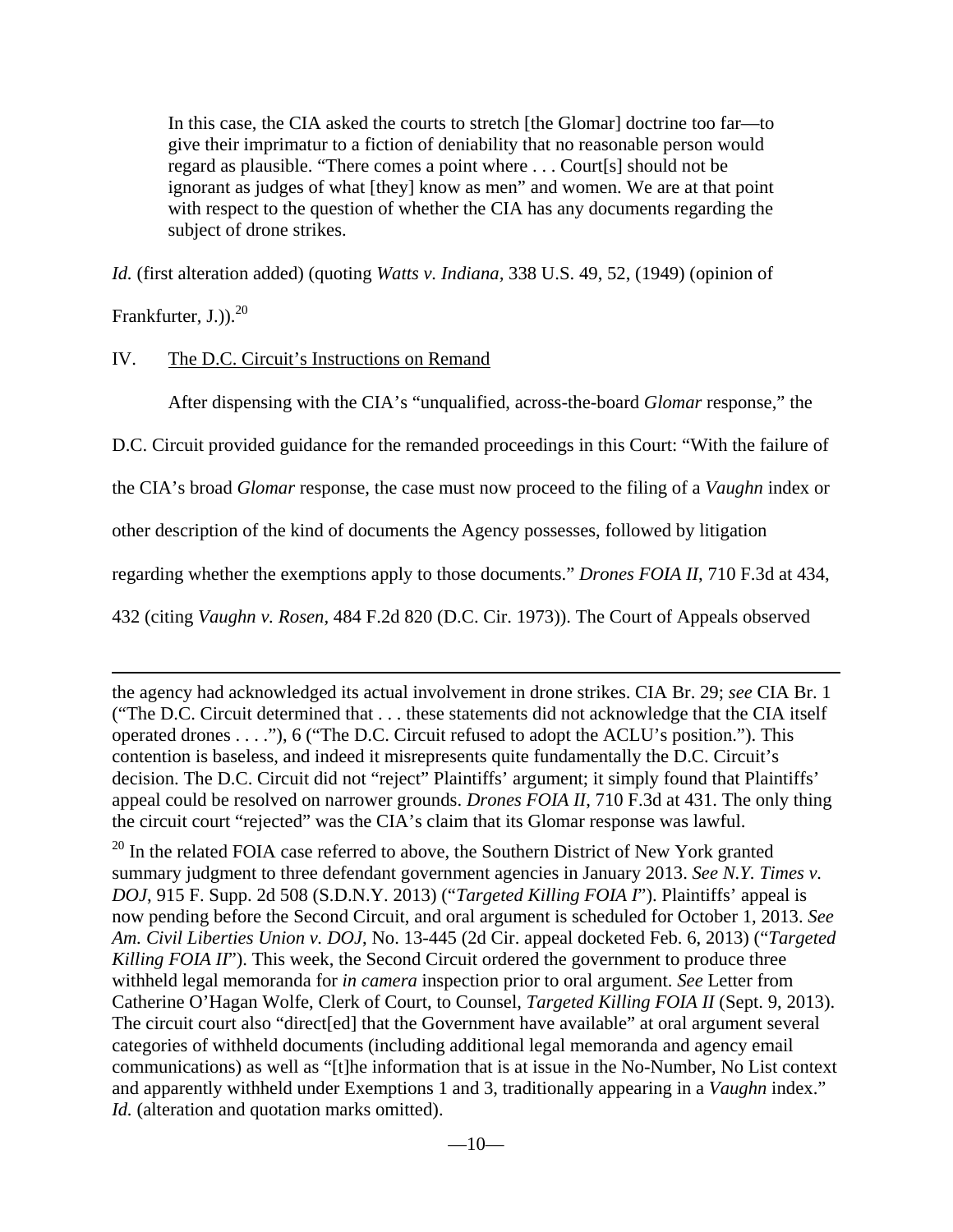that, in the S.D.N.Y. litigation, the CIA had filed a so-called "no number no list" response acknowledging possession of responsive records but refusing to enumerate or describe those records in any way. The Court expressed a degree of skepticism that such a response was legitimate. *See id.* at 433 (stating that a "no number no list" response could "only be justified in unusual circumstances, and only by a particularly persuasive affidavit"). It also observed that "[a]lthough the CIA's New York filings speak as if the notion of a 'no number, no list' response is well-established," the D.C. Circuit has not yet addressed its propriety, and the government has in fact only proffered the response in a handful of cases across the country. *Id.* at 433. The Court wrote, moreover, that even if the agency could justify a "no number no list" response with respect to "a limited category of documents"—and the Court did not suggest that the agency could do so in this case—there was no reason why the agency could not provide "a *Vaughn* index for the remainder." *Id.* at 434; *see id.* (stating that there is not "any reason" to regard a "no number no list" or Glomar response as "subject to an on/off switch").

### V. The CIA's Position on Remand

 Back before this Court, the CIA essentially disregards the D.C. Circuit's decision and submits the same response it submitted in the New York litigation (and virtually the same response that it submitted here in 2010). While the CIA acknowledges (finally) that it possesses documents responsive to the Request, it maintains that "the details of those records, including the number and nature" of them, "remain currently and properly classified facts exempt from disclosure under FOIA Exemptions 1 and 3." CIA Br. 7. It also maintains that "no authorized Executive Branch official has disclosed the precise nature of the CIA's involvement in the use of targeted lethal force," *id.* (citing Lutz Decl. ¶ 48), and that the "disclosure of such details would reveal sensitive national security information concerning intelligence activities, intelligence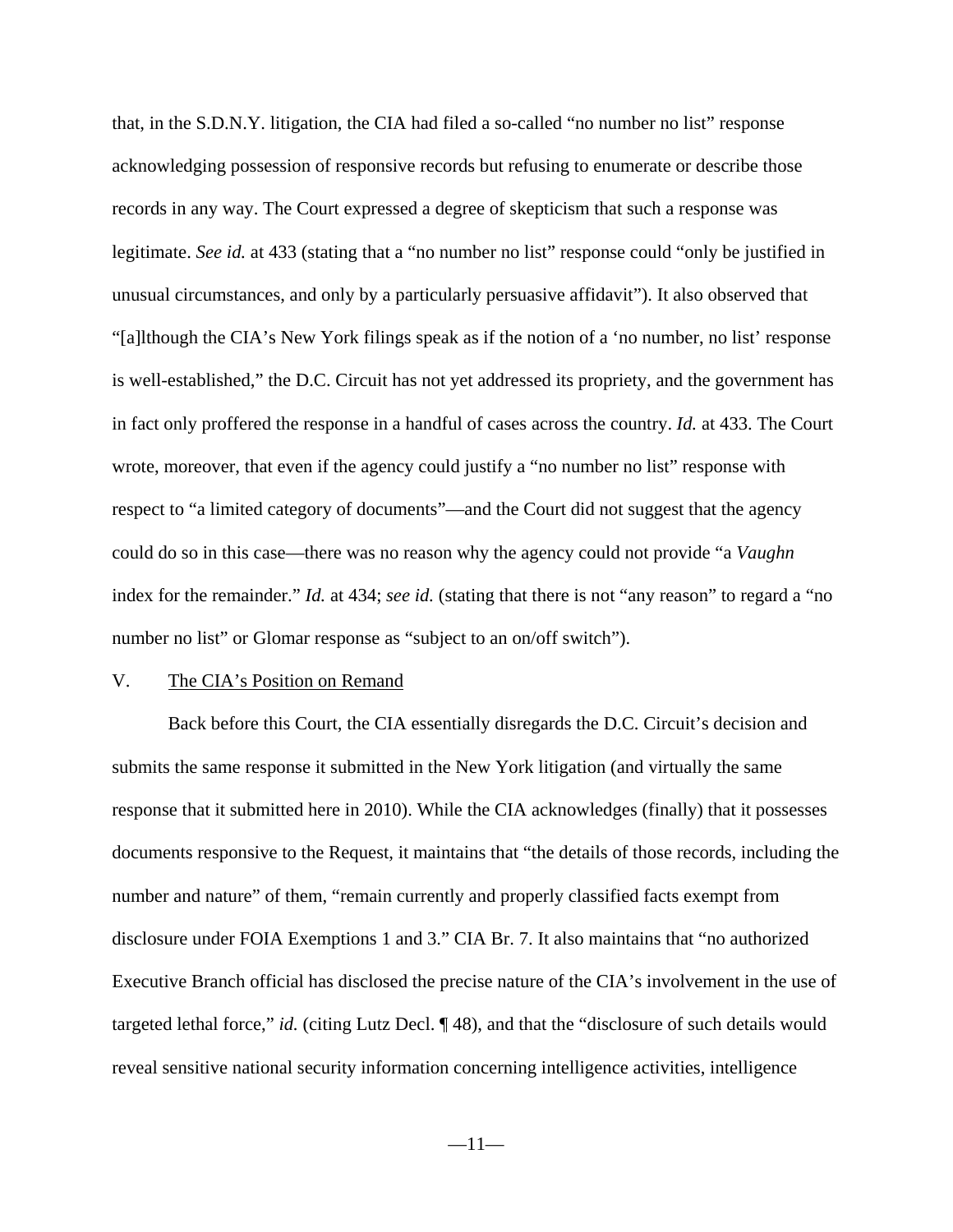sources and methods, and the foreign activities of the United States," *id.* at 8 (citing Lutz Decl.

 $\P\P$  43–47).

The central question before the Court on the parties' new cross-motions for summary

judgment is whether the CIA has justified its "no number no list" response. It has not.

### **DISCUSSION**

### I. Any "No Number No List" Response Can Be Justified Only in the Most Extraordinary Circumstances.

A. The government's selective disclosures about the targeted-killing program require this Court to assess the CIA's "no number no list" response with particular skepticism.

Congress enacted the FOIA "to ensure an informed citizenry, vital to the functioning of a democratic society, needed to check against corruption and to hold the governors accountable to the governed." *NLRB v. Robbins Tire & Rubber Co.*, 437 U.S. 214, 242 (1978); *see* Letter from James Madison to W.T. Barry (Aug. 4, 1822), *in James Madison: Writings 1772–1836*, at 790, 790 (1999) ("A popular Government, without popular information, or the means of acquiring it, is but a Prologue to a Farce or a Tragedy; or, perhaps, both. Knowledge will forever govern ignorance: And a people who mean to be their own Governors, must arm themselves with the power which knowledge gives."). Congress's enumeration of nine limited exemptions in the FOIA does "not obscure the basic policy that disclosure, not secrecy, is the dominant objective of the Act." *Pub. Citizen, Inc. v. Rubber Mfrs. Ass'n*, 533 F.3d 810, 813 (D.C. Cir. 2008) (quoting *Nat'l Ass'n of Home Builders v. Norton*, 309 F.3d 26, 32 (D.C. Cir. 2002)) (quotation marks omitted); *accord Am. Civil Liberties Union v. Dep't of Def.*, 543 F.3d 59, 66 (2d Cir. 2008), *vacated on other grounds and remanded*, 130 S. Ct. 777 (2009) (mem.). The Supreme Court recently reaffirmed that the FOIA's exemptions be given "a narrow compass." *Milner v. Dep't of Navy*, 131 S. Ct. 1259, 1265 (2011) (quotation marks omitted).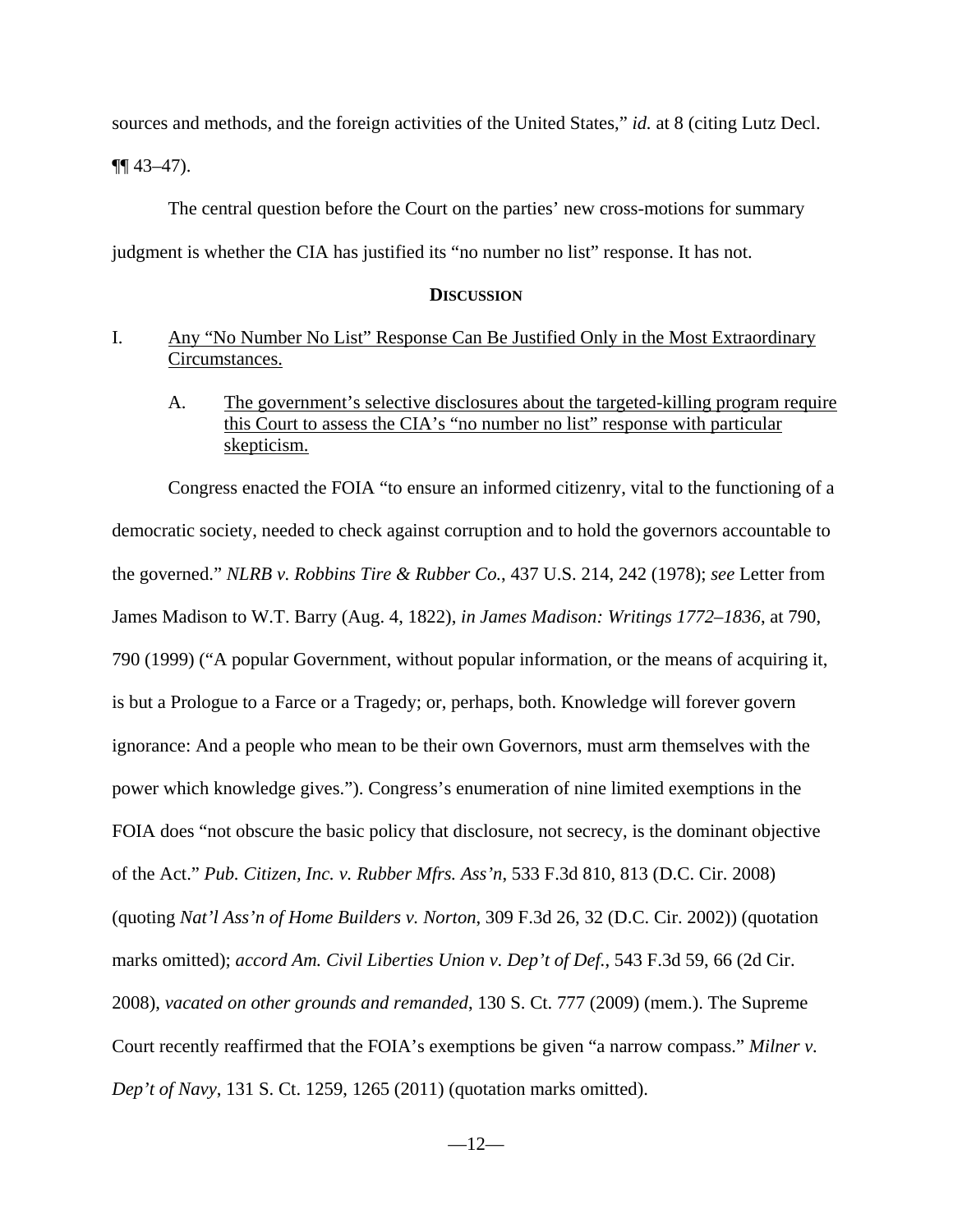The courts' obligation to enforce the public's right of access to government records is more important, not less, where the information in question relates to national security policy. The Congress that enacted the FOIA almost fifty years ago voiced pointed concerns about the tendency of government officials to provide the public with selective and misleading statements about national security policies, and it explicitly crafted the legislation to enable the public to evaluate those policies—and the government's assertions about them—for itself. *See, e.g.*, Republican Policy Committee Statement on Freedom of Information Legislation, S. 1160, 112 Cong. Rec. 13020 (1966) ("In this period of selective disclosures, managed news, half-truths, and admitted distortions, the need for this legislation is abundantly clear."), *reprinted in* Subcomm. on Admin. Practice, S. Comm. on the Judiciary, 93d Cong., *Freedom of Information Act Source Book: Legislative Materials, Cases, Articles*, at 59 (1974) ("*FOIA Source Book*"); *see also* 112 Cong. Rec. 13031 (1966) (statement of Rep. Rumsfeld), *reprinted in FOIA Source Book* at 70 ("Certainly it has been the nature of Government to play down mistakes and to promote successes. . . . [This] bill will make it considerably more difficult for secrecy-minded bureaucrats to decide arbitrarily that the people should be denied access to information on the conduct of Government . . . ."). Thus, in enacting the FOIA, Congress meant to curtail the government's ability to use selective disclosure and overbroad withholding as a means of manipulating public debate. The FOIA reflects a considered judgment that our democracy is best served when the public can evaluate for itself whether its government's national security policies are lawful, effective, and wise.

Underscoring that judgment, eight years after enacting the FOIA, Congress amended the statute to reinforce the courts' obligation to review any government claim that national security requires that records otherwise releasable under the statute must be withheld for reasons relating

 $-13-$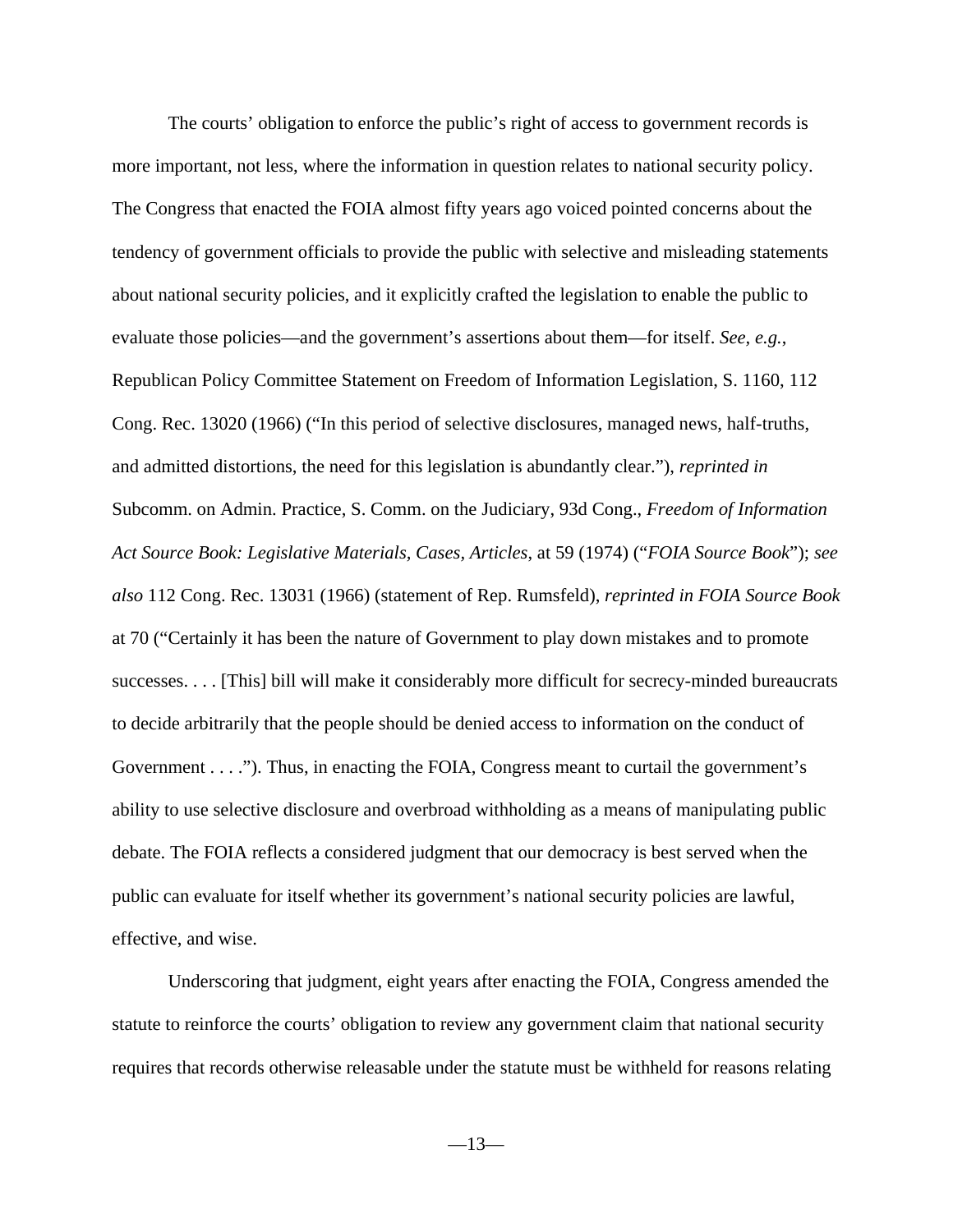to national security. *See* S. Rep. No. 93-1200 (1974), *reprinted in* 1974 U.S.C.C.A.N. 6267, 6723; *accord CIA v. Sims*, 471 U.S. 159, 188–89 (1985) ("At one time, this Court believed that the Judiciary was not qualified to undertake this task. Congress, however, disagreed, overruling both a decision of this Court and a Presidential veto to make clear that precisely this sort of judicial role is essential if the balance that Congress believed ought to be struck between disclosure and national security is to be struck in practice." (citation omitted)); *see also* 120 Cong. Rec. 9334 (1974) (statement of Sen. Muskie) ("It should not have required the deceptions practiced on the American public under the banner of national security in the course of the Vietnam war or since to prove to us that Government classifiers must be subject to some impartial review."). Since then, the Judiciary has frequently emphasized that, while the executive branch is entitled to a degree of deference in its factual claims about the harms that might result from disclosure, courts cannot "relinquish[] their independent responsibility" to review an agency's withholdings. *Goldberg v. U.S. Dep't of State*, 818 F.2d 71, 77 (D.C. Cir. 1987).

As the D.C. Circuit's opinion makes clear, there is particular reason for judicial skepticism in this case. As Judge Griffith noted during the appellate oral argument, the position that the CIA has taken before this Court stands in glaring contrast to the "pattern of strategic and selective leaks at very high levels of the Government" that continues to this day. Tr. of Oral Argument at 12:19–21 (question of Griffith, J.), *Drones FOIA II*, No. 11-5320 (D.C. Cir. Sept. 20, 2012).<sup>21</sup> That pattern has only intensified since the D.C. Circuit ruled. Just days after the Court of Appeals published its opinion, "senior U.S. officials" disclosed to the press that the

<u>.</u>

<sup>21</sup> *See* Jack Goldsmith, *Drone Stories, the Secrecy System, and Public Accountability*, Lawfare (May 31, 2012 8:03 AM), http://bit.ly/KMoGni (discussing *Drones FOIA II* and remarking that "none of the previous Glomar cases involved such extensive and concerted and long-term government leaking and winking"); *see also* Daniel Swift, *Drone Knowns and Drone Unknowns*, Harper's Mag. The Stream (Oct. 27, 2011), http://harp.rs/3qr0opk (explaining how anonymous "CIA leaks create a useful illusion of disclosure").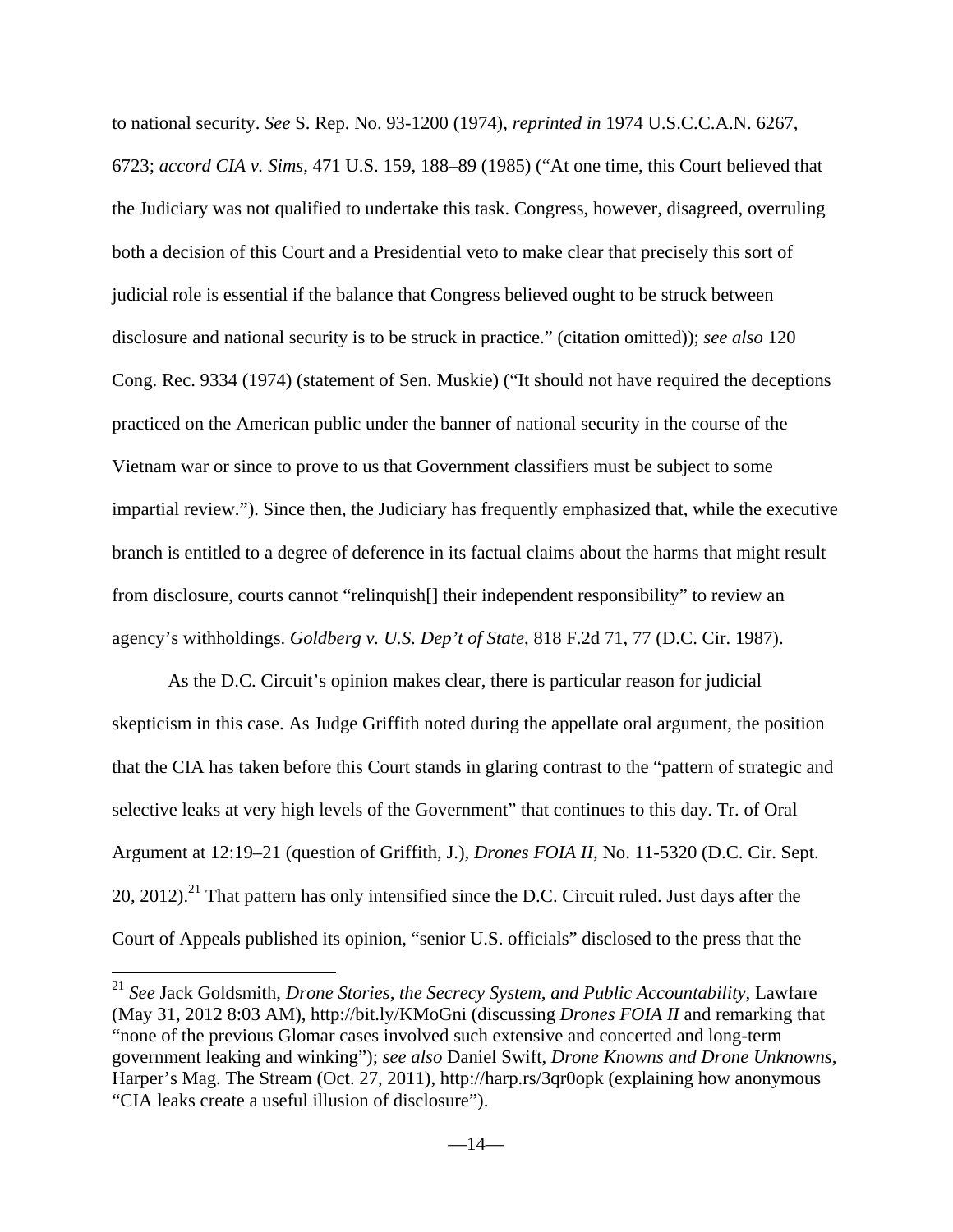White House was considering a "phased-in transition in which the CIA's drone operations would be gradually shifted over to the military." Daniel Klaidman, *Exclusive: No More Drones for CIA*, Daily Beast, Mar. 19, 2013, http://thebea.st/11h4i9d; *see* Schmitt Yemen Article (citing "[s]enior American counterterrorism and intelligence officials" discussing recent drone strikes in Yemen against a "broaden[ed]" list of targets). That anonymous government officials continue to proffer detailed statements about the drone program to the press counsels against affording the agency declaration deference here. The CIA's claim that the agency can provide no information at all about the records it seeks to withhold warrants exacting scrutiny.

### B. A "no number no list" response is a "radical" response that is virtually never legitimate.

In a typical case, an agency presented with a FOIA request searches its files for responsive records, releases those records it believes it is required to release, and then supplies the requester with an index—a "*Vaughn* index"—justifying the withholding of any records that have been withheld. *See Vaughn*, 484 F.2d at 823–26; *see also Coastal States Gas Corp. v. Dep't of Energy*, 617 F.2d 854, 861 (D.C. Cir. 1980) ("[T]he burden is on [the agency] to establish [its] right to withhold information from the public."). A *Vaughn* index normally includes "elements . . . such as the date of the document(s), the type of document, the general subject matter and the number of pages." *Boggs v. United States*, 987 F. Supp. 11, 22 (D.D.C. 1997). The *Vaughn* index was the courts' solution to the problem of "transform[ing] a potentially ineffective, inquisitorial proceeding against an agency that controls information into a meaningful adversarial process" by giving judges a "reasonable basis to evaluate . . . claim[s] of privilege." *Abdelfattah v. U.S. Dep't of Homeland Sec.*, 488 F.3d 178, 183 n.3 (3d Cir. 2007) (quotation marks omitted); *accord Judicial Watch, Inc. v. FDA*, 449 F.3d 141, 146 (D.C. Cir. 2006) ("When a party submits a FOIA request, it faces an 'asymmetrical distribution of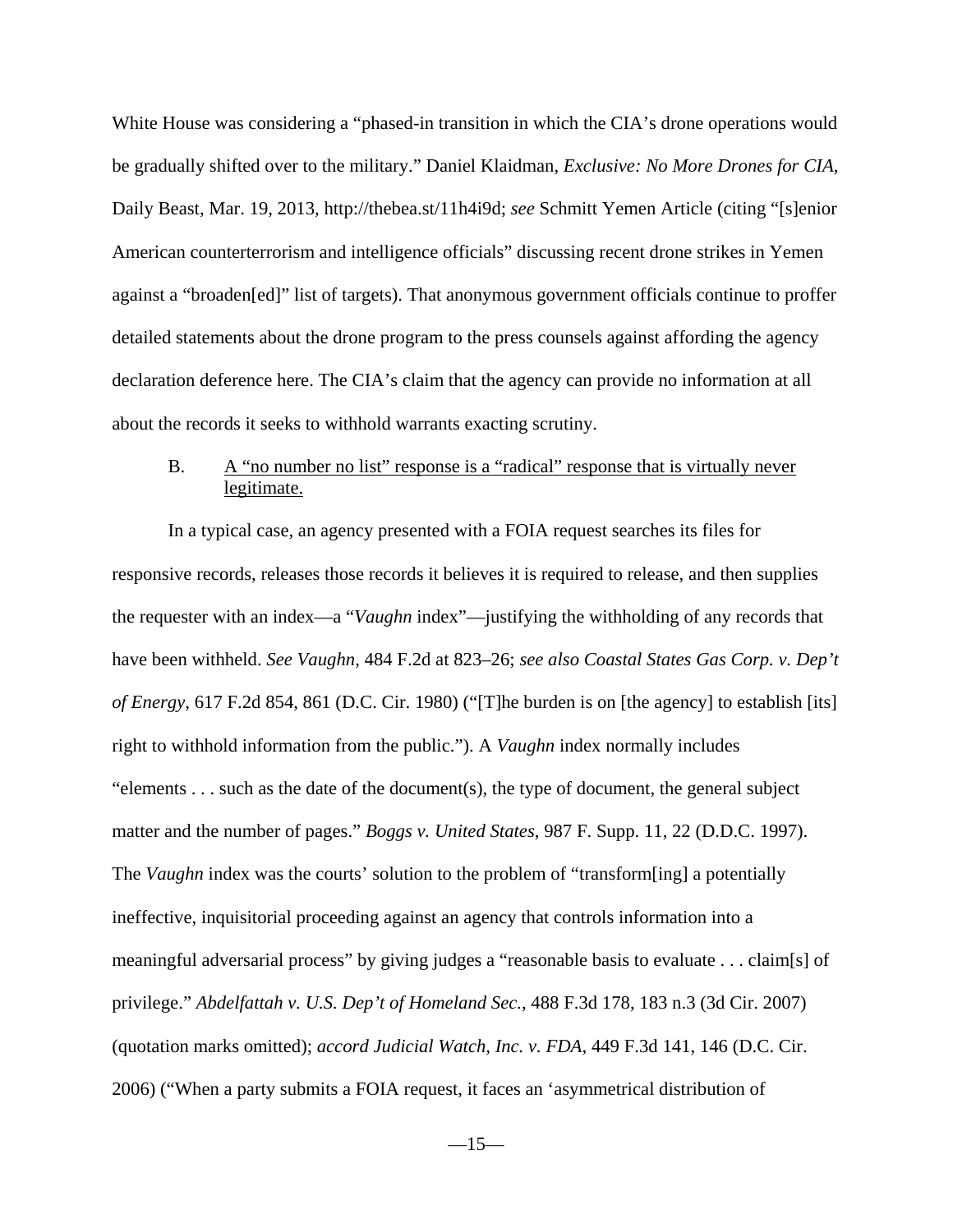knowledge' where the agency alone possesses, reviews, discloses, and withholds the subject matter of the request. The agency would therefore have a nearly impregnable defensive position save for the fact that the statute places the burden 'on the agency to sustain its action.'" (citation omitted) (quoting *King v. DOJ*, 830 F.2d 210, 218 (D.C. Cir. 1987); 5 U.S.C. § 552(a)(4)(B))); *Delaney Migdail & Young, Chartered v. IRS*, 826 F.2d 124, 128 (D.C. Cir. 1987) (explaining that detailed government FOIA submissions are required to "overcome the applicant's natural handicap—an inability to argue intelligibly over the applicability of exemptions when he or she lacks access to the documents").

In extraordinary circumstances, an agency may be unwilling to supply a *Vaughn* index because doing so would require it to disclose information that is (in its view) protected by one of the FOIA's exemptions. *See Drones FOIA II*, 710 F.3d at 425–26 & n.1; *Roth v. U.S. Dep't of Justice*, 642 F.3d 1161, 1178 (D.C. Cir. 2011); *accord Wilner v. NSA*, 592 F.3d 60, 68 (2d Cir. 2009); *see generally Phillippi v. CIA*, 546 F.2d 1009 (D.C. Cir. 1976) ("*Phillipi I*"). The agency may believe that providing a *Vaughn* index would confirm the existence (or non-existence) of some set of sensitive records, or confirm sensitive details about some set of records. In the first of these situations, the agency may provide a Glomar response; in the second, it may provide a "no number no list" response. In either situation, however, the agency's response is lawful only if the agency establishes that the information it seeks to protect is actually covered by one of FOIA's exemptions. *See Drones FOIA II*, 710 F.3d at 431.

Though some courts have likened Glomar and "no number no list" responses,  $^{22}$  the two are in fact conceptually and functionally distinct.<sup>23</sup> As the D.C. Circuit noted, while a Glomar

<sup>22</sup> *See, e.g.*, *Bassiouini v. CIA*, 392 F.3d 244, 247 (7th Cir. 2004); *Targeted Killing FOIA I*, 915 F. Supp. 2d at 551.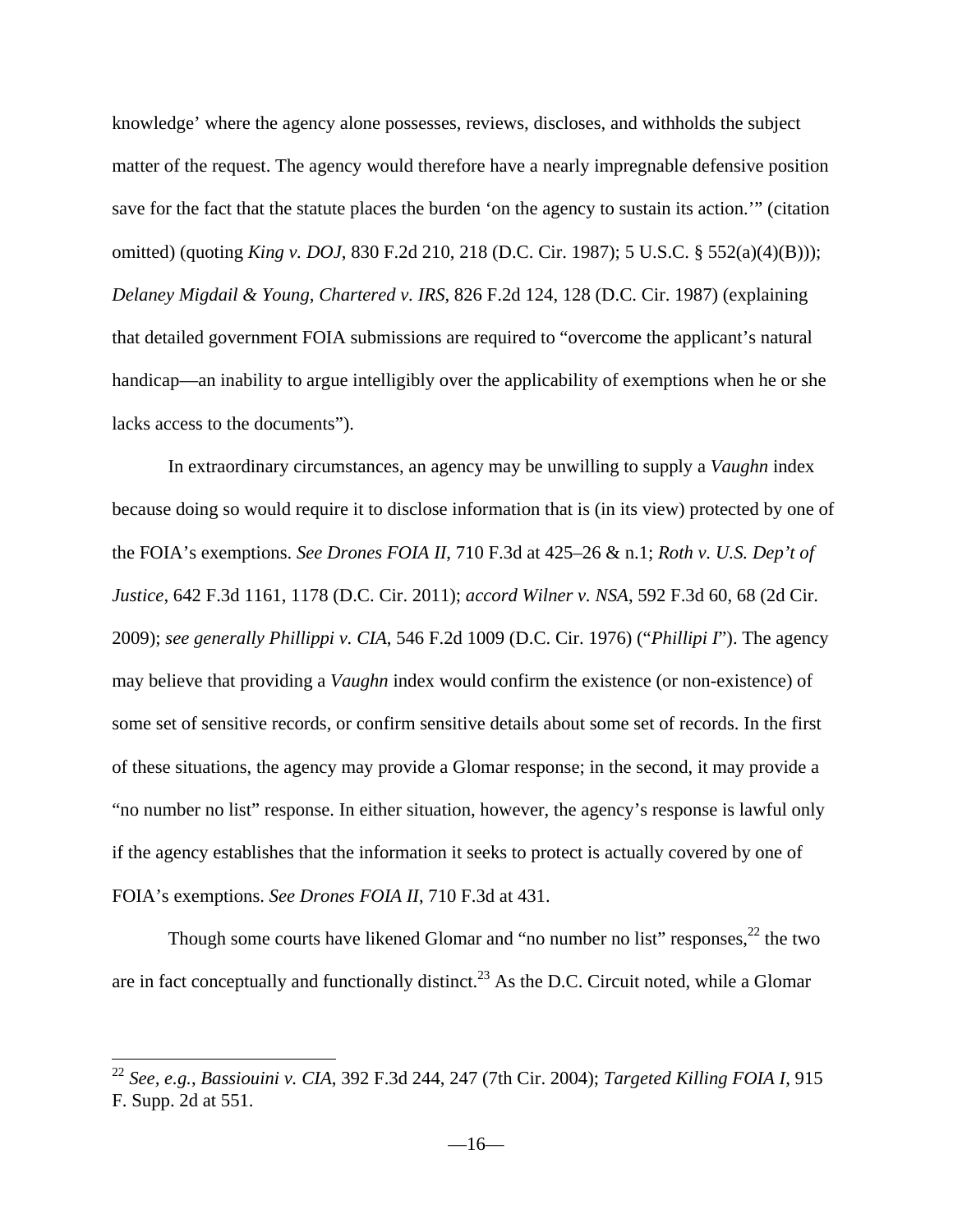response *preempts* the *Vaughn* requirement, a "no number no list" response is in practice a "radically minimalist" *Vaughn*—a *Vaughn* index devoid of any information whatsoever. *Drones FOIA II*, 710 F.3d at 433. Once an agency's Glomar response "collapse<sup>[s]</sup>," then, "there are a variety of forms that subsequent filings in the district court may take," with "a pure 'no number, no list' response . . . at one end of that continuum" and "a traditional *Vaughn* index . . . at the other." *Id.* at 432–33.

Two crucial points warrant emphasis. First, a categorical "no number no list" response can be justified only if *no responsive document* can be described on a *Vaughn* without the disclosure of information protected by one of the FOIA's exemptions. If *any* document can be described on a *Vaughn* index without disclosure of exempted information, the FOIA requires the agency to describe that document. Second, in assessing whether the description of a document would require the agency to disclose exempted information, the agency (and ultimately the court) must consider the various ways in which the document could be described. If, for example, the agency has a legitimate interest in declining to describe a particular document in detail (and Plaintiffs do not concede that this is the case here), could the document be described more generally? If a document's date is legitimately exempted from disclosure (and, again, Plaintiffs do not concede that such is the case here), could the dates be omitted? As the D.C. Circuit has repeatedly observed, the *Vaughn* requirement is functional, not formal. *Id.* at 432 ("[T]here is no fixed rule establishing what a *Vaughn* index must look like, and a district court has considerable latitude to determine its requisite form and detail in a particular case."); *accord Judicial Watch*, 449 F.3d at 145–46. To justify a "no number no list" response with respect to a specific

<sup>&</sup>lt;sup>23</sup> To say that the responses are conceptually different is not to say that the CIA's response has substantially changed—both its defeated Glomar response and its proffered "no number no list" response are bids for total secrecy.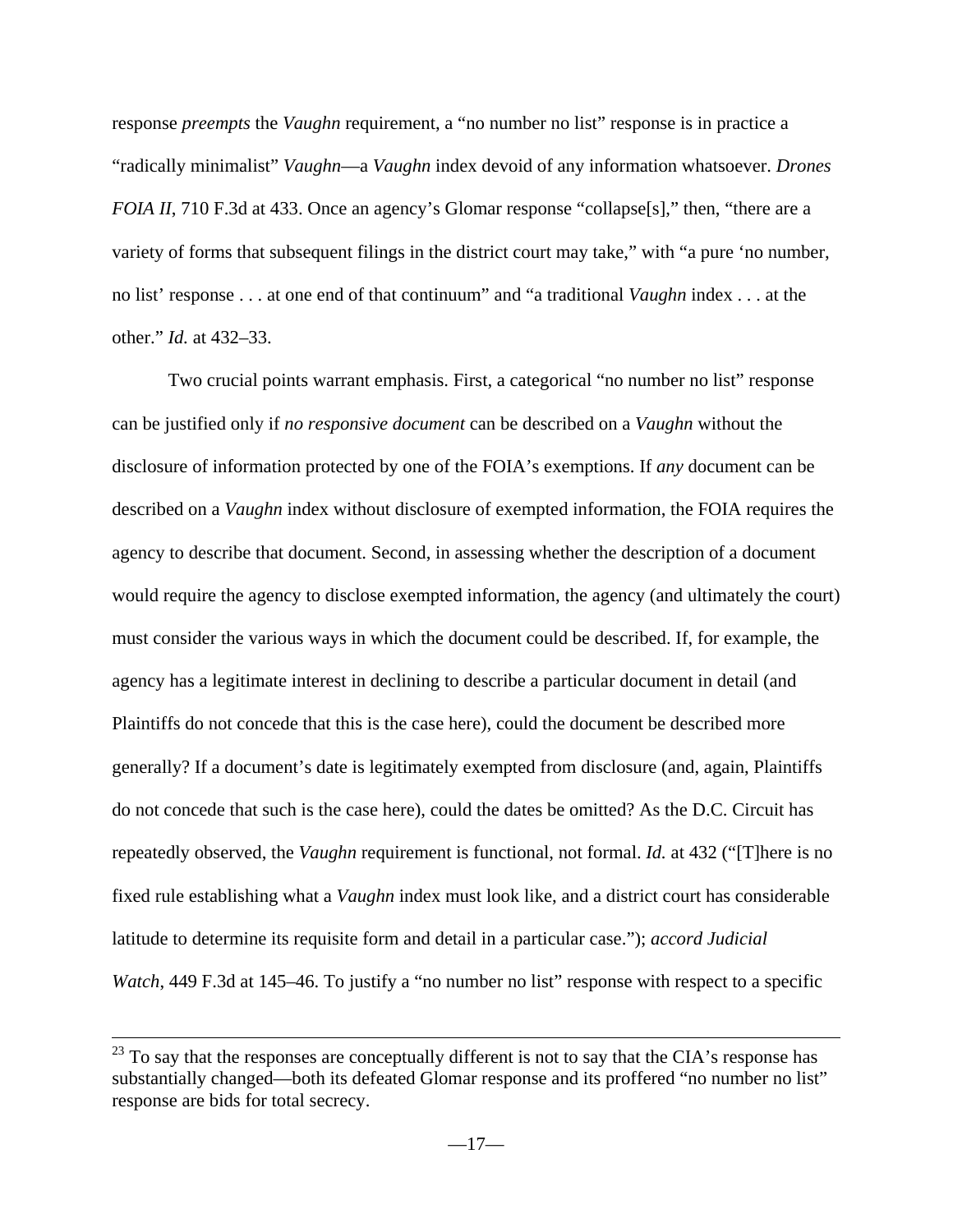category of records, the agency must demonstrate that there is *no feasible way* to describe *any* of the documents in that category without disclosing information protected by one of the FOIA's exemptions. Put another way, "[t]he description and explanation the agency offers should reveal as much detail as possible as to the nature of the document, without actually disclosing information that deserves protection." *See Oglesby v. U.S. Dep't of Army*, 79 F.3d 1172, 1176 (D.C. Cir. 1996). $^{24}$ 

The CIA's submission of a pure "no number no list" response in this case amounts to a singular, extreme claim: that providing Plaintiffs and the Court with *any* information about *any* document or category of documents would implicate information protected by FOIA Exemptions 1 and 3 that the government has not already officially acknowledged. As Plaintiffs demonstrate below, the CIA has plainly failed to justify that radical position.

II. The CIA Cannot Justify Its "No Number No List" Response Because the Government Has Officially Acknowledged a Vast Amount of Information that Could Be Reflected in a *Vaughn* Index.

 The CIA's refusal to provide any *Vaughn* information at all is legally deficient—and it is not a close question. As the D.C. Circuit held, the CIA has officially acknowledged its intelligence interest in the use of drones to carry out targeted killings. Given this acknowledged interest, it is not remotely plausible that the agency cannot describe, in even general terms, any of the documents responsive to Plaintiffs' request. Even if the *only* thing the CIA had disclosed was an intelligence interest in the use of drones, the CIA's "no number no list" response would be unlawful.

 $24$  As Chief Judge Garland suggested, sometimes the most appropriate agency response might be a hybrid approach might, with a Glomar or "no number no list" response shielding "a limited category of documents, coupled with a *Vaughn* index for the remainder." *Drones FOIA II*, 710 F.3d at 434.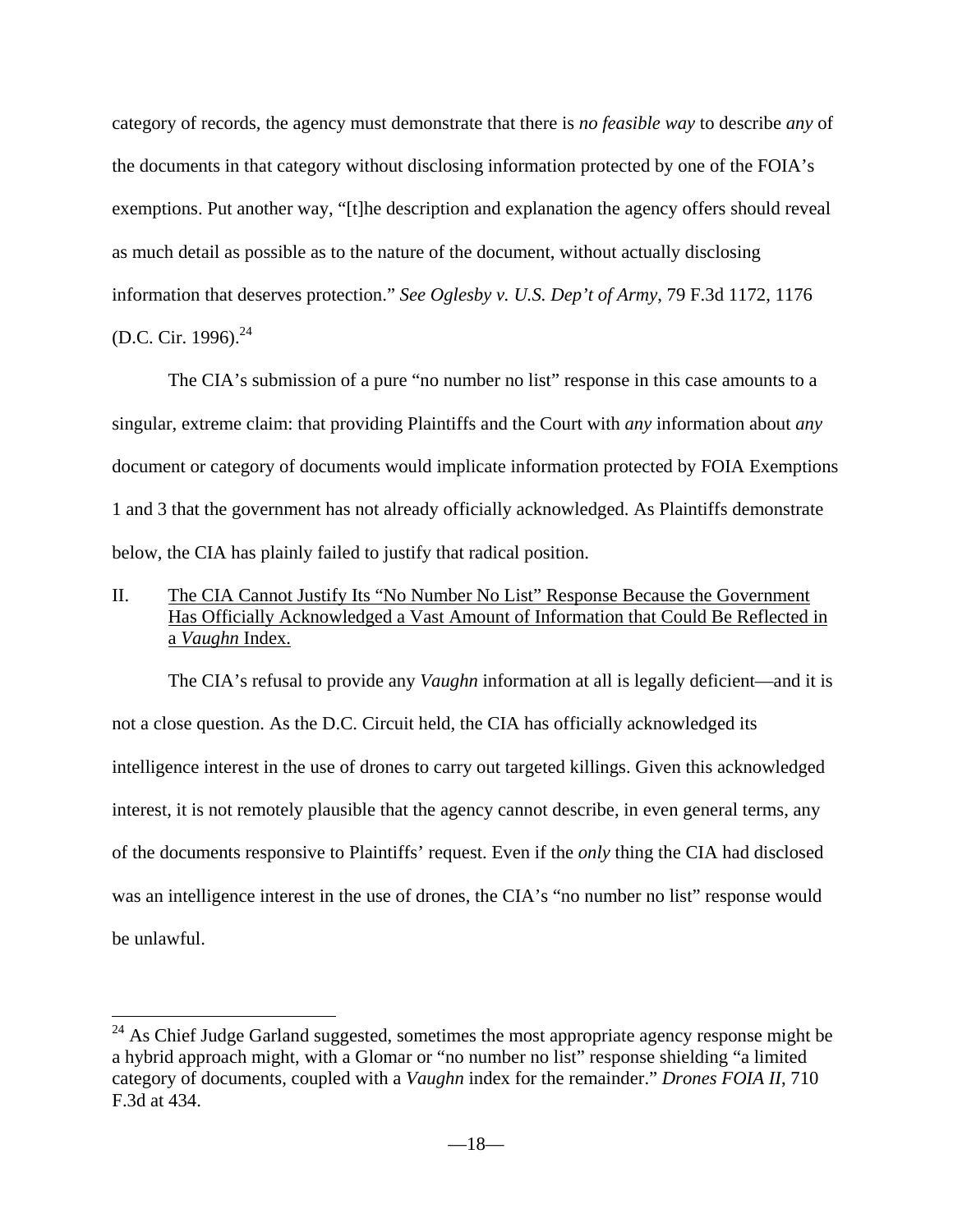"But," to borrow the D.C. Circuit's phrase, "there is more." *Drones FOIA II*, 710 F.3d at 430. The government has acknowledged information that goes well *beyond* the CIA's intelligence interest in the targeted-killing program. Through countless public statements and press interviews, senior government officials have disclosed, officially, that the CIA operates drones. They have also revealed information about the program's legal basis, oversight structure, and effectiveness, as well as information about specific strikes and targets. In contending that none of this already-disclosed information can be disclosed here, the CIA asks this Court to give its "imprimatur to a fiction of deniability that no reasonable person would regard as plausible." *Drones FOIA II*, 710 F.3d 431; *accord Watts*, 338 U.S. at 52 (opinion of Frankfurter, J.).

### A. The CIA's "no number no list" response is unlawful because the agency has officially acknowledged an intelligence interest in the targeted-killing program.

 In the words of the Court of Appeal, "it strains credulity to suggest that an agency charged with gathering intelligence affecting the national security does not have an 'intelligence interest' in drone strikes, even if that agency does not operate the drones itself." *Drones FOIA II*, 710 F.3d at 430; *see id.* ("The defendant is, after all, the Central *Intelligence* Agency."). Because it has already officially acknowledged its intelligence interest in drone strikes, the CIA cannot lawfully withhold information from a *Vaughn* index—or withhold the *Vaughn* index altogether—in order to avoid disclosing that interest. Yet that is precisely what the agency's response here seeks to do.

Part of the CIA's error lies in its premise that providing a *Vaughn* would necessarily disclose something *more* than its intelligence interest in the use of drones. It argues, for example, that disclosing its possession of a large number of responsive records would reveal that the agency has a central role in the program, and perhaps even that the CIA operates drones itself. *See* CIA Br. 17 (citing Lutz Decl. ¶¶ 31–32) (contending that if the CIA revealed that it

 $-19-$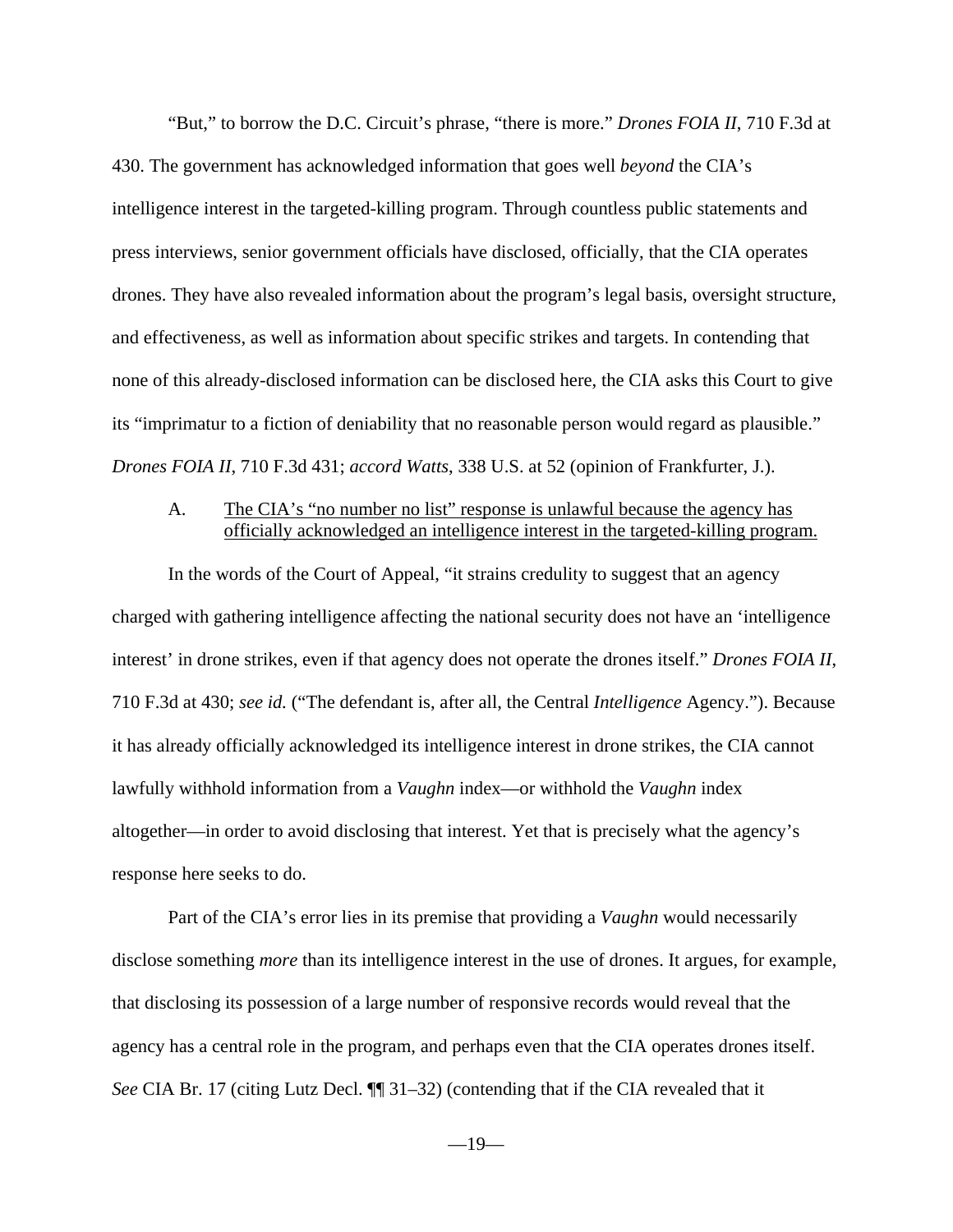"possess[ed] thousands of records responsive to the ACLU's request, that response would tend to reveal that the Agency is either engaging in drone strikes or is directly involved in their execution; conversely, a small volume of records would be more consistent with the a [sic] passive role"); *see also* Lutz Decl. ¶ 34 (suggesting that "if the CIA possessed several hundred or even thousands of records on the piloting of drones . . . , that would tend to reveal that the CIA itself is operating them, whereas minimal documentation would indicate that it is not").

But this is not true. As the D.C. Circuit observed, the CIA is an *intelligence* agency; whether it operates drones itself or not, any reasonable person would assume—would *know* that the CIA possesses records about the drone program. Indeed, any reasonable person would know that the CIA possesses a *large volume* of records about the program, if only because the declaration filed by the CIA in this case explains that the CIA has been "privy" to "considerable" discussions about "topics such as the legality of drone strikes and civilian casualties." Lutz Decl. ¶ 27. The CIA's declaration, in other words, confirms the unsurprising fact that the CIA's intelligence interest in drones is substantial—and it surely follows from this that the CIA possesses a substantial volume of records. *See Drones FOIA II*, 710 F.3d at 431 ("[A]s it is now clear that the Agency does have an interest in drone strikes, it beggars belief that it does not also have documents relating to the subject.").

 Thus, any reasonable observer would assume that the CIA possesses records about the use of drones, even if the agency does not itself use them to carry out targeted killings. *See id.* at 430. This is particularly true because, as the CIA observes, multiple government agencies have a disclosed intelligence interest in drone strikes. *See* Lutz Decl. ¶ 27 (acknowledging that "many agencies" have been "privy" to drone-program discussions). And in fact there are many reasons why the CIA might possess a large number of records about the government's use of drones even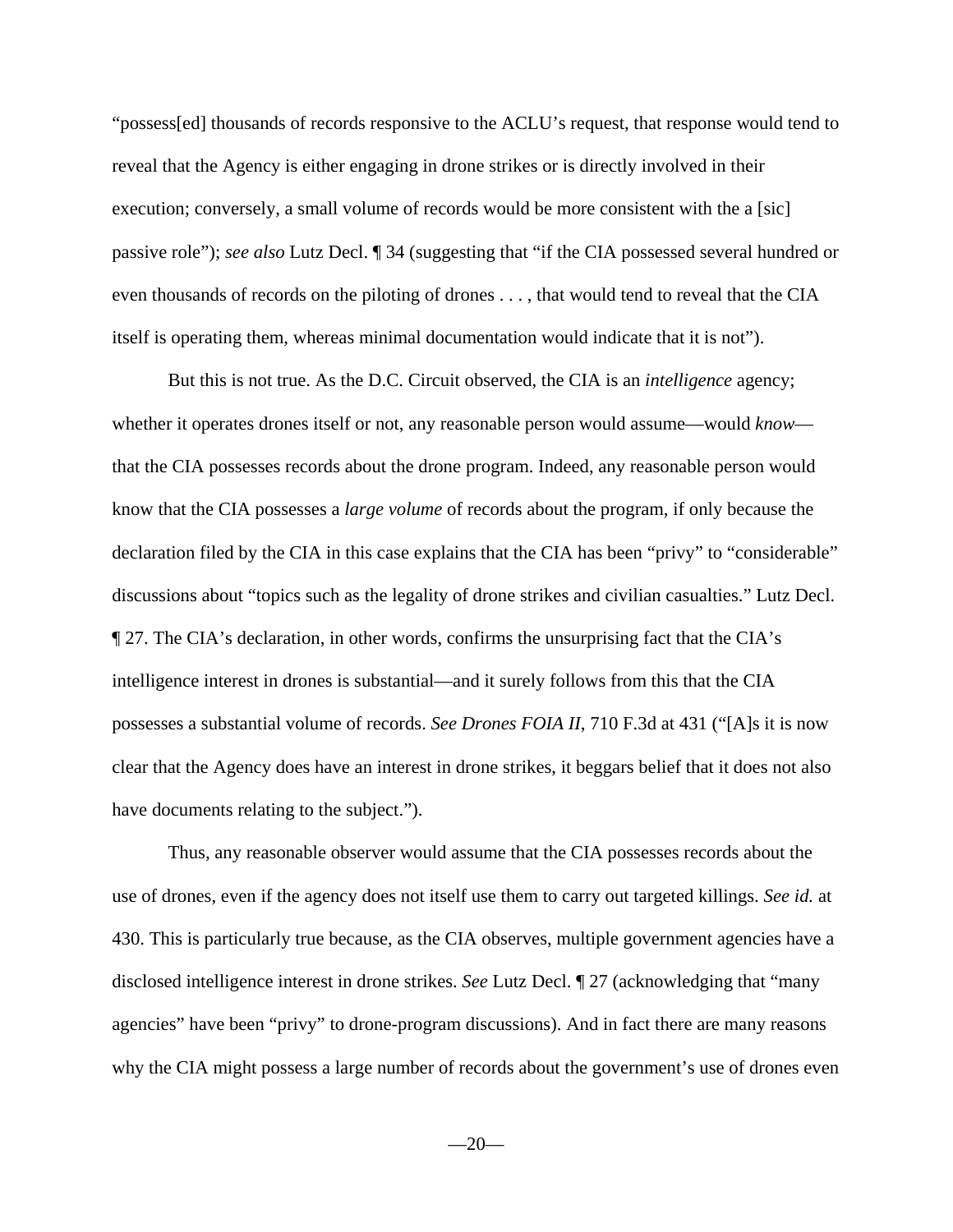if it was not directly engaged in carrying out targeted killings. Here are some possibilities: The CIA has an intelligence interest in a potent, lethal technology possessed by the U.S. and foreign governments; it has an intelligence interest in apprehending vulnerabilities of drones that it could use to advise U.S. drone-operating agencies and to exploit against enemy attacks; it has an intelligence interest in assessing the technological capacities of allied governments. The CIA claims that disclosing the number of records responsive to Plaintiffs' Request would disclose exempt information, but the information in question—that the CIA has a substantial intelligence interest in the drone program—is not exempt and has already been acknowledged.

When applied to particular categories of the Request, the agency's claims are equally unpersuasive. For example, the agency has an obvious intelligence interest in "the piloting of drones (Categories No. 9 and 10)," as well as in "who may be targeted by drones and where (Categories No. 3 and 6), assessments of the effectiveness of strikes and civilian casualties (Categories No. 4 and 5), [and] compilations of [specific] strikes over time (Categories No. 7 and 8)." Lutz Decl. ¶ 34. The agency contends that to disclose its possession of records in these categories (or to describe those records in a *Vaughn* index) would be tantamount to disclosing its operational involvement in targeted killings. But, again, this is simply not true. The CIA could surely, would—have records on these subjects even if the drones were operated entirely by, for example, the Department of Defense.

The CIA argues that the inclusion of certain other details on a *Vaughn* index would also disclose exempt information. For example, it suggests that providing dates of responsive records could lead to the construction of a "timeline of when the Agency's authority and/or ability to participate in drone strikes did nor did not exist," or to the association of the agency with particular covert operations, targets, or places. Lutz Decl. ¶¶ 38, 39, 46. As discussed above,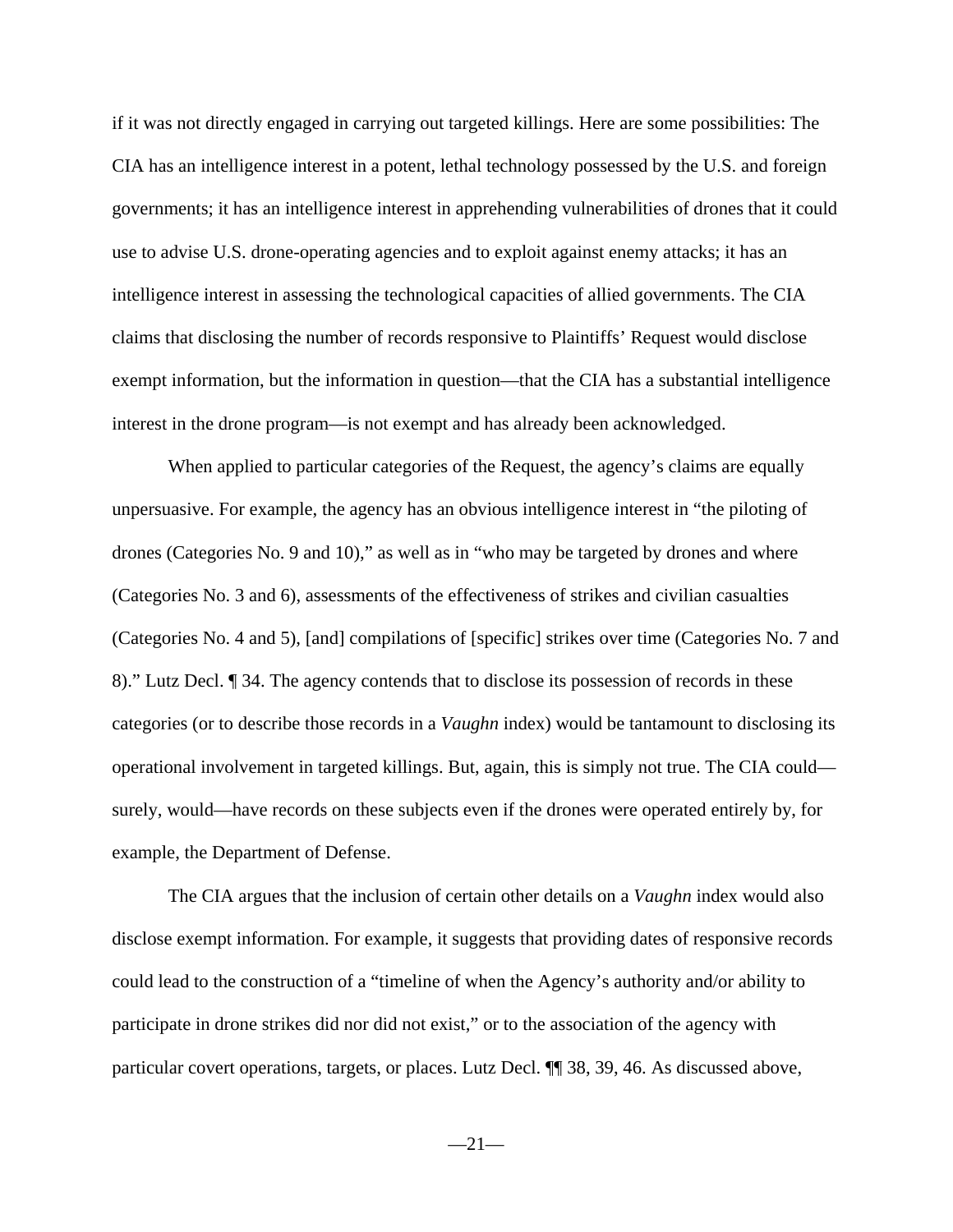however, and as the CIA itself concedes, a *Vaughn* index is a flexible instrument. *See* Lutz Decl. ¶ 14 (recognizing that the D.C. Circuit in *Drones FOIA II* "discussed the range of potential options for the CIA's supplemental response"); *see Drones FOIA II*, 710 F.3d at 432–44. If the disclosure of certain details that would ordinarily be included in a *Vaughn* index would disclose information covered by one of the FOIA's exemptions, the CIA can provide that information in more general form (for example, by providing the specific month and year of a document, but not the specific date)—or even, if necessary, simply omit that information from the index. The notion that the CIA cannot provide *any* detail about *any* document, however, is absurd.

Thus, the CIA's "no number no list" response would be illegitimate even if the agency had not disclosed anything more than an intelligence interest in the drone program. That the agency has disclosed an intelligence interest in the program—inescapably, a *substantial*  interest—means that it can list and describe responsive records without disclosing any properly withheld information. Even if the Court concludes (despite the discussion below, *see infra*  Discussion § II.B) that the CIA has not officially acknowledged its operational role in the drone program, the agency can enumerate and describe records concerning specific U.S. drone strikes abroad without signaling which (if any) the agency conducted itself. It can enumerate and describe records detailing numbers of civilian casualties resulting from U.S. drone strikes without indicating which (if any) it caused itself. And it can enumerate and describe legal memoranda setting out the government's authority to use drones for targeted killing without revealing which (if any) it solicited itself.

The CIA's "no number no list" response is unlawful, and this Court should reject it.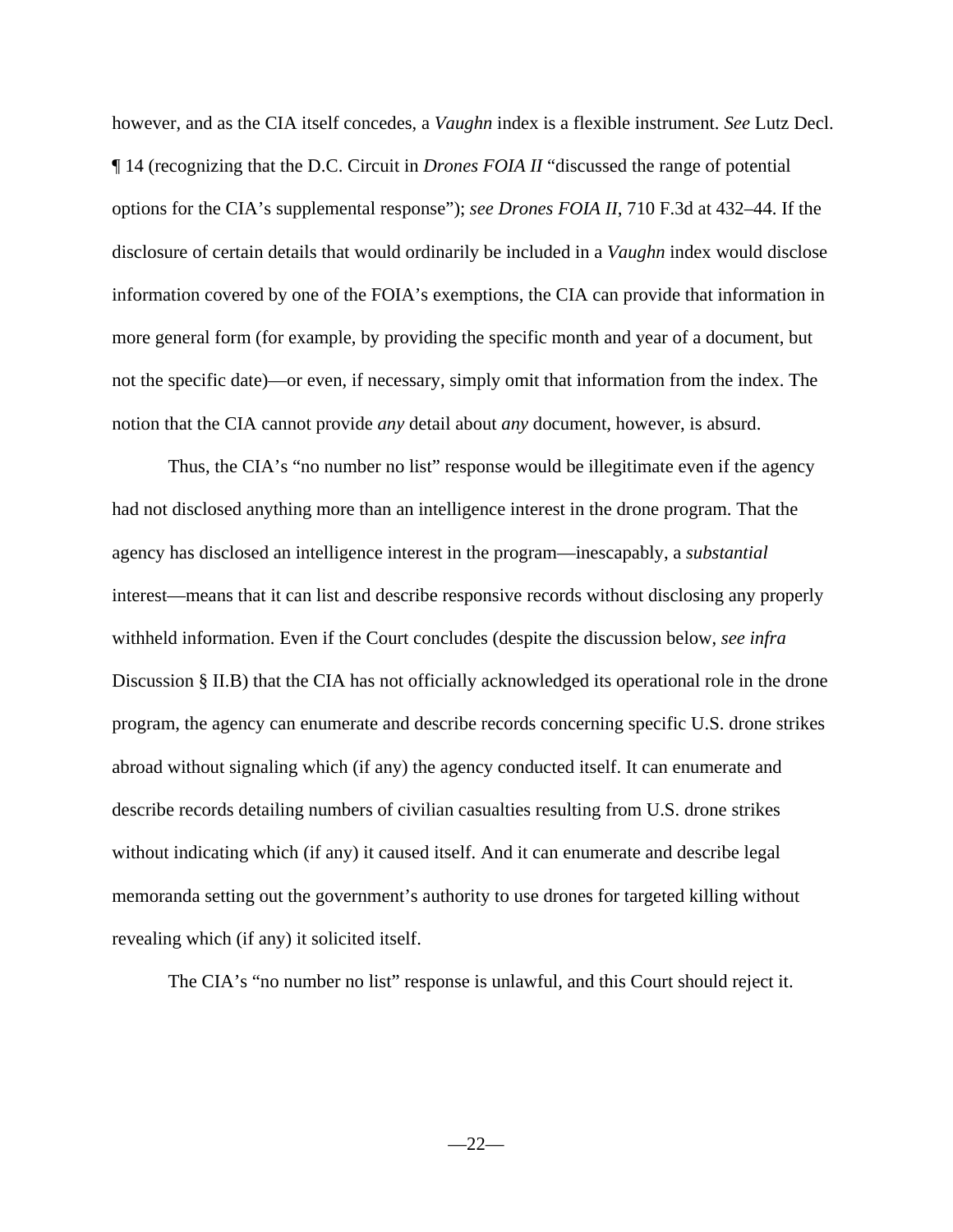## B. The government has officially acknowledged that the CIA uses drones for targeted killing.

 The discussion above is based on the premise that the CIA has not disclosed anything more than an intelligence interest in the drone program. In fact, it has disclosed much more.<sup>25</sup> Senior government officials have made significant disclosures about the program's legal basis, oversight structure, and effectiveness, as well as information about specific strikes and targets. Because the agency's use of drones is not a secret, the CIA cannot withhold information from a *Vaughn* index that would reflect that interest, nor may it refuse to provide a *Vaughn* entirely.

## 1. Members of the executive and legislative branches have officially acknowledged details about the CIA's use of drones.

a. *Disclosures by the executive branch*

On multiple occasions as Director of the CIA, Leon Panetta acknowledged that the

agency carries out targeted killings; he also discussed the agency's role in specific strikes.

Specifically, in a June 2010 interview with ABC News, Mr. Panetta addressed a drone strike in

Pakistan that had reportedly killed al-Qaeda's third-most-important leader:

<u>.</u>

[T]he more we continue to disrupt Al Qaida's operations, and we are engaged in the most aggressive operations *in the history of the CIA* in that part of the world, and the result is that we are disrupting their leadership. . . . We just took down number three in their leadership a few weeks ago.

Panetta ABC Tr. Mr. Panetta continued to discuss the CIA's operational participation in the

 $25$  Plaintiffs respectfully request that the Court make specific findings identifying information about the CIA's interest in and use of drones that has been officially acknowledged. Such findings would facilitate both the agency's long-delayed production of a *Vaughn* index, the release of documents responsive to the Request, and—if pursued—any appeal to the D.C. Circuit. Plaintiffs would welcome the opportunity to provide the Court with proposed findings of fact.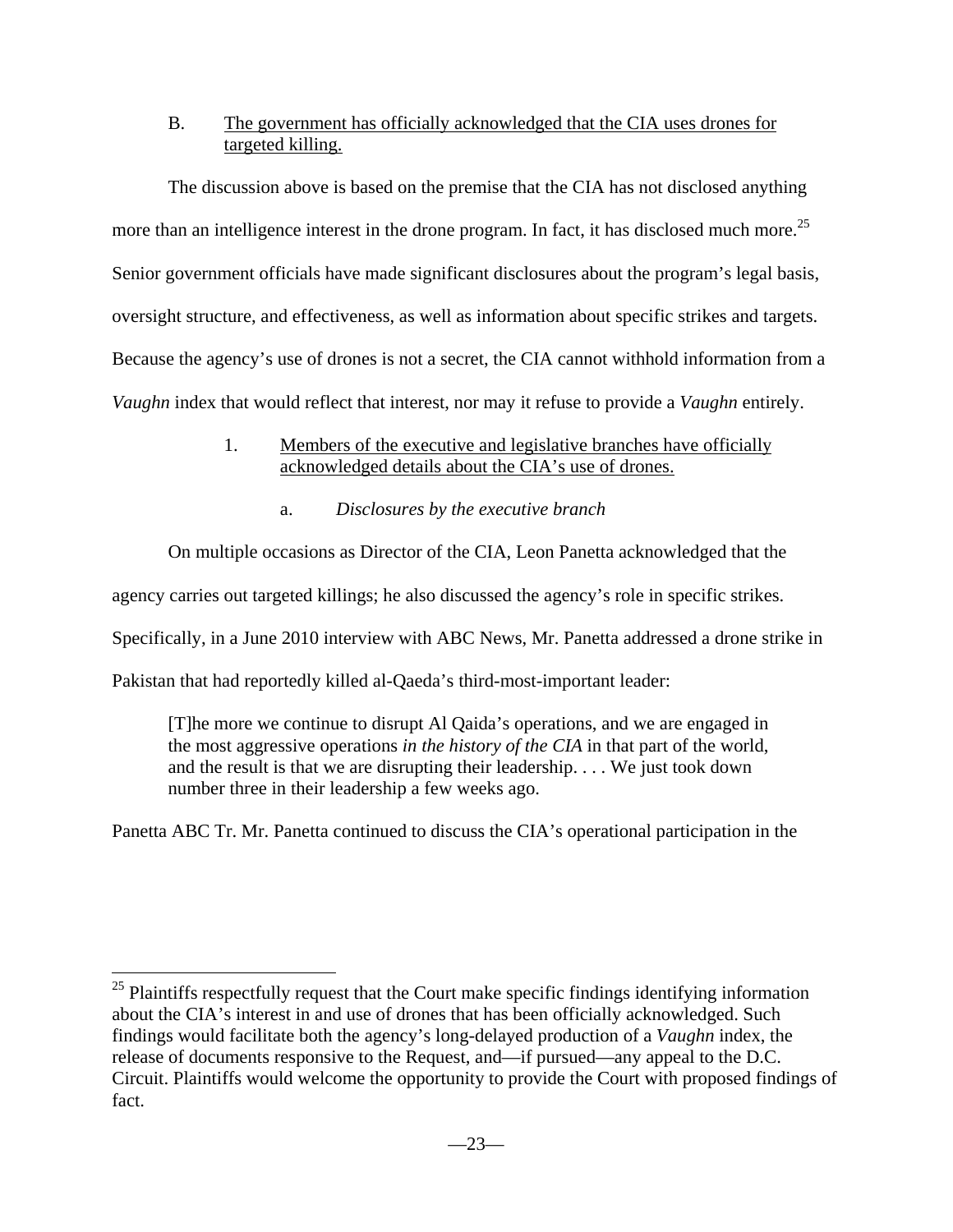targeted-killing program after he became Secretary of Defense.<sup>26</sup> In a speech at the U.S. Navy's 6th Fleet Headquarters in Naples, Italy, he said: "Having moved from the CIA to the Pentagon, obviously I have a hell of a lot more weapons available to me in this job than I had at the CIA, although Predators aren't bad." Panetta Italy Comments. Later that same day, Mr. Panetta noted that a recent military operation in Libya had involved "the use of Predators, which is something I was very familiar with in my past job." *Id*. The significance of Mr. Panetta's comments is unmistakable: The CIA operates armed drones for use in targeted-killing operations.<sup>27</sup>

Mr. Panetta is not the only senior official to have discussed the CIA's active role in the targeted-killing program. In an October 2012 interview with *The Washington Post*, Mr. Brennan—then the President's chief counterterrorism advisor—discussed his "efforts to curtail the CIA's primary responsibility for targeted killings" and "described a future in which the CIA is eased out of the clandestine-killing business." DeYoung Brennan Profile (reporter's paraphrase); *see id.* ("What we're trying to do right now is to have a set of standards, a set of criteria, and have a decision-making process that will govern our counterterrorism actions we're talking about direct action, lethal action—so that irrespective of the venue where they're

 $^{26}$  Mr. Panetta's term as CIA Director stretched from February 13, 2009, to June 30, 2011. He then served in the same administration as Secretary of Defense from July 1, 2011, to February 27, 2013.

 $27$  Even earlier, Mr. Panetta—speaking as CIA Director in response to questions about drone strikes—referred to drone-strike "operations" and claimed credit for the killing of a high-value al-Qaeda target in a drone strike in Pakistan. *See* Panetta PCIP Remarks; Siobhan Gorman & Jonathan Weisman, *Drone Kills Suspect in CIA Suicide Bombing*, Wall St. J., Mar. 18, 2010, http://on.wsj.com/r2wLyt.

Though this Court previously rejected Plaintiffs' argument that several of the statements made by Mr. Panetta acknowledged the CIA's use of drones, *see Drones FOIA I*, 808 F. Supp. 2d at 294, 296–97, the Court should reevaluate the statements in light of the D.C. Circuit's remand.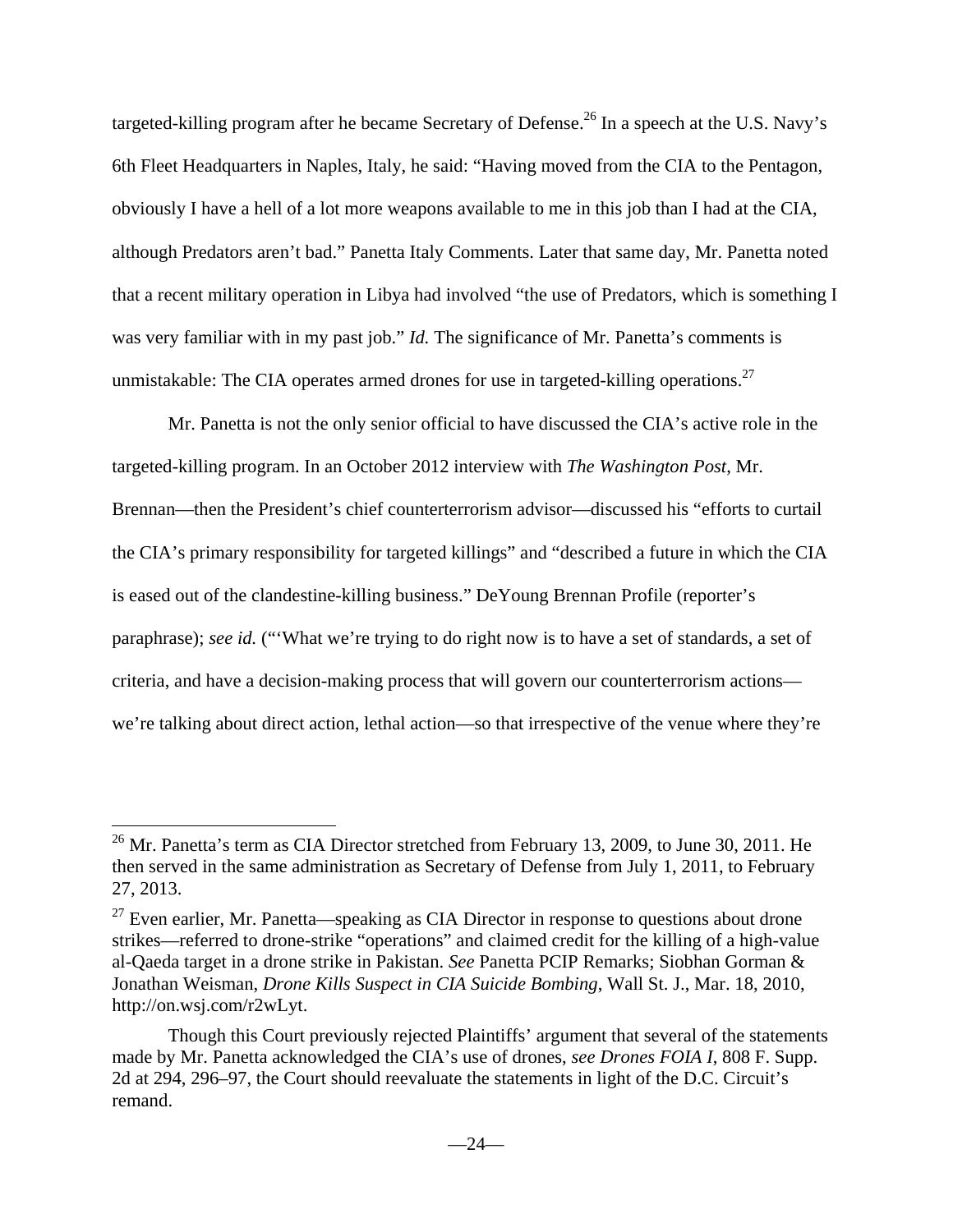taking place, we have a high confidence that they're being done for the right reasons in the right way.'" (direct quotation)).

Former high-ranking officials, too, have confirmed the CIA's use of drones. Ross Newland—a senior CIA official at the time the targeted-killing program was first developed told *The New York Times* (in the newspaper's paraphrase) that "the agency had grown too comfortable with remote-control killing," "drones ha[d] turned the C.I.A. into the villain in countries like Pakistan," and (in his own words) the CIA's program was "just not an intelligence mission." Mark Mazzetti, *A Secret Deal on Drones, Sealed in Blood*, N.Y. Times, Apr. 6, 2013, http://nyti.ms/10FLtIB. Mr. Newland's comments echoed those of the CIA's former General Counsel, John Rizzo, in a February 2011 interview with *Newsweek* discussing the CIA's use of Predator drones to carry out targeted killings: "The Predator is the weapon of choice, but it could also be someone putting a bullet in your head." Tara McKelvey, *Inside the Killing Machine*, Newsweek, (Feb. 13, 2011), http://thebea.st/rfU2eG. And months after leaving his post as U.S. Ambassador to Pakistan, Cameron Munter spoke on the record about the use of drones in that country, recounting a specific disagreement with then–CIA Director Panetta over their use. Tara McKelvey, *A Former Ambassador to Pakistan Speaks Out*, Daily Beast, Nov. 20, 2012, http://thebea.st/VrrdIj ("Munter wanted the ability to sign off on drone strikes—and, when necessary, block them. Then–CIA director Leon Panetta saw things differently. Munter remembers one particular meeting where they clashed. 'He said, "I don't work for you," and I said, "I don't work for you,"' the former ambassador recalls."); *accord* Bowden Drones Feature (elaborating on the incident).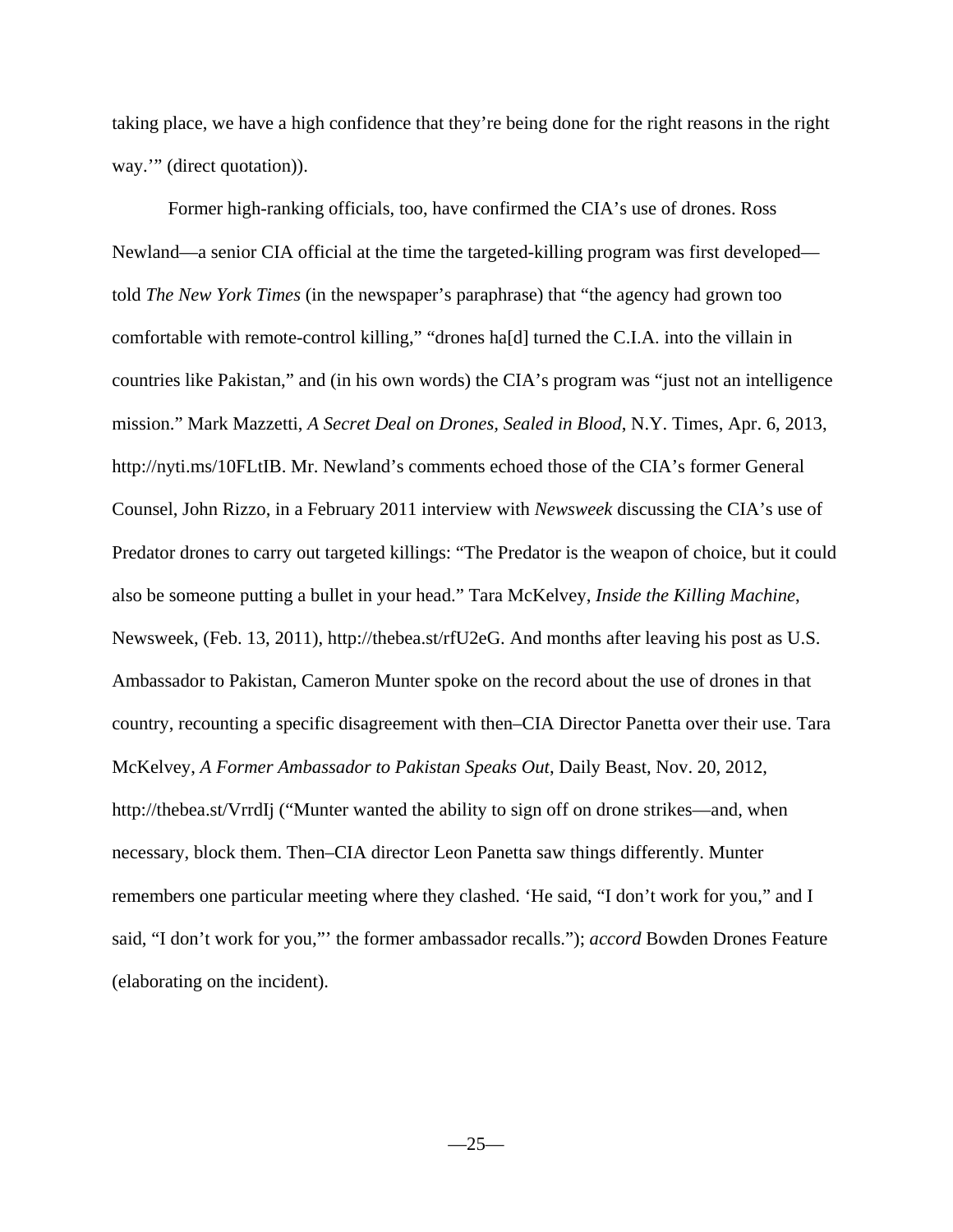### b. *Disclosures by congressional leadership*

 The most recent acknowledgments that the CIA operates drones were made by leaders of the congressional committees that oversee the CIA—and those acknowledgments are unambiguous. In an interview with CBS News, House Select Committee on Intelligence Chairman Mike Rogers told the American public: "Monthly, I have my committee go to the CIA to review [drone strikes]. I as chairman review every single air strike that we use in the war on terror, both from the civilian and the military side when it comes to terrorist strikes." Rogers CBS Tr. During the interview, Representative Rogers referred to "both" civilian (i.e. CIA) and military (i.e. JSOC) drone strikes. *Id.* One month later, in February 2013, SSCI Chairwoman Dianne Feinstein publicized her committee's "robust and ongoing oversight of counterterrorism targeted killings," which included "35 monthly, in-depth oversight meetings with government officials to review strike records (including video footage) and question every aspect of the program." Press Release, Sen. Dianne Feinstein, Chairman, U.S. Sen. Select Comm. on Intelligence, Feinstein Statement on Intelligence Committee Oversight of Targeted Killings (Feb. 13, 2013), http://1.usa.gov/14UCBBr ("Feinstein Press Release"). In a more recent radio interview, Sen. Feinstein addressed a proposal to shift responsibility for targeted-killing strikes from the CIA to JSOC by favorably and explicitly comparing the CIA's drone-strike record to the military's with regard to civilian casualties:

Here's my concern: We [i.e. the members of the SSCI] watch the intelligence aspect of the drone program, those [i.e. drones] that are used by the Intelligence Agency, very carefully. Literally, dozens of inspections following the intelligence, watching the Agency exercise patience and discretion specifically to prevent collateral damage. The military program has not done that nearly as well. I think that's a fact, I think we even hit our own base once. So, that causes me concern.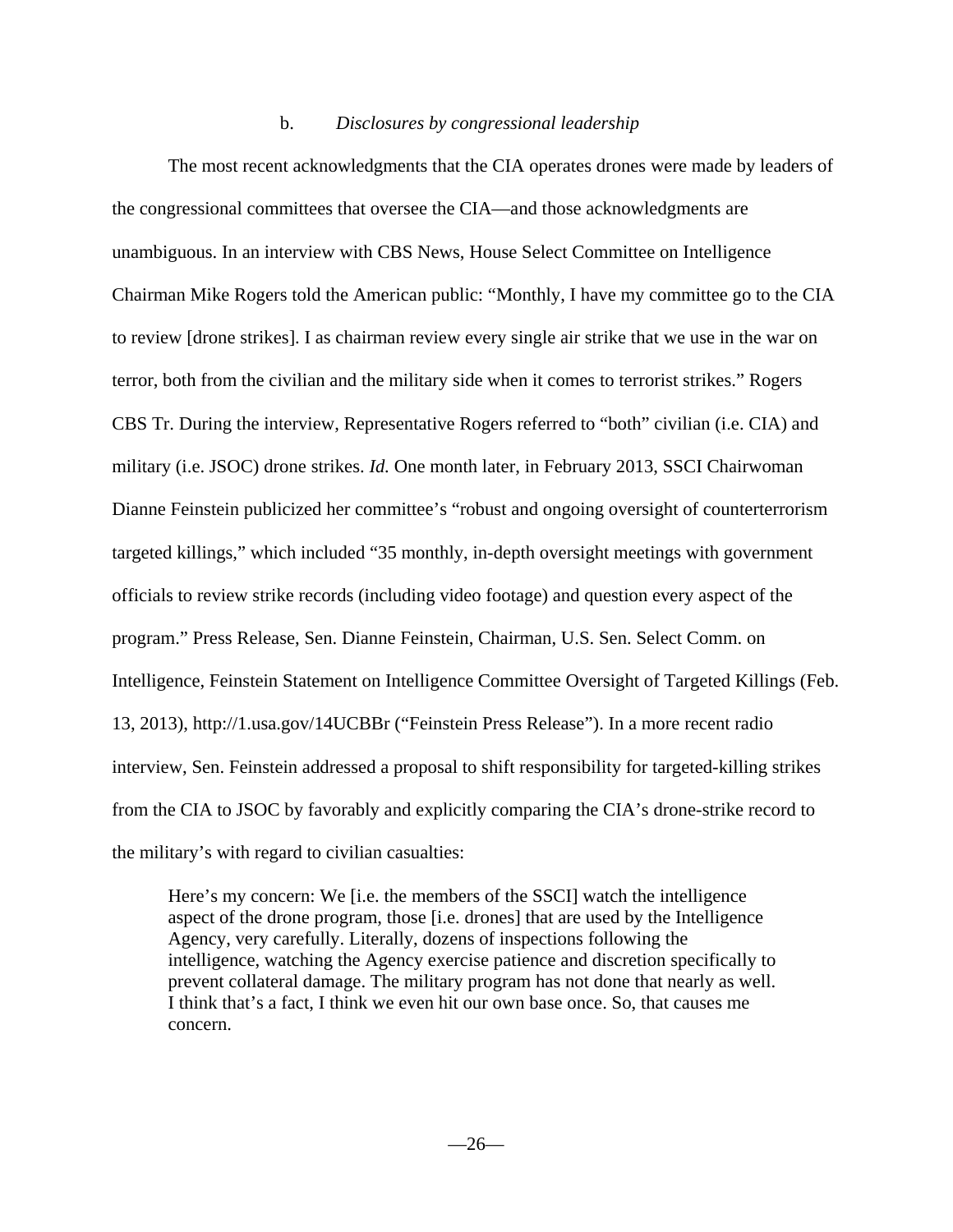Feinstein Takeaway Interview. Finally—and equally telling—when the SSCI considered Mr. Brennan's nomination to become CIA Director, the members spent a substantial portion of the hearing discussing targeted killing, including the "rules and procedures for the conduct of drone strikes" and the future "role" of Mr. Brennan "as CIA director in [the] approval process" for targeted killings. *See, e.g.*, Brennan Hearing Tr. at 31:13–15 (question of Sen. Feinstein). $^{28}$ 

### 2. These executive- and legislative-branch disclosures are official acknowledgments of the CIA's use of drones.

The unambiguous congressional disclosures of the CIA's use of drones for targeted killing—as well as the statements made by Mr. Panetta as Secretary of Defense and Mr. Brennan as White House counterterrorism advisor—plainly meet the legal standard for official acknowledgment. A FOIA requester challenging a withholding on the basis of official acknowledgment must satisfy three criteria: "First, the information requested must be as specific as the information previously released. Second, the information requested must match the information previously disclosed . . . . Third, . . . the information requested must already have been made public through an official and documented disclosure." *Wolf*, 473 F.3d at 378 (ellipses in original) (quotation marks omitted). The phrase "official and documented disclosure" has not been given a specific definition, but certain principles have informed its treatment in this and other circuits. The touchstone for official acknowledgment is whether the disclosure in question leaves "some increment of doubt," or whether, by contrast, it will be understood as reliable, credible, and official. *Wilson v. CIA*, 586 F.3d 171, 195 (2d Cir. 2009); *see Gardels v. CIA*, 689 F.2d 1100, 1105 (D.C. Cir. 1982) ("Official acknowledgment ends all doubt . . . ."); *see* 

 $^{28}$  Though Mr. Brennan answered with respect to his role in the "counterterrorism program" and did not mention drone strikes, he made clear that he was addressing actions that involved the use of lethal force. *See* Brennan Hearing Tr. at 31:16–32:13.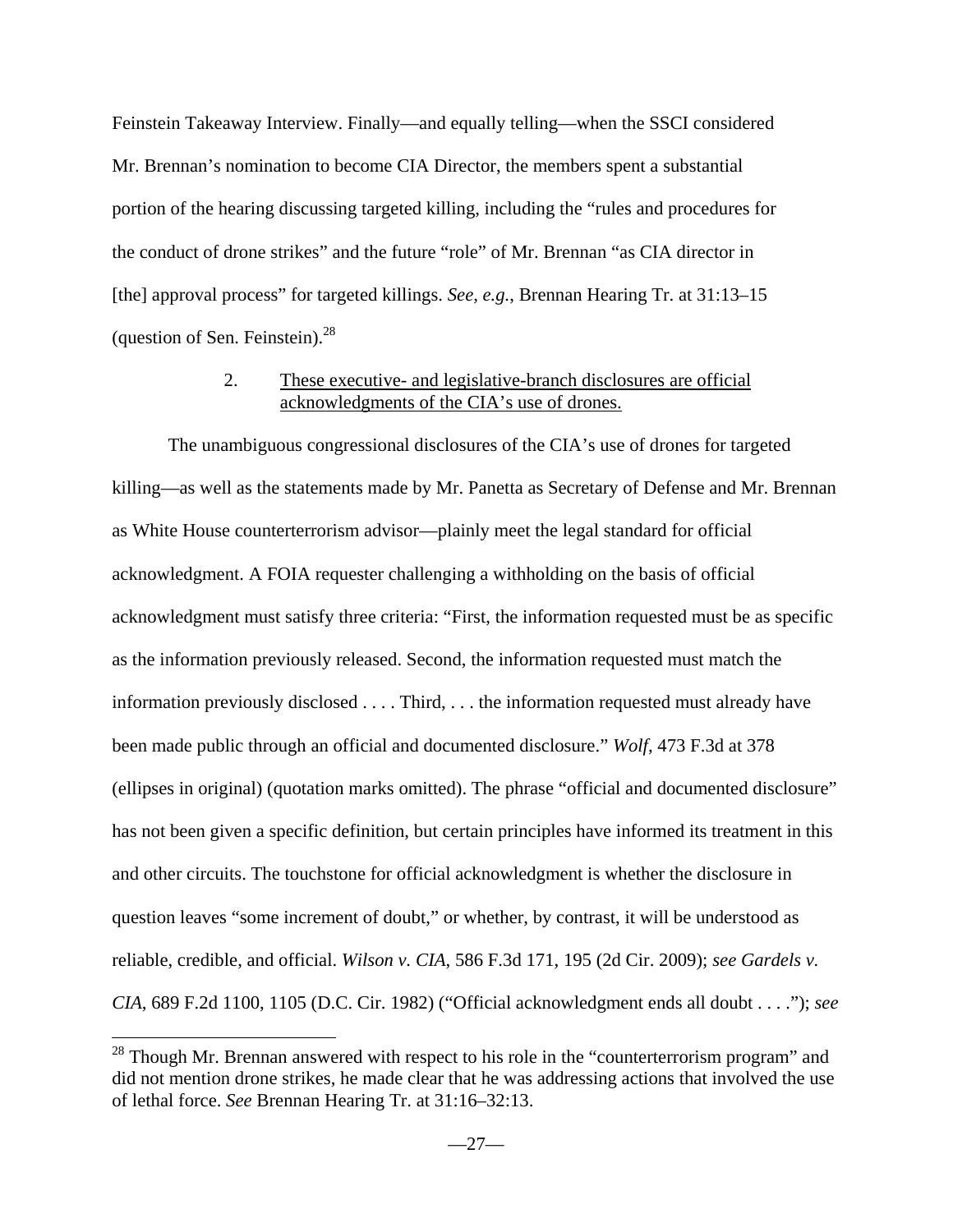*also United States v. Marchetti*, 466 F.2d 1309, 1318 (4th Cir. 1972) ("Rumor and speculation are not the equivalent of prior disclosure, however, and the presence of that kind of surmise should be no reason for avoidance of restraints upon confirmation from one in a position to know officially."). In other words, the question is whether the disclosure comes from "'*one in a position to know of it officially*,'" *Am. Civil Liberties Union v. U.S. Dep't of Def.*, 628 F.3d 612, 622 (D.C. Cir. 2011) ("*Guantánamo FOIA*") (emphasis added) (quoting *Alfred A. Knopf, Inc. v. Colby,* 509 F.2d 1362, 1370 (4th Cir. 1975)); *see Schlesinger v. CIA*, 591 F. Supp. 60, 66 (D.D.C. 1984) (defining "official disclosures" as "direct acknowledgments by an authoritative government source").

In this and related litigation, the government has disputed that certain disclosures by former executive-branch officials and current legislators constitute official acknowledgments. *See, e.g.*, CIA Br. 29–31. Rather than seriously grapple with the implications of the disclosures, the government has proposed that the courts should simply disregard them—because the disclosures were made too recently, *see* Br. for Defendants–Appellees 46, *Targeted Killing FOIA II*, No. 13-445 (2d Cir. June 14, 2013); because they were made by officials of the wrong branch of government, *see* CIA Br. 29–30; Br. for Defendants–Appellees 34–36 & n.10, *Targeted Killing FOIA II*, No. 13-445 (2d Cir. June 14, 2013); because they were made by officials of the right branch of government but from the wrong agencies, *see* CIA Br. 29–30; Br. for Defendants–Appellees 36–37, *Targeted Killing FOIA II*, No. 13-445 (2d Cir. June 14, 2013); or because they were made by former government officials, *see* CIA Br. 29–30. Each of these arguments fails to stand up to scrutiny.

 As an initial matter, it is clear that this Court may consider official disclosures made after the agency record was complete—just as the D.C. Circuit did, without any objection from the

 $-28-$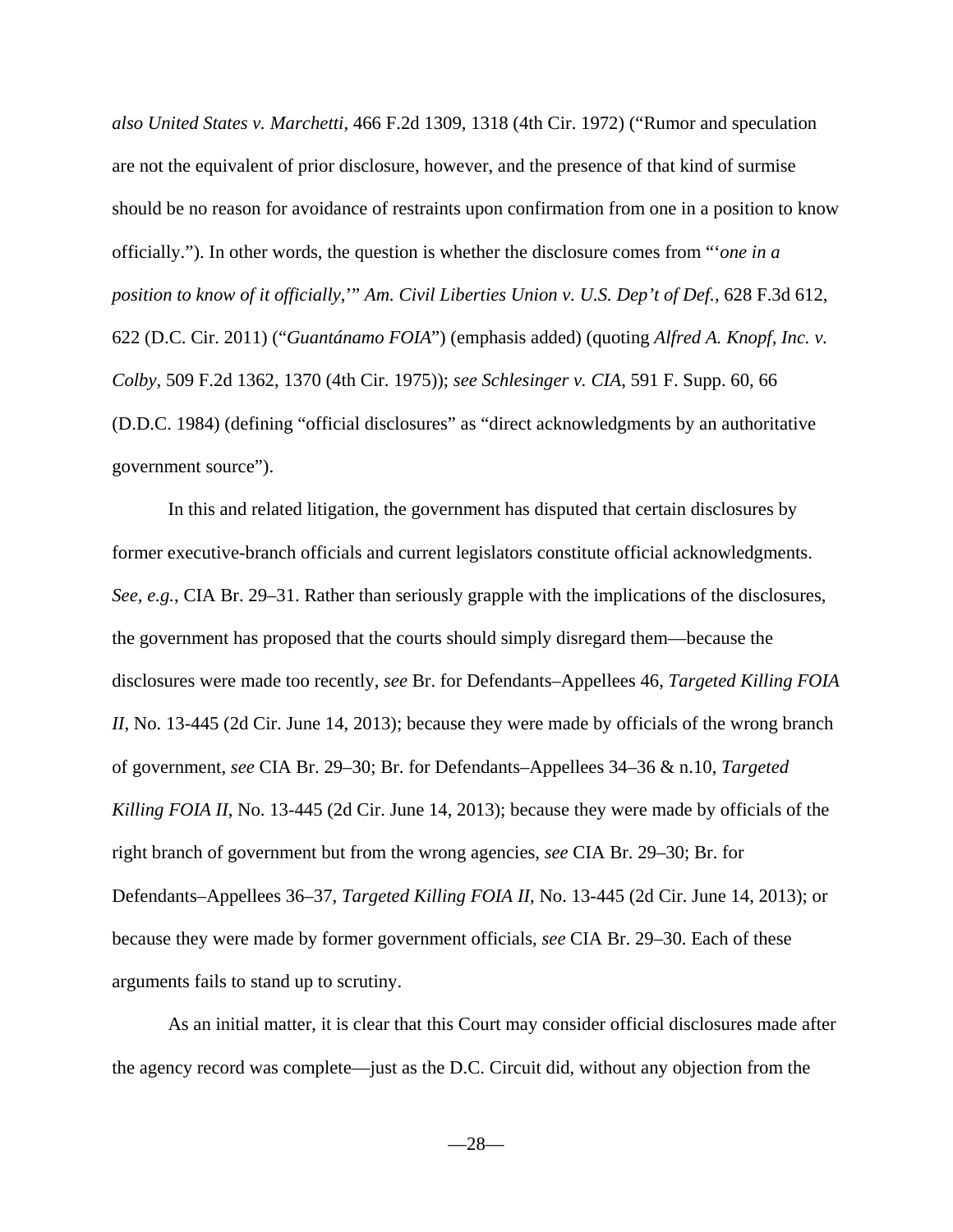CIA. *See Drones FOIA II*, 710 F.3d at 431 n.10. While judicial review of agency decisions in FOIA cases normally "focuses on the time the determination to withhold is made," *Bonner v. Dep't of State*, 928 F.2d 1148, 1152, 1153 n.10 (D.C. Cir. 1991), the courts have applied a more flexible rule where "post-decision disclosure . . . goes to the very heart of the contested issue." *Scheer v. Dep't of Justice*, 35 F. Supp. 2d 9, 13 (D.D.C. 1999) (citing *Powell v. U.S. Bureau of Prisons*, 927 F.2d 1239, 1242–43 (D.C. Cir. 1991)).

On the merits, while it is generally true that statements made by legislators, executivebranch officials of other agencies, or former agency officials are insufficient to effect official acknowledgement, *see, e.g.*, *Frugone v. CIA*, 169 F.3d 772, 774 (D.C. Cir. 1999), the categorical rule suggested by the government here and elsewhere is not the law.<sup>29</sup> Indeed, the D.C. Circuit has explicitly eschewed such a construction of the official-acknowledgment doctrine. *See Fitzgibbon v. CIA*, 911 F.2d 755, 766 (D.C. Cir. 1990) (expressly declining to reach the question whether members of Congress can effect official acknowledgments); *see also Hoch v. CIA*, No. 88-5422, 1990 WL 102740, at \*1 (D.C. Cir. July 20, 1990) (per curium) ("We cannot so easily disregard the disclosures by congressional committees. . . . This circuit has never squarely ruled on this issue, but we need not do so to decide this case." (footnotes omitted)). The D.C. Circuit's recent decision in *Ameziane v. Obama*, 699 F.3d 488 (D.C. Cir. 2012), is instructive. There, the circuit court held that both the district court itself and a Guantánamo detainee's lawyer constituted sources of official acknowledgment. *See id.* at 492 (observing that the "district court

1

<sup>&</sup>lt;sup>29</sup> In *Frugone*, the court held that a letter from the Office of Personnel Management ("OPM") acknowledging a prior relationship between the CIA and former CIA employee did not defeat an exemption claim by the CIA because compelled disclosure of the requested records through the FOIA "could cause greater diplomatic tension" than "the informal, and possibly erroneous, statements already made by the OPM." *See* 169 F.3d at 775. That holding supports Plaintiffs here, as it underscores the rationale justifying the "official acknowledgment" doctrine explained in this subsection.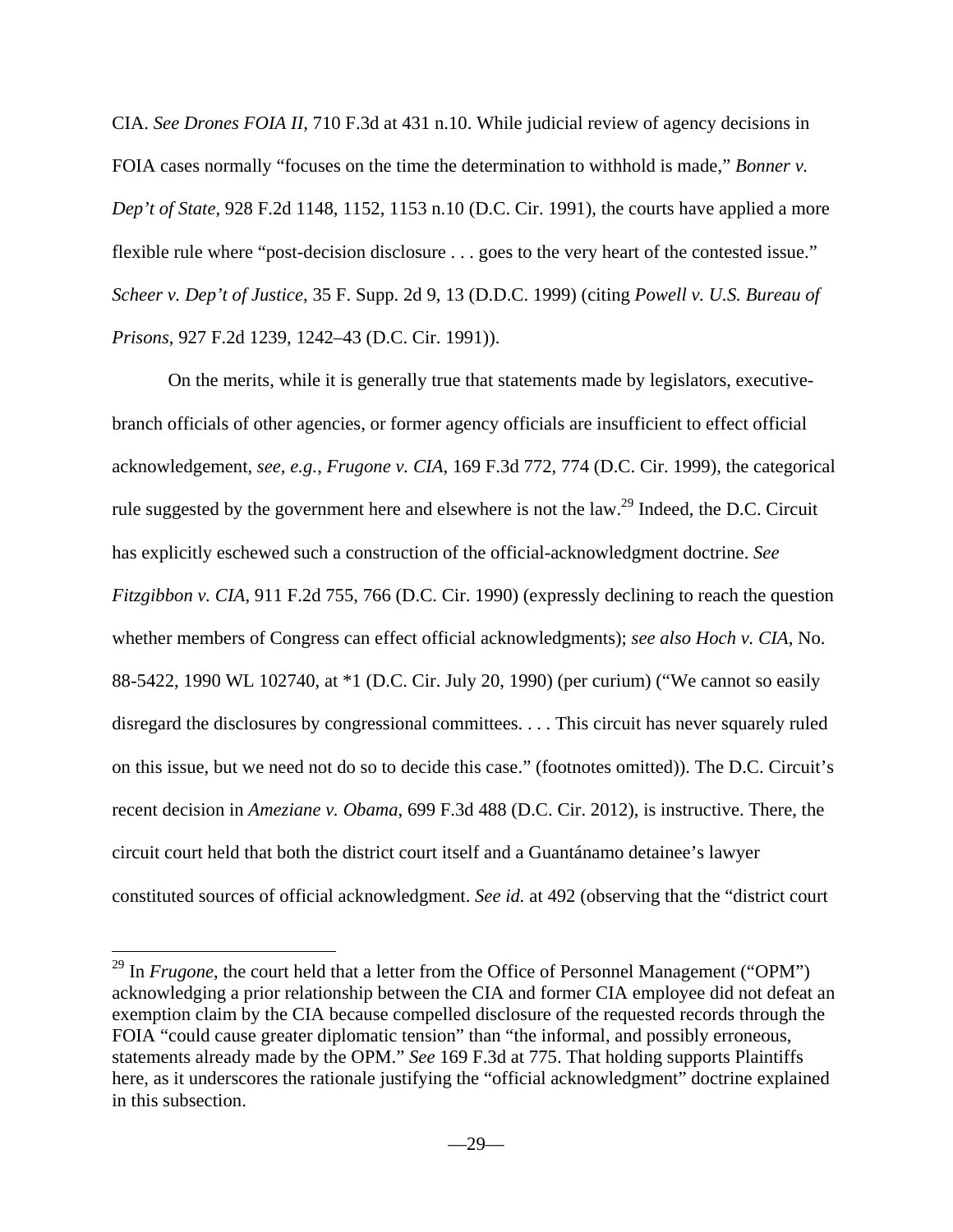order itself . . . would *clearly* constitute an official acknowledgment of [the detainee's] cleared status" (emphasis added)); *id.* at 493 (explaining that because the detainee's attorney was "an officer of the court, subject to the serious ethical obligations inherent in that position," any representations made by him "would be tantamount to, and a sufficient substitute for, official acknowledgment by the U.S. government"); *see also id.* at 493 ("Although foreign governments would be unlikely to rely on a claim by a third party—or even by [the detainee] himself—that [the detainee] has been cleared for transfer, the same is not true with respect to a similar representation made by counsel." $b^3$ .

The government has cited (both here and elsewhere) a handful of cases in which the courts found disclosures of legislators or former agency officials insufficient to constitute official acknowledgements, *see* Br. for Defendants–Appellees 34–36, *Targeted Killing FOIA II*, No. 13- 445 (2d Cir. June 14, 2013), but the facts of those cases do not even remotely resemble those presented here.<sup>31</sup> Indeed, almost all of the cases the government has cited turned on the question whether the disclosures were sufficiently *specific* to constitute official acknowledgments—not on the question whether the person disclosing the information was capable, given his or her position, of effecting an official acknowledgement.32 One of the cases on which the government

<sup>30</sup> Courts have held that even *private* actors may make official acknowledgments of "state secrets" when they are "considered reliable because they come directly from persons in a position to know whether or not the supposedly covert activity is taking place." *See Terkel v. AT & T Corp.*, 441 F. Supp. 2d 899, 913 (N.D. Ill. 2006) (citing *Hepting v. AT & T Corp.*, 439 F. Supp. 2d 974, 993 (N.D. Cal. 2006)).

<sup>31</sup> *See also* Jack Goldsmith, *The Significance of DOJ's Weak Response to Rogers' Acknowledgment of CIA Drone Strikes*, Lawfare (Feb. 15, 2013, 10:09 AM), http://bit.ly/YnEqmj (characterizing as "weak" the government's argument, in a Rule 28(j) letter to the D.C. Circuit, that disclosures of officials of coordinate branches cannot accomplish official acknowledgements, and observing that the cases cited by the government "do not stand for the proposition" for which the government cites them).

<sup>32</sup> *See Moore v. CIA*, 666 F.3d 1330, 1333 n.4 (D.C. Cir. 2011) (holding that FBI agent's declaration did not constitute an official acknowledgment because it did not "identify *specific*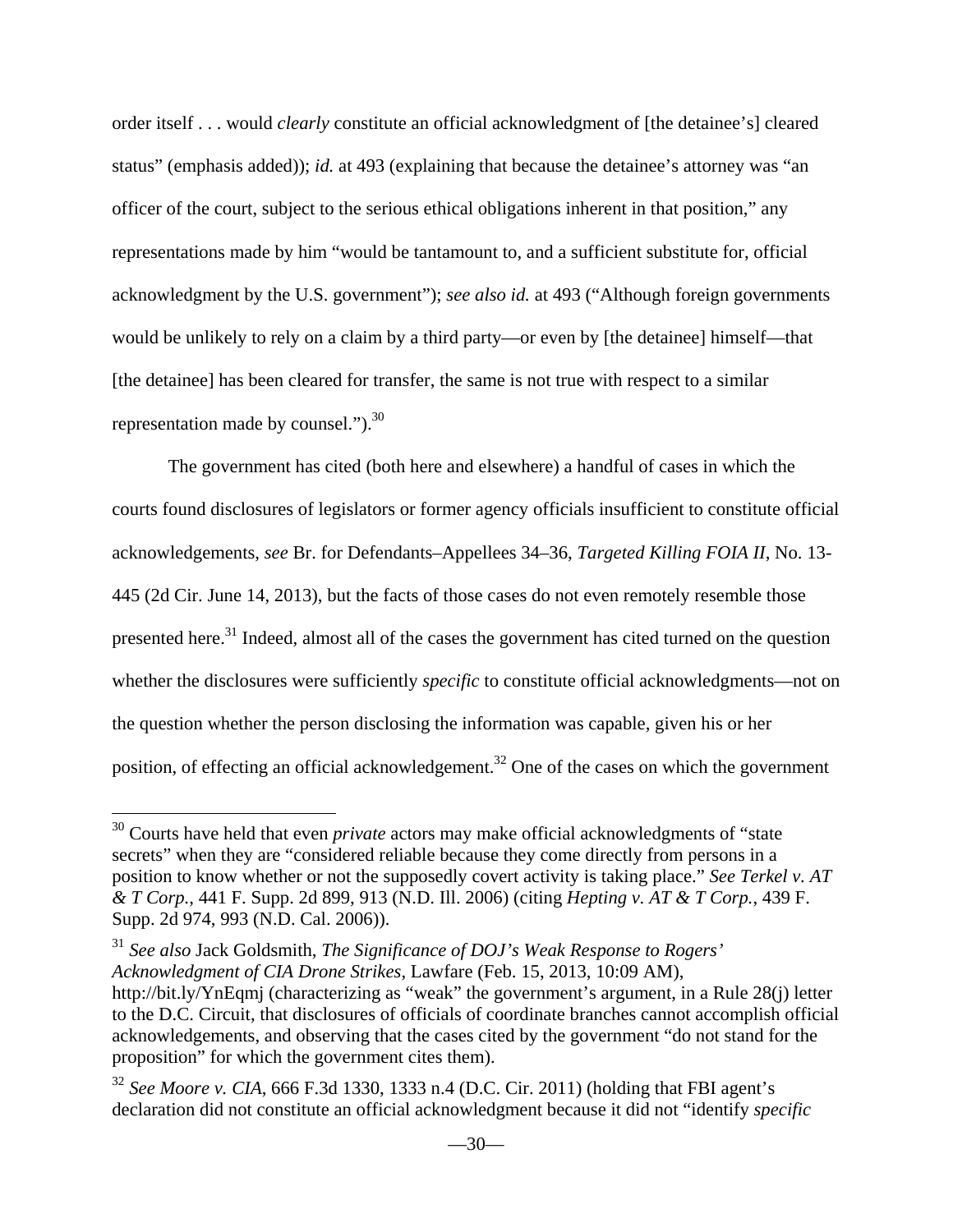has relied involved an entirely distinct question, and explicitly left open the possibility that disclosures by members of Congress could render otherwise-applicable FOIA exemptions inapplicable.<sup>33</sup> Another did not discuss official acknowledgments at all.<sup>34</sup>

The official acknowledgments cited by Plaintiffs here clearly satisfy the prevailing standard. The disclosures made by the leaders of the congressional intelligence committees are surely understood to be official by the general public, foreign governments, and enemies of the United States. Senator Feinstein and Representative Rogers are the chairpersons of the congressional committees that oversee the CIA, *see* 50 U.S.C. § 413b, and they have made clear that they have first-hand information about the CIA's involvement in monitoring the agency's targeted-killing operations. The CIA cannot credibly contend that Senator Feinstein and Representative Rogers are uninformed, or even that they are perceived to be uninformed by the

records or dispatches *matching* [a] FOIA request" directed at the CIA (emphases added)); *Wilson v. CIA*, 586 F.3d 171, 195–96 (2d Cir. 2009) (determining that "bureaucratic transmittal" of a letter acknowledging plaintiff's CIA employment did not constitute official acknowledgment because additional "disclosure of the information presently censored by the CIA would . . . facilitate the identification of particular sources and methods"); *Fitzgibbon,* 911 F.2d at 765–66 (holding that simply because a congressional committee had revealed the existence of a CIA station on a certain date did not defeat exemption claim as to existence of the station prior to that date); *Afshar v. Dep't of State*, 702 F.2d 1125, 1133 (D.C. Cir. 1983) (rejecting argument that revelations in books by former CIA officers constituted official acknowledgments because "none of the[] books *specifically reveal*[*ed*]" the information sought through the FOIA (emphasis added)); *Military Audit Project v. Casey*, 656 F.2d 724, 745 (D.C. Cir. 1981) (concluding that Senate committee report did not defeat exemption claim because "either . . . the CIA still has something to hide or . . . it wishes to hide from our adversaries the fact that it has nothing to hide"); *Earth Pledge Found. v. CIA*, 988 F. Supp. 623, 627–28 (S.D.N.Y. 1996) (concluding that disclosures made in a congressional report were not specific enough to defeat an exemption claim).

<sup>33</sup> *See Murphy v. Dep't of Army*, 613 F.2d 1151, 1158 (D.C. Cir. 1979). The *Murphy* court held that—in part because of the FOIA's carve-out for the dissemination of information to Congress—a single Member's *receipt* of an executive-branch memorandum did not waive the Exemption 5 privilege where the Member did not *reveal* the document to any third party. *See id.* at 1158.

<sup>34</sup> *See Phillippi v. CIA*, 655 F.2d 1325, 1331–32 (D.C. Cir. 1981).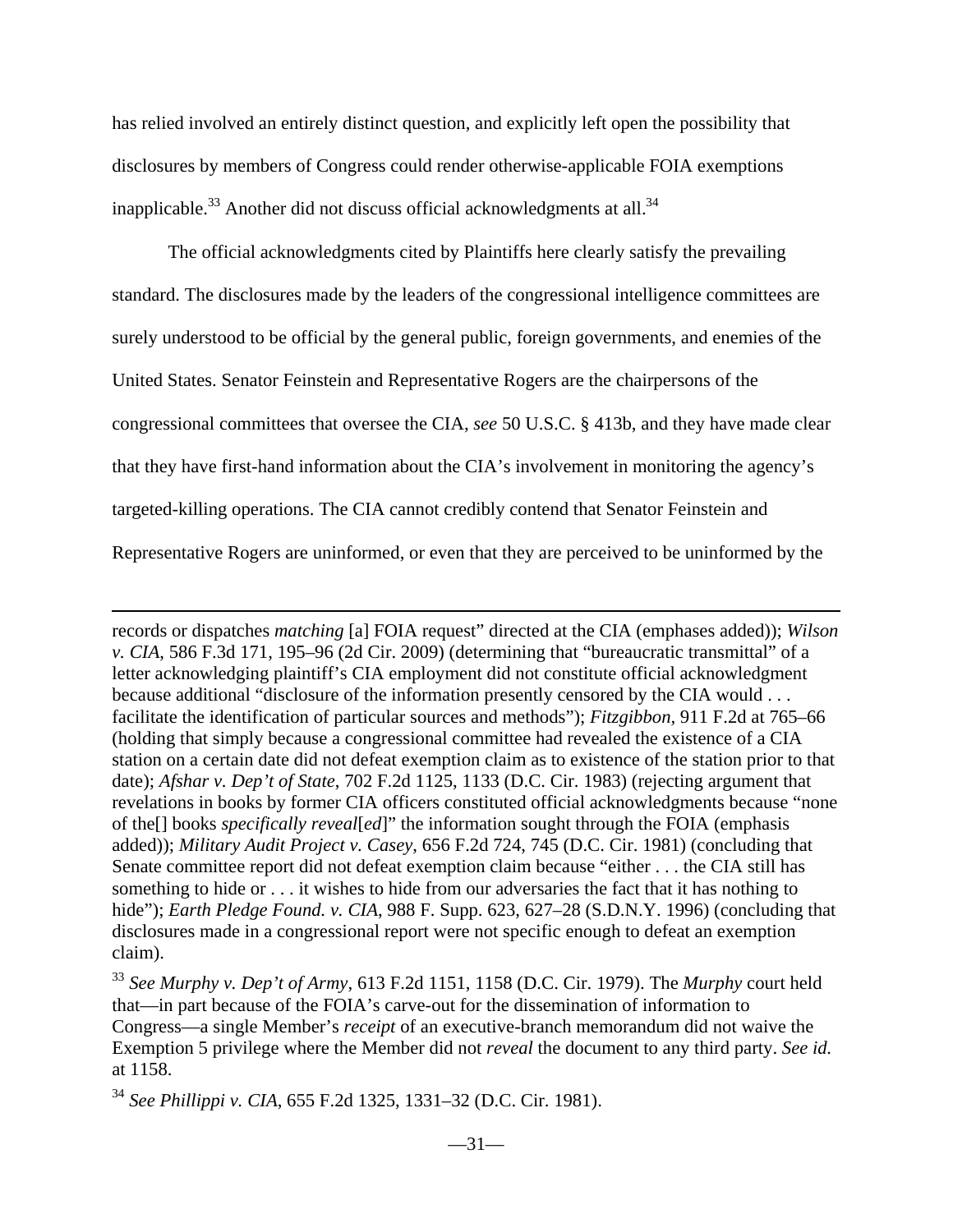public. Nor can the agency plausibly contend that the public is likely to disregard their statements until and unless those statements are confirmed by executive-branch officials. In other words, Senator Feinstein and Representative Rogers are the quintessential "one[s] in a position to know . . . officially." *Alfred A. Knopf, Inc.,* 509 F.2d at 1370.

Any CIA effort to dismiss the sufficiency of certain executive-branch disclosures similarly fails. The agency has elsewhere suggested that Mr. Panetta's explicit and unambiguous statements as Secretary of Defense about the CIA's role in targeted killings must be disregarded because, at the time he made them, he had begun to occupy a different chair during Cabinet meetings. If a private attorney can effect an official acknowledgement, *see Ameziane*, 699 F.3d at 492–93, surely a Cabinet official can do so, too. Likewise, it would be futile to claim that Mr. Brennan's statements about the CIA's role in the targeted-killing program have been uninformed or speculative. The agency could not seriously contend that Mr. Brennan was speaking on the basis of second-hand knowledge, that he was speculating about facts unknown to him, or that his statements were (or should have been) understood by any observer as anything other than official. And though Mr. Newland, Mr. Rizzo, and Mr. Munter made their statements after leaving government service, it is indisputable that they would have intimate knowledge of the CIA's use of drones, given their former positions. Each spoke for attribution, and each gave unambiguous confirmation of facts that the American public, allies, and enemies alike could not treat as anything other than authoritative. Particularly when read with the litany of other acknowledgments in this case, the statements of former officials can, and should, bear weight in the court's analysis. *See, e.g.*, Jack Goldsmith, *Thoughts on Today's Important Drone FOIA Oral Argument in DC Circuit*, Lawfare (Sept. 20, 2012 6:34 AM), http://bit.ly/P2wOBB ("If one considers the official statements that come close to the line . . . in combination with (a) the many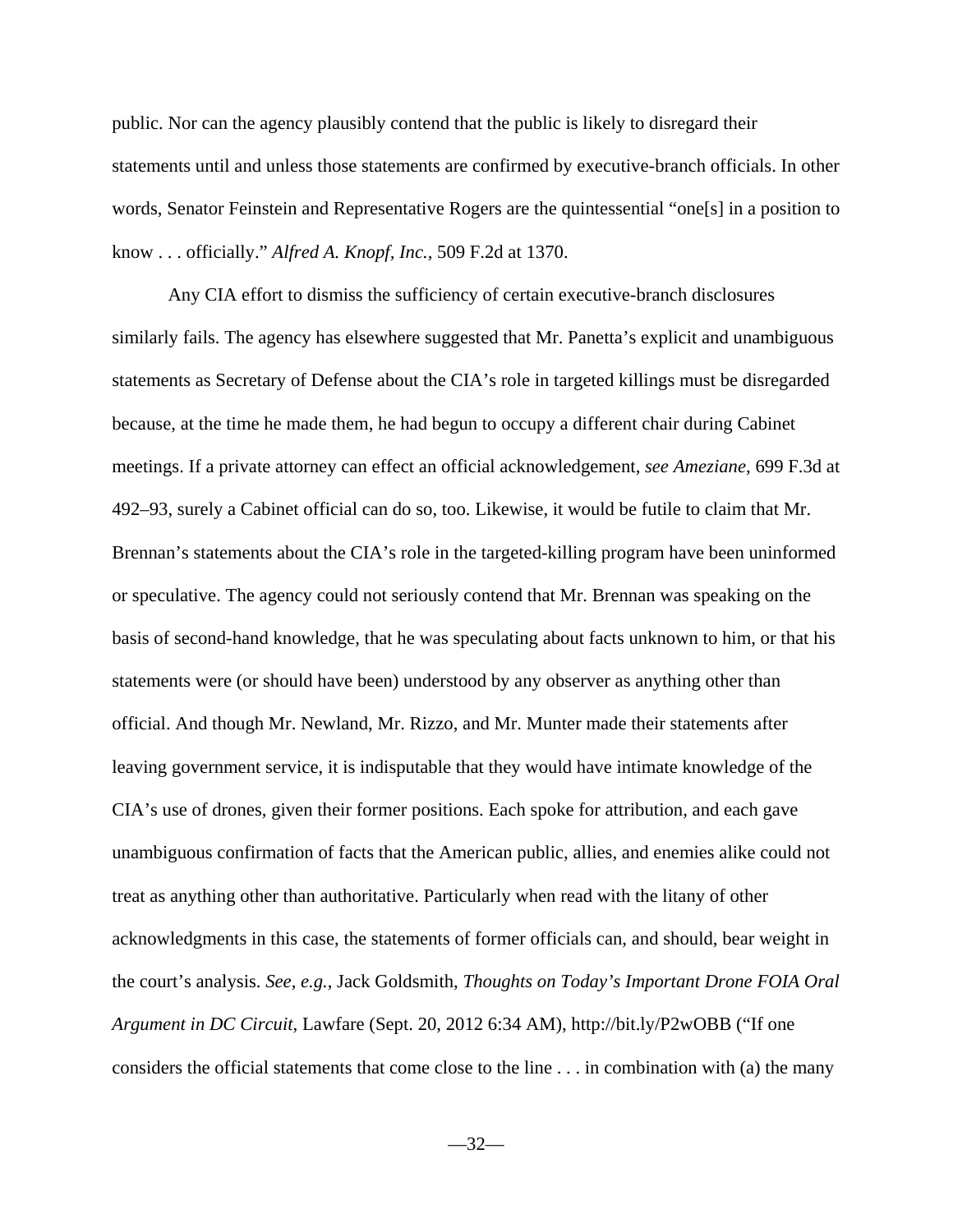purposeful leaks to the press by unnamed senior officials that contain many (often self-serving) details about CIA involvement in deploying drones, and (b) the many (un-denied and unpunished) overt statements by former officials about CIA involvement in the drone program (collected in the ACLU brief), the *only* reasonable conclusion is that the CIA is involved in the drone program.").

Accepting the CIA's fiction that its use of drones is still officially unacknowledged would lead to a truly perverse result. It would mean that details about the targeted-killing program could be discussed and debated openly in Congress and on television by members of the congressional committees tasked with overseeing the program—as they have been—but still be considered secrets in federal courts tasked with enforcing the nation's public-information laws. And it would mean that executive-branch officials with the most knowledge of controversial programs could promote and defend those programs to the public and selectively disclose information about them without ever triggering disclosure obligations under the FOIA. Precedent does not require this result, and this Court should not abide it.

## III. The CIA Cannot Justify Its "No Number No List" Response Under FOIA Exemptions 1 and 3.

The CIA's "no number no list" response would be unlawful even if the government had not officially acknowledged the agency's use of drones to carry out targeted killings. An agency may invoke a FOIA exemption only if its justification "appears logical or plausible." *Wolf*, 473 F.3d at 375 (quotation marks omitted). The CIA seeks to justify its "no number no list" response by reference to FOIA Exemptions 1 and 3.<sup>35</sup> *See* CIA Br. 11–27. For the reasons given below, the CIA has failed to bear its burden.

 $35$  The CIA represents that "Plaintiffs did not appeal the applicability of" Exemptions 1 and 3, "only the issue of waiver." CIA Br. 16. More accurately, in challenging the agency's Glomar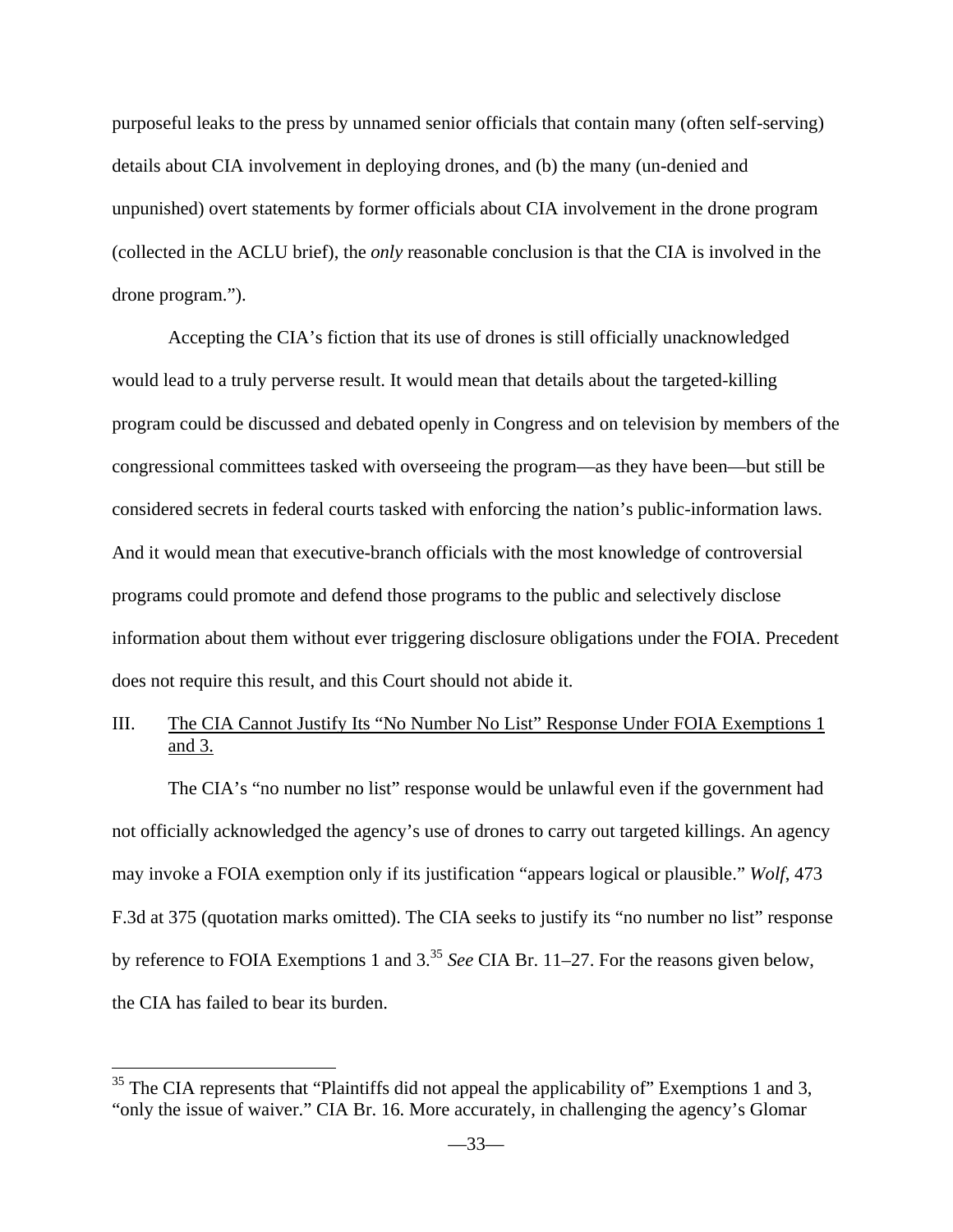To support a FOIA Exemption 3 withholding, the government bears the burden of showing that its withholdings fall within the scope of a qualifying statute. *See* 5 U.S.C. § 552(b)(3); *Am. Civil Liberties Union v. Dep't of Def.*, 389 F. Supp. 2d 547, 559 (S.D.N.Y. 2005). The CIA cites both the CIA Act and the National Security Act as relevant withholding statutes. *See* CIA Br. 14. Section 6 of the CIA Act exempts from disclosure information that would reveal "intelligence sources and methods" or would reveal the "organization, functions, names, official titles, salaries, or numbers of personnel employed by the Agency." 50 U.S.C. § 3507. Independently, the National Security Act prohibits the "unauthorized disclosure" of "intelligence sources and methods." 50 U.S.C. § 3024(i)(1). More narrowly, FOIA Exemption 1 excludes from disclosure matters that are both "(A) specifically authorized under criteria established by an Executive order to be kept secret in the interest of national defense or foreign policy and (B) in fact properly classified pursuant to such Executive order." 5 U.S.C.  $§$  552(b)(1). Under the relevant executive order, information may be classified if: (1) it is classified by an original classification authority; (2) it is under the control of the government; (3) it "pertains to" a "[c]lassification [c]ategor[y]" defined in section 1.4 of the order; and (4) its disclosure could be reasonably expected to result in identifiable or describable damage to the national security. E.O. 13526 §§ 1.1, 1.4. The classification categories relevant here are "intelligence activities (including covert action)" and "intelligence sources or methods," and "military plans, weapons systems, and operations." *Id.* § 1.4.

response—which, of course, was rejected on appeal—Plaintiffs did not pursue the argument that "the mere existence or nonexistence of records responsive to [their] requests was not exempt under FOIA Exemption 1 or 3." *Drones FOIA II*, 710 F.3d at 428. As that particular argument is no longer at issue in this litigation, Plaintiffs have not waived the ability to challenge "the applicability of" Exemptions 1 and 3 to the information the CIA now seeks to withhold by its "no number no list" response.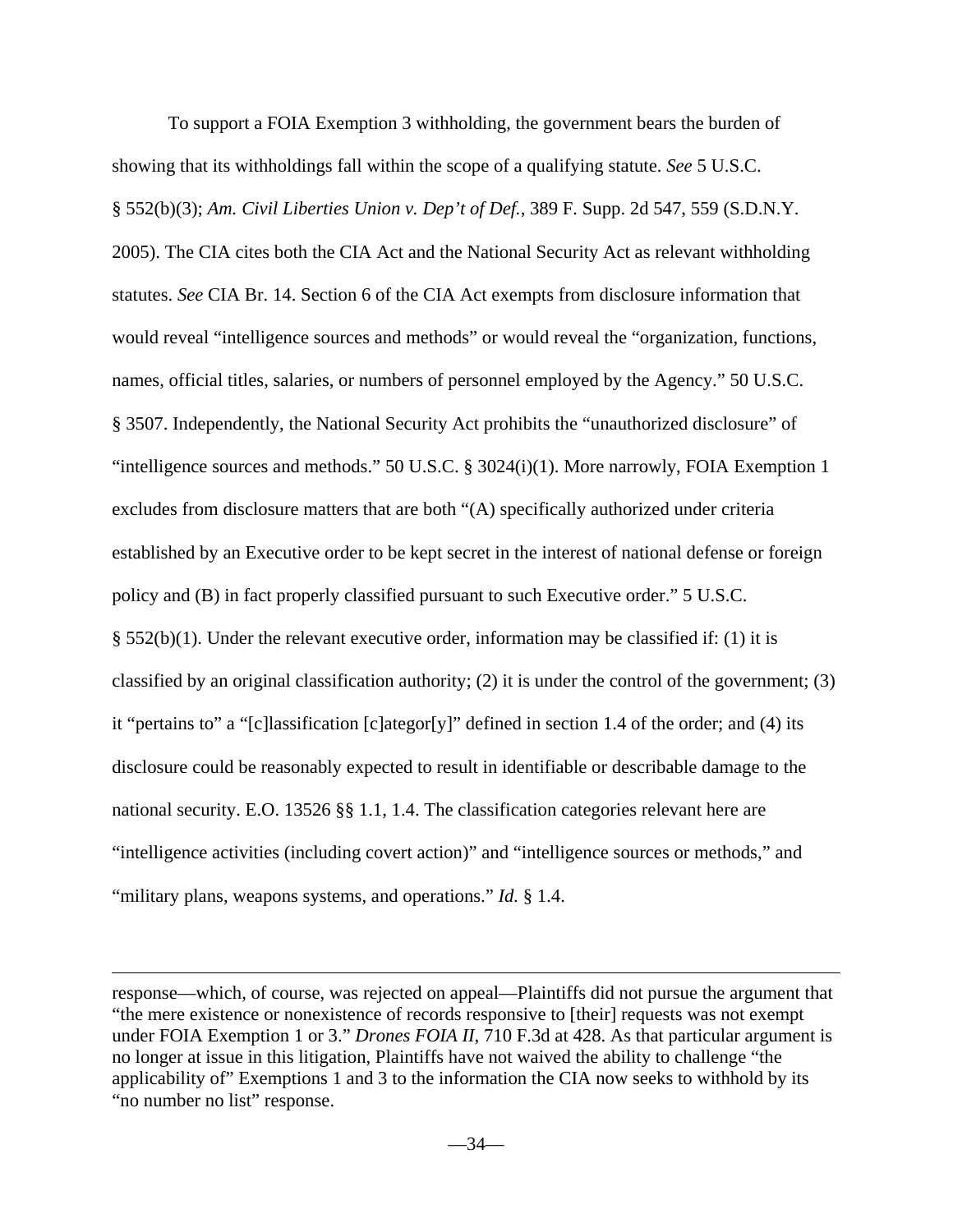To begin with, neither Exemption 1 nor 3 has the broad scope that the CIA gives it. Indeed, the government's construction of those exemptions here would give the CIA a virtually categorical exemption from the FOIA. On the government's theory, what activities of the CIA would *not* constitute a method or function of the agency? Whatever the exemptions mean, they cannot be allowed to swallow the FOIA's rule—which is transparency. *See, e.g.*, *Phillippi I*, 546 F2d at 1015, n.14 (The reference in the CIA Act to "functions" does not give the CIA license "to refuse to provide any information at all about anything it does; rather, it exempts the CIA from providing information regarding its 'internal structure.'"). Notably, when the CIA sought a categorical exemption from the FOIA, Congress refused to supply it. *See* Karen A. Winchester & James W. Zirkle, *Freedom of Information and the CIA Information Act*, 21 U. Rich. L. Rev. 231, 256 (1987) (detailing congressional rejection of the CIA's plea to "exclude totally the CIA . . . from the requirements of FOIA"). Further, in 1984, when Congress enacted the CIA Information Act to streamline processing of FOIA requests by creating "a *limited exemption* from the [FOIA] for selected CIA records," it underscored the CIA's broad FOIA obligations and explained that its amendment "represent[ed] a reaffirmation by the Congress that the principles of freedom of information are applicable to the CIA." H.R. Rep. No. 98-726(II) (1984), *reprinted in* 1984 U.S.C.C.A.N. 3778, 3780.

The information that the CIA endeavors to protect here—that is, the information that would have to be included in a *Vaughn* index—does not fall "logically or plausibly" within Exemptions 1 and 3.

*Sources and Methods.* The agency declares that the "number and nature" of responsive records *themselves* constitute "intelligence sources and methods." Lutz Decl. ¶ 20; *accord id.*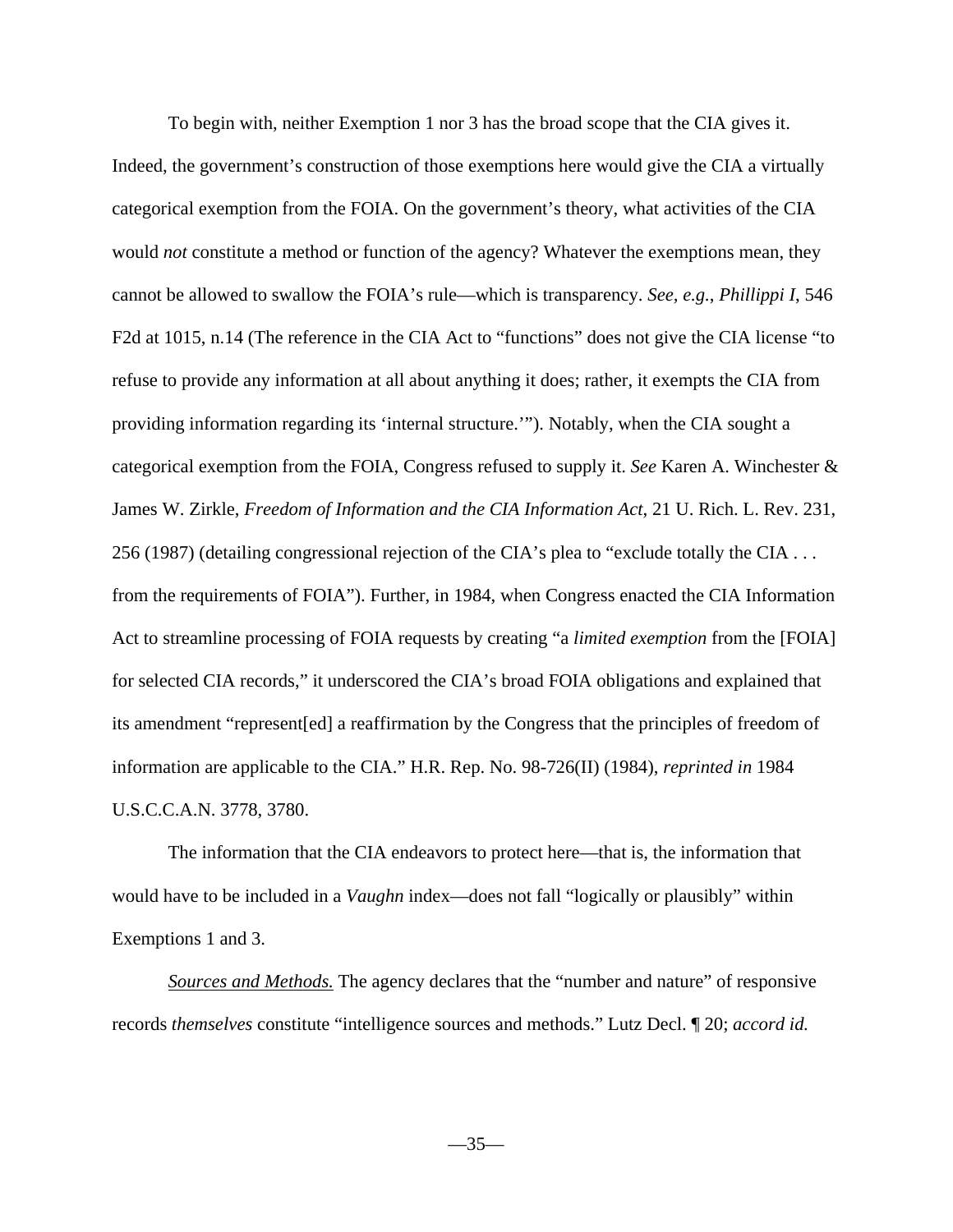$\degree$  30.<sup>36</sup> But it would preposterous to consider the number of responsive records to be an "intelligence source or method"—especially once the agency's interest in a given subject is established. That the CIA possesses twenty-five drones for targeted killing might constitute a protected method (though Plaintiffs do not concede it is); that the CIA possesses twenty-five documents on the subject of drones is plainly not. Moreover, it will almost always be true that enumerating and describing records responsive to a FOIA request will reveal something about the depth or breadth of an agency's interest in the subject of the request. If "number and nature" information is exempt from FOIA disclosure as a source or method, anything beyond "mere" interest will always be exempt, opening a massive loophole in the FOIA.

The agency's supplemental argument that "number and nature" information about its responsive documents would *reveal* "intelligence sources methods" again overstates its case. *See* Lutz Decl. ¶¶ 23–24. To prevail, the CIA must convince the Court that *any* disclosure of information about responsive documents "could reasonably be expected to lead to unauthorized disclosure of . . . intelligence sources and methods." *Halperin v. CIA*, 629 F.2d 144, 147 (D.C. Cir. 1980). One problem with this argument is that even if the CIA's *use* of drones for targeted killing is properly understood to be a source or method, *see Drones FOIA I*, 808 F. Supp. 2d at 290–92, the agency's *interest* in the *government*'s use of drones is plainly not—and, in any

<sup>&</sup>lt;sup>36</sup> Because it did not have a "no number no list" response before it at the time, this Court had no occasion to consider whether the "number and nature" of responsive records could constitute "intelligence sources or methods" in its previous opinion. There, the Court addressed only the CIA's Glomar response, concluding that "[c]onfirming the existence or nonexistence of pertinent agency records on drone strikes could reasonably be expected to lead to the unauthorized disclosure of intelligence sources and/or methods." *Drones FOIA I*, 808 F. Supp. 2d at 292.

As the D.C. Circuit held last March, the CIA's intelligence interest has been officially acknowledged, and as Plaintiffs explain above, what might "reasonably be expected" to follow from the rejection of an agency's Glomar response is fundamentally different than what might follow from rejection of a "no number no list" response. The Court should therefore address the "intelligence source and methods" question anew here; the same is true for the other questions of FOIA-exemption applicability in this subsection.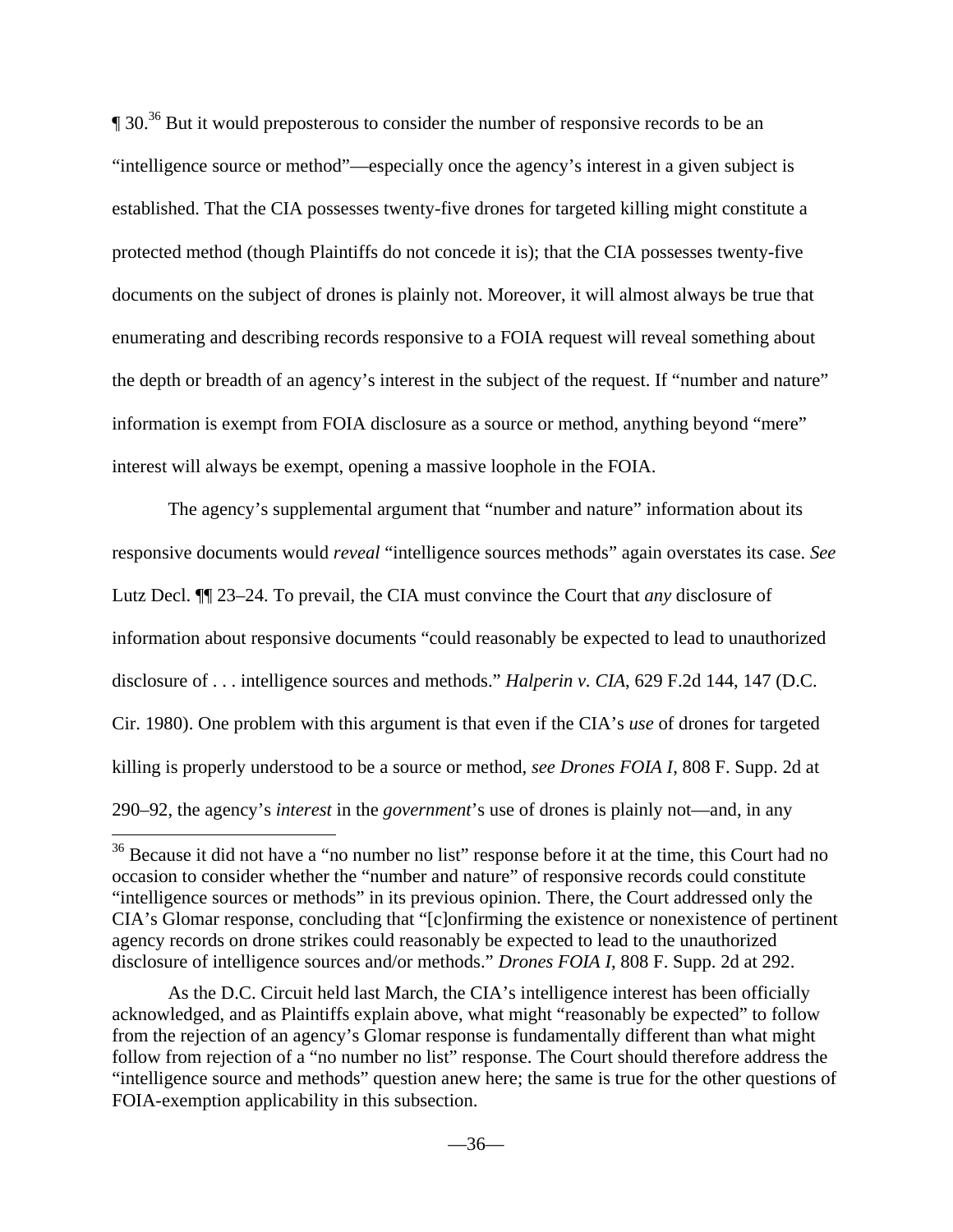event, that interest is already established. As discussed above, *see supra* Discussion § II.A, that distinction moots many of the CIA's concerns about what enumeration or description of its responsive records might reveal. *See, e.g.*, Lutz Decl. ¶ 29 ("Whether active or passive, extensive or circumscribed, the CIA's precise role in these activities remain exempt from disclosure."). Another is that while it is conceivable that the disclosure of information about a specific document could reveal the agency's operational role in the drone program, it is inconceivable that the disclosure of information about *any* document would have the same effect. The CIA's burden here, however, is to demonstrate exactly that.

*Functions.* With respect to Exemption 3, the agency contends that the CIA Act "protects" information that would reveal the functions of the CIA, which the agency explains include "the nature of the CIA's role in drone strike operations" and "intelligence activities, sources and methods." CIA Br. 16; *see id.* at 17 ("[T]he request seeks to discover specific functions of CIA personnel—whether they are involved specifically in piloting, target selection, or post-strike assessments and whether that role is active, passive, extensive or circumscribed." (citing Lutz Decl. ¶ 42)). The CIA also cites legal "authorities and operational involvement in this area" as "functions" under the CIA Act. *Id.* at 18. However, as this Court recently observed after an extensive and thorough review of authority, the agency's "proposed construction" of the CIA Act is "inappropriately broad." *Nat'l Sec. Counselors v. CIA*, No. 11–443, 2013 WL 4111616, at \*55 (D.D.C. Aug. 13, 2013). The statute's plain text protects from disclosure only the agency's functions and organization "pertaining to or about personnel, . . . not to all information that *relates* to such functions and organization." *Id.* (citation omitted); *accord Baker v. CIA*, 580 F.2d 664, 670 (D.C. Cir. 1978) ("We should emphasize before closing that section 403g creates a very narrow and explicit exception to the requirements of the FOIA. Only the specific information on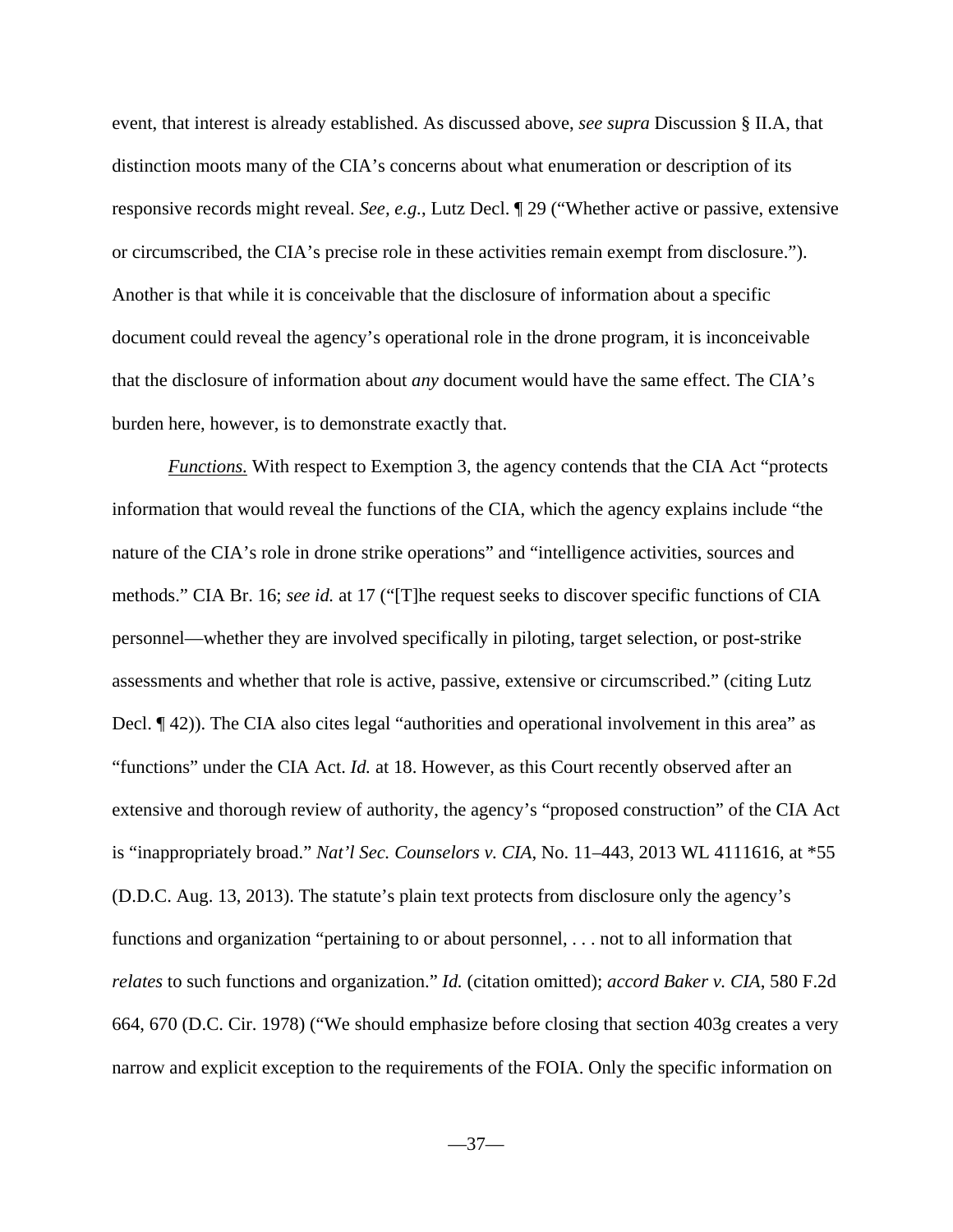the CIA's personnel and internal structure that is listed in the statute will obtain protection from disclosure."); *Phillippi I*, 546 F2d at 1015, n.14; *Nat'l Sec. Counselors*, 2013 WL 4111616, at \*58 ("The CIA Act does not protect *all* information about CIA functions generally; it more narrowly protects information that would reveal that a given function is one 'of personnel employed by the Agency.'" (quoting 50 U.S.C. § 3507)). The CIA overreaches in its attempt to shelter "the nature of the CIA's role in drone strike operations" in the CIA Act's narrow coverage of CIA "functions."

*Harm.* Under Exemption 1, the CIA must establish that "public disclosure of the withheld information will harm national security." *Guantánamo FOIA*, 628 F.3d at 624; *see* E.O. 13526 §§ 1.1. The CIA has fallen far short of demonstrating that foreseeable and identifiable harm to the national security would result were the agency required to furnish *any* further information about its responsive documents. For that reason alone, the agency has not satisfied its burden under Exemption 1. But even as to particular information, the CIA's justifications are woefully inadequate. For example, the agency claims that "if it was officially confirmed that the CIA possesses this extraordinary authority [to effectuate targeted killings using drones], it would reveal that the CIA had been granted authorities against terrorists that go beyond traditional intelligence-gathering activities." Lutz Decl. ¶ 44. But, in 2013, the revelation that the CIA possesses (or has possessed) "authorities . . . that go beyond traditional intelligence-gathering activities" is not a revelation at all. *See, e.g.*, Scott Shane, *U.S. Engaged in Torture After 9/11, Review Concludes*, N.Y. Times, Apr. 16, 2013, http://nyti.ms/10Zh4os (discussing the CIA's use of torture). The agency also contends that information about CIA involvement in drone strikes "could lead to the belief by other governments and their people, rightly or wrongly, that the CIA was responsible for certain suspicious activities carried out within their countries, which could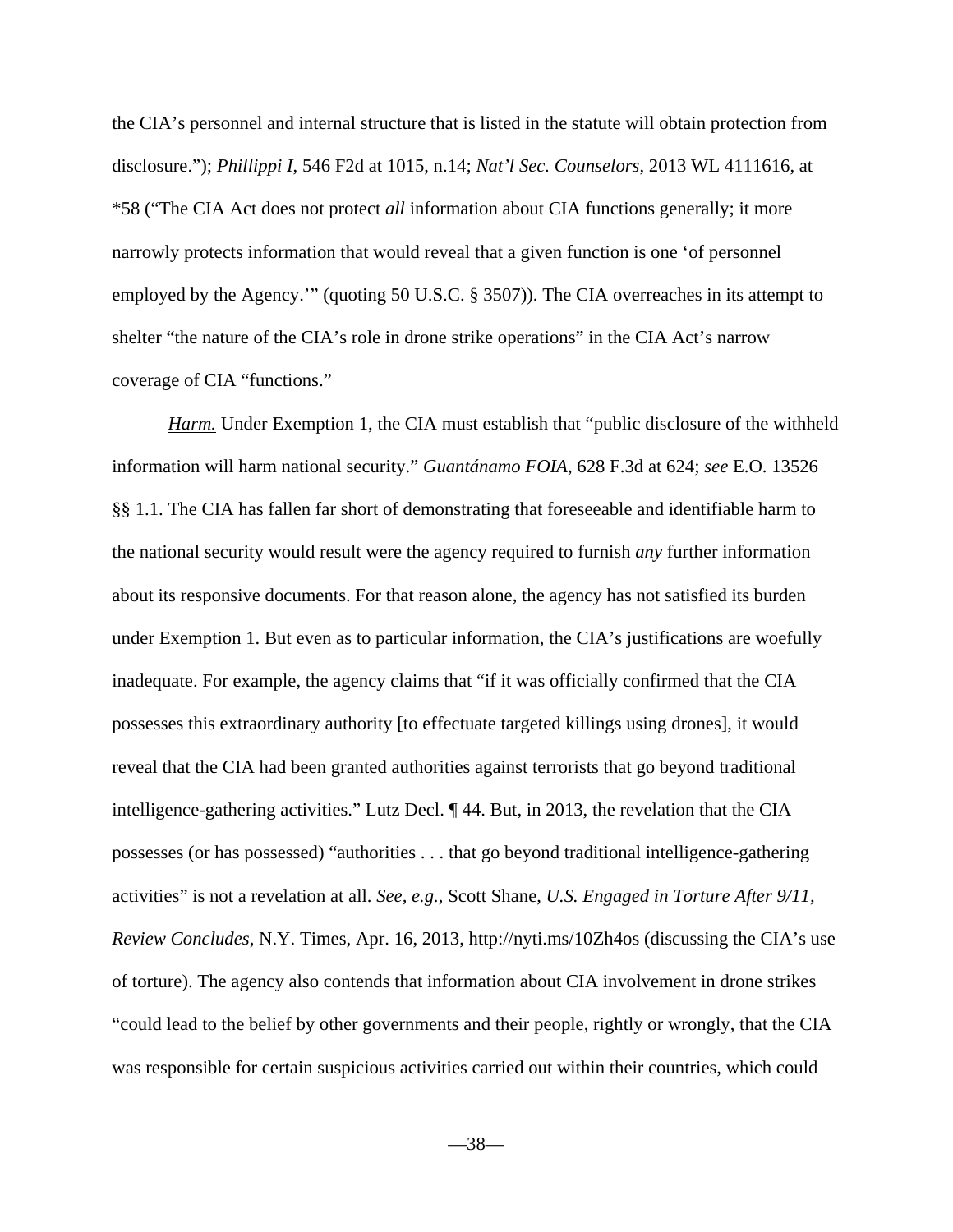harm the foreign affairs of the United States and also reduce the effectiveness of future CIA operations." Lutz Decl. ¶ 44. But failing to snuff out conspiracy theories about CIA involvement in "suspicious activities carried out within their countries" simply cannot be a cognizable Exemption 1 harm—and if it were, it might well be raised in every case. An argument based on these types of unbounded suppositions would create an exception to disclosure far beyond what the exemption protects. Finally, the agency worries that "if it was officially confirmed that the CIA did not have this authority, it would allow terrorists in certain areas to operate more freely and openly knowing that they could not be targeted by the CIA via drones or other nontraditional intelligence activities." Lutz Decl. ¶ 44. But given that the entire world knows that the U.S. government uses drones in "certain areas," it is simply implausible that actual terrorists in those areas would be preoccupied with which particular agency is operating the drones, rather than with the fact that they are being operated in the first place.